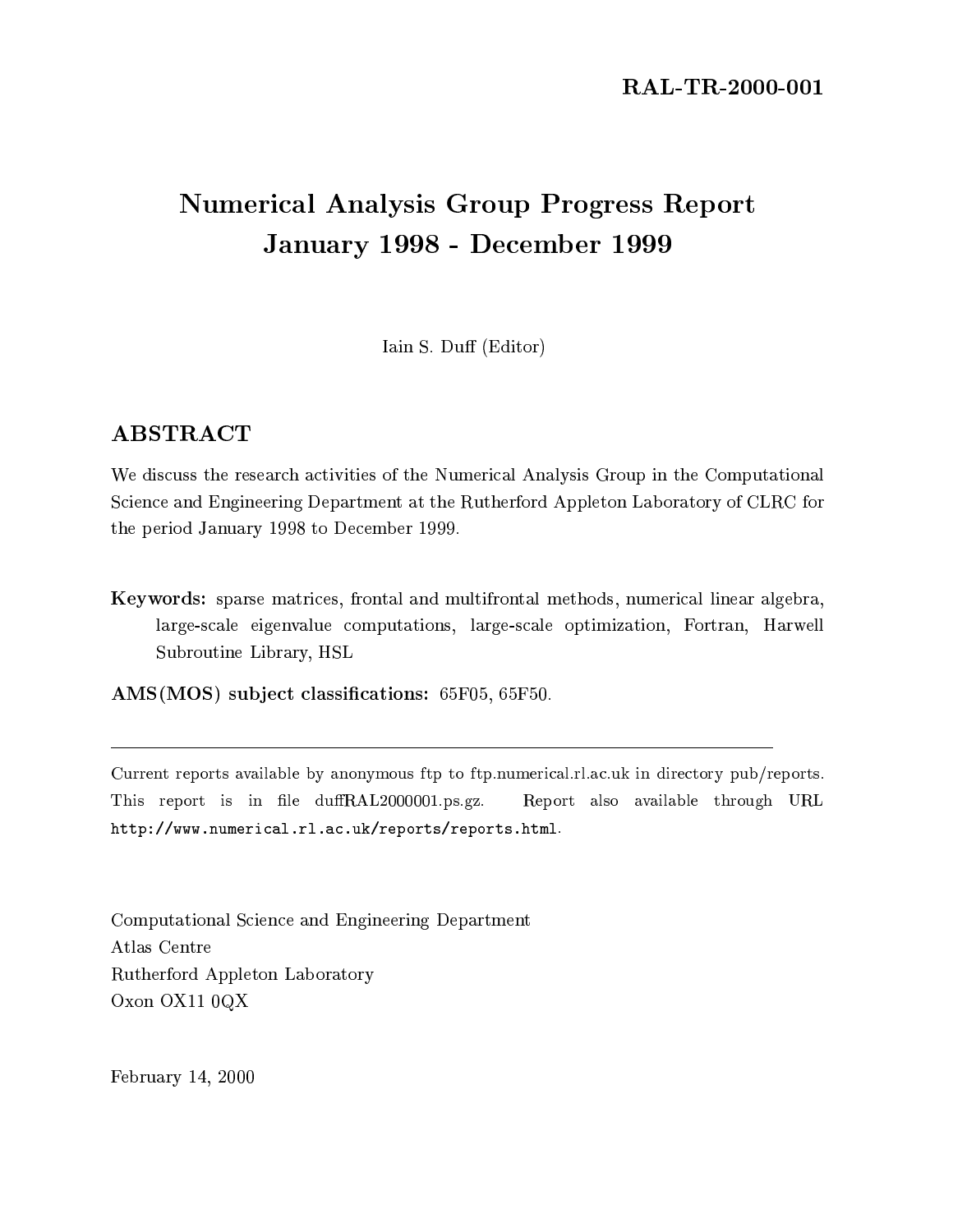# Contents

| $\mathbf{1}$ |            | Introduction (I. S. Duff)                                                                                                                                | $\mathbf{1}$     |
|--------------|------------|----------------------------------------------------------------------------------------------------------------------------------------------------------|------------------|
| $\bf{2}$     | 2.1        | Frontal and multifrontal methods<br>MUMPS - a distributed memory multifrontal solver (P. R. Amestoy,                                                     | $\boldsymbol{6}$ |
|              |            |                                                                                                                                                          | $6\phantom{.}6$  |
|              | 2.2        | Ordering algorithms for the MUMPS solver (P. Plecháč)                                                                                                    | 9                |
|              | 2.3        | Element resequencing for frontal solvers $(J. A. Scott)$                                                                                                 | 10               |
|              | 2.4        | Row ordering for frontal solvers $(J. A. Scott) \ldots \ldots \ldots \ldots \ldots \ldots$                                                               | $12\,$           |
|              | 2.5        | Further developments for the frontal solver MA62 (I. S. Duff and J. A. Scott)                                                                            | 14               |
|              | 2.6<br>2.7 | The design and development of two parallel frontal solvers $(J. A. Scott)$ .<br>The use of MA27 in a domain decomposition context (I. S. Duff, J. Koster | 15               |
|              |            |                                                                                                                                                          | 17               |
|              | 2.8        | A multifrontal approach for shared memory computers for sparse QR<br>factorization. (P. R. Amestoy, I. S. Duff and C. Puglisi)                           | 18               |
| 3            |            | Other numerical linear algebra                                                                                                                           | 19               |
|              | 3.1        | Development of kernels for dense and sparse numerical linear algebra (I. S.                                                                              |                  |
|              |            |                                                                                                                                                          | 19               |
|              | 3.2        | Permuting large entries to the diagonal (I. S. Duff and J. Koster)                                                                                       | 20               |
|              | 3.3        | Linear systems and optimization (N. I. M. Gould, M. E. Hribar, C. Keller,                                                                                |                  |
|              |            |                                                                                                                                                          | 21               |
|              | 3.4        | Incomplete QR factorizations (Z.-Z. Bai, I. S. Duff and A. J. Wathen)                                                                                    | 23               |
|              | 3.5        | Locking and restarting quadratic eigenvalue solvers                                                                                                      |                  |
|              |            |                                                                                                                                                          | $23\,$           |
|              | 3.6        | Dangers in changing poles in the rational Lanczos method for the Hermitian                                                                               |                  |
|              |            | eigenvalue problem $(K.$ Meerbergen) $\ldots \ldots \ldots \ldots \ldots \ldots \ldots$                                                                  | $25\,$           |
|              | 3.7        | Application of a domain decomposition method with Lagrange multipliers                                                                                   |                  |
|              |            | to acoustic problems arising from the automotive industry. (K. Meerbergen)                                                                               | 28               |
|              | 3.8        | The design of a block Lanczos and rational Lanczos code for the symmetric                                                                                |                  |
|              |            | eigenvalue problem (K. Meerbergen and J.A. Scott) $\ldots \ldots \ldots \ldots$                                                                          | 30               |
|              | 3.9        | The computation of the right-most eigenvalues of the linearized and                                                                                      |                  |
|              |            | discretized Navier-Stokes equations                                                                                                                      |                  |
|              |            | (K. Meerbergen and J.A. Scott) $\ldots \ldots \ldots \ldots \ldots \ldots \ldots \ldots \ldots$                                                          | 32               |
|              |            | 3.10 Techniques for the solution of sparse equations on high performance                                                                                 | 34               |
|              |            | 3.11 The dissemination of good practices in sparse equation solution (I. S. Duff                                                                         |                  |
|              |            |                                                                                                                                                          | 35               |
|              |            |                                                                                                                                                          |                  |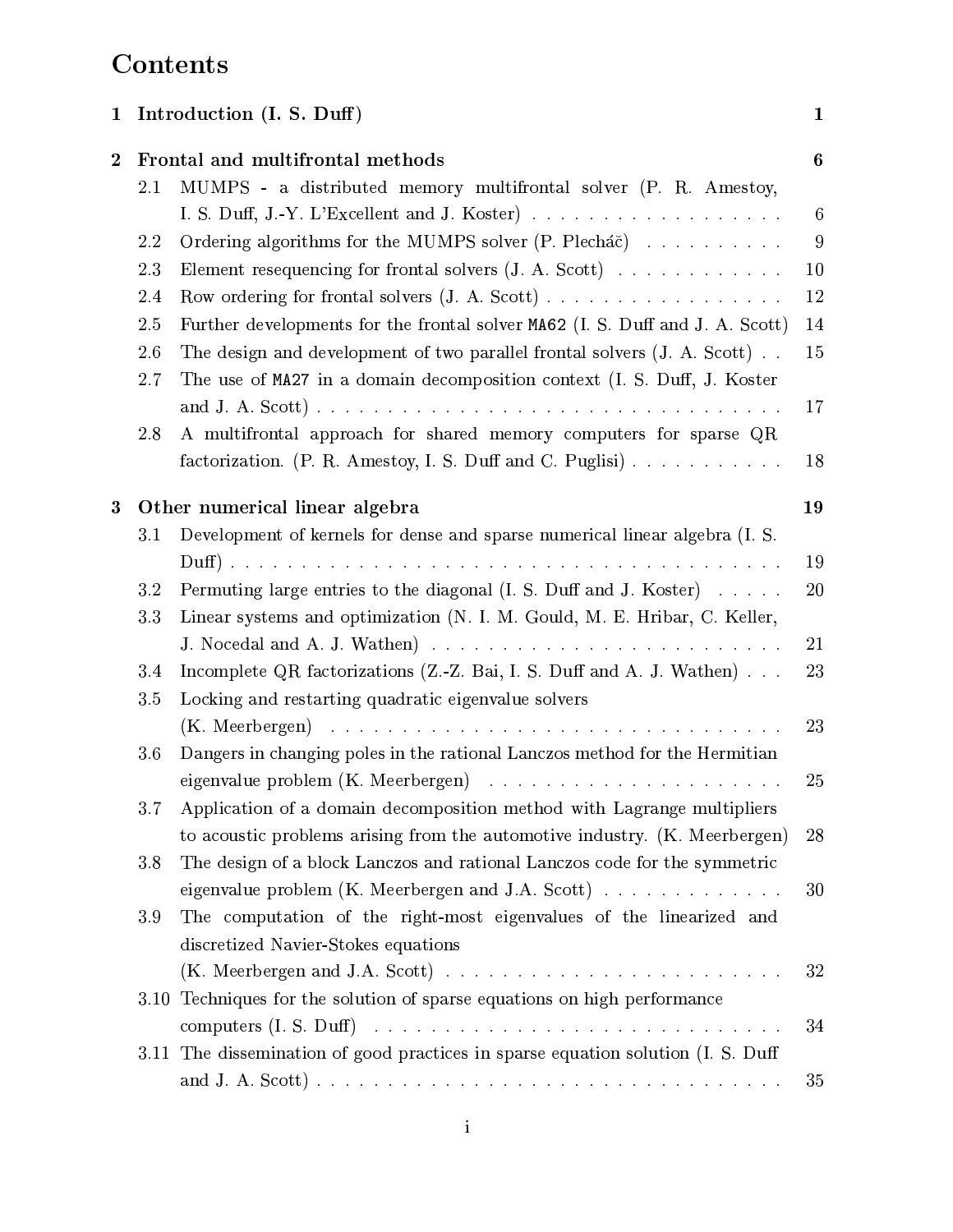| $\overline{4}$ |     | Optimization                                                                    | 37 |
|----------------|-----|---------------------------------------------------------------------------------|----|
|                | 4.1 | GALAHAD (N. I. M. Gould and Ph. L. Toint)                                       | 37 |
|                | 4.2 | Trust-region methods (A. R. Conn, N. I. M. Gould and Ph. L. Toint)              | 38 |
|                | 4.3 | Quadratic Programming (N. I. M. Gould and Ph. L. Toint)                         | 40 |
|                | 4.4 | Steepest-edge simplex code LA04 for linear programming (J. K. Reid)             | 41 |
| $5^{\circ}$    |     | Fortran                                                                         | 43 |
|                | 5.1 | Co-Array Fortran, a simple parallel extension to Fortran 90 (R. W. Numrich      |    |
|                |     |                                                                                 | 43 |
| 6              |     | <b>Miscellaneous Activities</b>                                                 | 44 |
|                | 6.1 |                                                                                 | 44 |
|                | 6.2 | European project PARASOL, an integrated programming environment for             |    |
|                |     | PARAllel sparse matrix SOLvers (I. S. Duff)                                     | 45 |
| $7^{\circ}$    |     | Computing and mathematical software                                             | 47 |
|                | 7.1 | The computing environment within the Group $\ldots \ldots \ldots \ldots \ldots$ | 47 |
|                | 7.2 |                                                                                 | 47 |
| 8              |     | <b>Seminars</b>                                                                 | 55 |
| 9              |     | Reports issued in 1998-1999                                                     | 56 |
|                |     | 10 External Publications in 1998-1999                                           | 59 |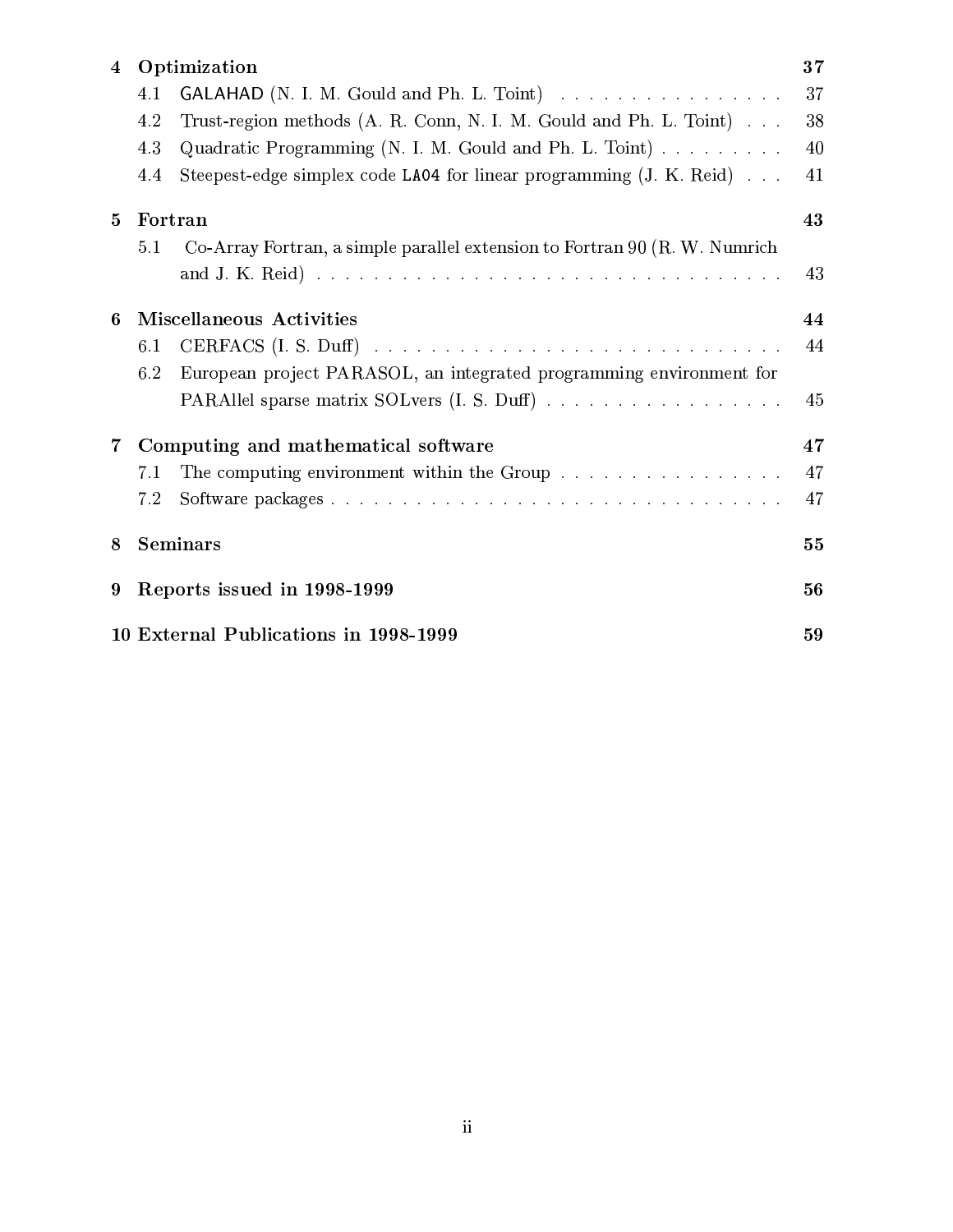# **Personnel in Numerical Analysis Group**

# Staff

Iain Duff. Group Leader. Sparse matrices and vector and parallel computers and computing.

Nick Gould.

Optimization and nonlinear equations particularly for large systems.

Jacko Koster (February 1998 until June 30th 1999). PARASOL Project.

Jean-Yves L'Excellent (May 1999). PARASOL Project.

Karl Meerbergen (from May 1st 1998). Large-scale eigenvalue problems.

Petr Plecháč (until August 31st 1998). PARASOL Project.

John Reid (until August 31st 1998, then consultant for HSL). Sparse matrices and development of the Fortran programming language.

Jennifer Scott. Sparse linear systems and sparse eigenvalue problems.

Kath Vann (from November 1999). Administrative and secretarial support.

# **Visitors and Attached Staff**

Mike Hopper (Consultant) Support for Harwell Subroutine Library and for TSSD.

Andy Conn (IBM Yorktown Heights) Optimization.

Andreas Findling (NEC Stuttgart) Software tuning.

Yifan Hu (CLRC Daresbury) Sparse linear systems.

Numerical linear algebra. Rich Lehoucq (SANDIA National Laboratories)

Frédéric Magoulès (ONERA) Domain decomposition.

Jorge Nocedal (Northwestern University) Optimization.

Philippe Toint (University of Namur) Optimization.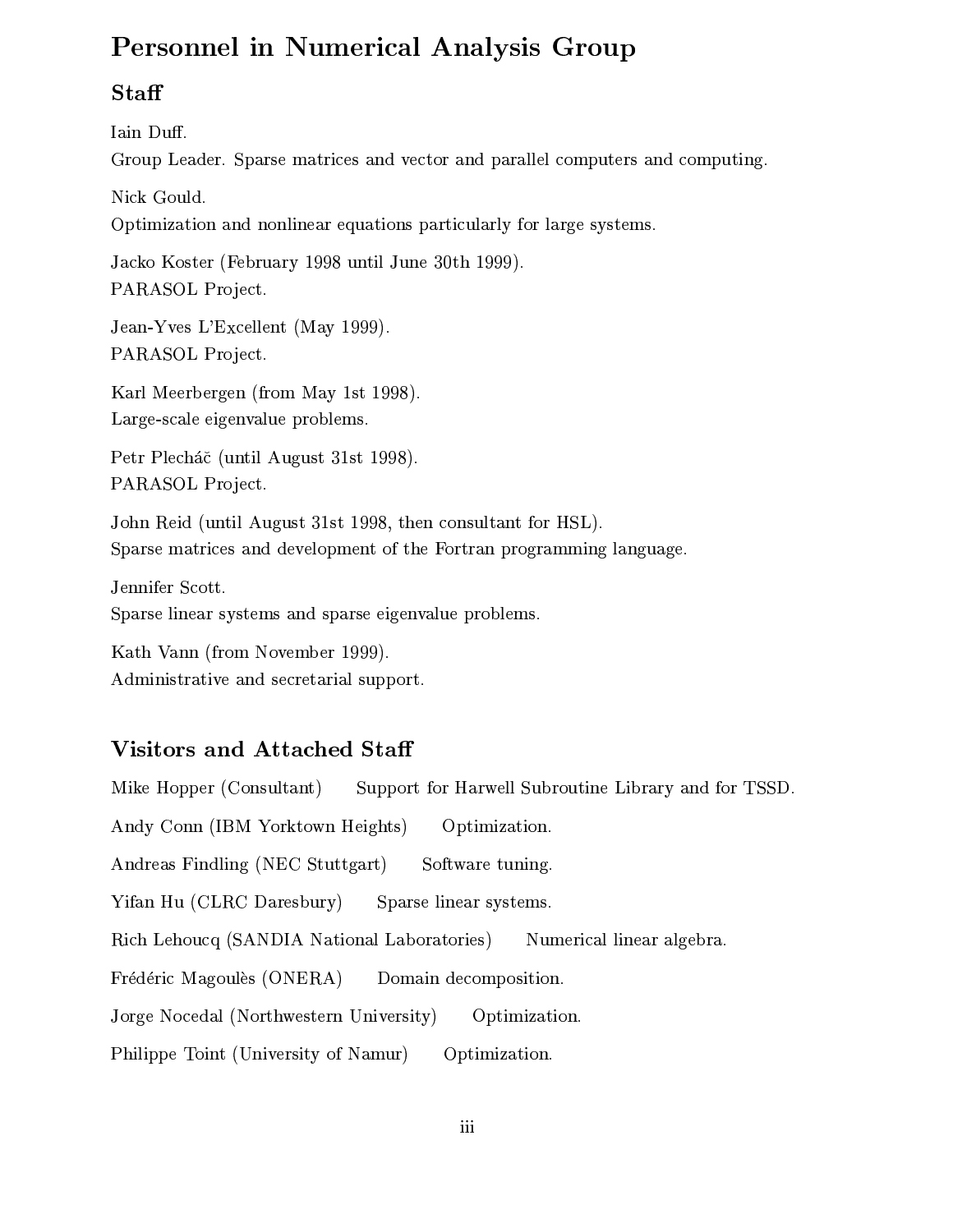#### Introduction (I. S. Duff)  $\mathbf 1$

This report covers the period from January 1998 to December 1999 and describes work performed by the Numerical Analysis Group within the Computational Science and Engineering Department at the CLRC Rutherford Appleton Laboratory.

The details of our activities are documented in the following pages. These words of introduction are intended merely to provide additional information on activities that are not appropriate for the detailed reports.

Two years ago, we reported that the past period had seen substantial organizational changes and this has remained true throughout the period of this report. This time the Department not only changed its name but split into the Information Technology Department and the Computational Science and Engineering Department with our Group being included in the latter. Since Paul Durham is the Director of the Department this has strengthened even further our links with the Daresbury Laboratory campus of CLRC. We have recently established links with the ISIS people at Rutherford and have discussed their use of HSL codes. In the reorganization, we lost the secretarial support of Linda Miles, who left CLRC for a career break, and had no secretarial support for nearly half of this year until Kath Vann joined us in November 1999.

However, perhaps the most dramatic aspect of our life in this period has been our happily successful efforts at establishing a more stable funding regime for the Group. The complications of doing this have seemed to us often artificial and we are becoming quite accomplished at jumping through the variety of hoops presented to us. Towards the end of 1998, we prepared for a renewal of our Grant from the Cross Programmes Group of the EPSRC only to learn when it was too late to submit a further application that this was now deemed inappropriate and we should have to apply directly to the Mathematics Programme. A Grant extension application to Cross Programmes was then hastily prepared and, after appropriate review, continued our funding until September 30th 1999. We would like to acknowledge the help of Alasdair Rose and Vanessa Johnson of the Mathematics Programme and Maggie Wilson of the Cross Programmes Group for their help in negotiating these minefields. This then enabled us to prepare an application for a Programme Grant for four years which was submitted to the Mathematics Programme but was reviewed also by other Programmes and by a panel that visited us on site at Rutherford. Both the Visiting Panel and the Mathematics responsive mode panel gave us very favourable reviews and our Grant was awarded, although we have some conditions on dissemination to be satisfied before it is extended from two to four years ... yet more hoops.

The support and development of the Harwell Subroutine Library (HSL) is one of our major activities. There have been no releases of either HSL or the NAg-marketed Harwell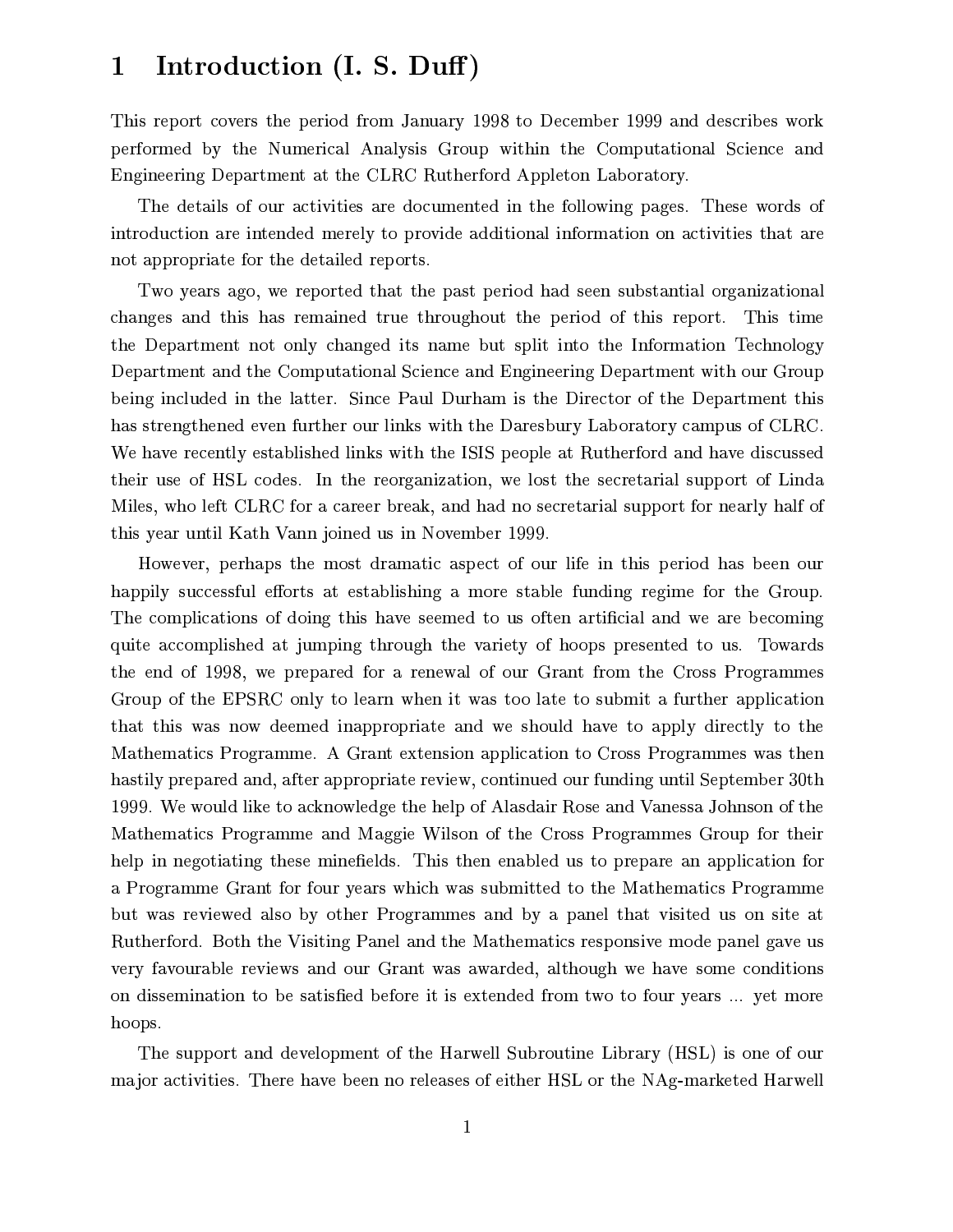Sparse Matrix Library during the period of this report. The HSL marketing effort from AEA Technology PLC has again seen changes of personnel and has moved into the care of Nick Brealey of the Electromagnetics Department at Culham Laboratory. Since we now employ John Reid as a consultant using HSL funds, the continued sales of the Library are even more important to us than formerly. We have benefited greatly from the consultancy of Mike Hopper who helped us both in typesetting and the ongoing commitment to higher software standards.

We maintain our close links with the academic community in Britain and abroad. Iain and John continue as Visiting Professors at Strathclyde University and RMCS Shrivenham, respectively, and Nick was recently appointed a Visiting Professor at the University of Edinburgh. All members of the Group gave contributed talks at the Dundee Numerical Analysis meeting in 1999, Iain co-hosted a visitor from China (Zhong-Zhi Bai) with Andy Wathen from Oxford on an EPSRC grant, and Nick and Iain are supervising a CASE student (Carsten Keller), again with Andy Wathen. Jennifer and Karl co-hosted a visitor from USA (Rich Lehoucq), again with Andy. Iain was on the jury for the PhD thesis of Serge Gratton and for the habilitation theses of Patrick Amestoy and of Annick Sartenaer in Toulouse, Jennifer was the external examiner for the PhD thesis of Stuart Hawkins at Bath, Karl was on the jury for the PhD thesis of Gorik De Samblanx in K.U. Leuven in Belgium, and Nick was the external examiner for the PhD thesis of Bobby Cheng from Manchester.

Most of our visitors stayed only for a short time although the interaction with them has been quite intense. We continue our close association with Oxford University through the Joint Computational Mathematics and Applications Seminar series and have hosted several talks at RAL through that programme (see Section 8).

John has continued to combine his interests in Fortran and sparse matrices giving several talks on these topics during the last two years. He completed his work on scaling in least-squares problems, worked with Jennifer on frontwidth minimization, developed the sparse linear programming driver LA04, and spoke on the PARASOL interface at a meeting in Greenwich. He attended and spoke at the ISO WG5 meeting in Trollatten (Sweden). John has developed his work with Numrich on co-array Fortran and spoke about this at meetings at Heathrow and Oxford. He has given courses on Fortran 90 at RAL and RMCS Shrivenham. He has continued with his collaboration on automatic differentiation with groups at Shrivenham, the University of Hertfordshire, and NAg Ltd. John was obliged to retire on age grounds in August 1998 but happily we have been able to retain his partial services through the use of HSL funds so he continues as an active Group member, naturally focussed primarily on issues relating to HSL.

Nick's collaboration with Conn and Toint continues to expand the theory and practice of large-scale optimization and, during the period of this report, they completed their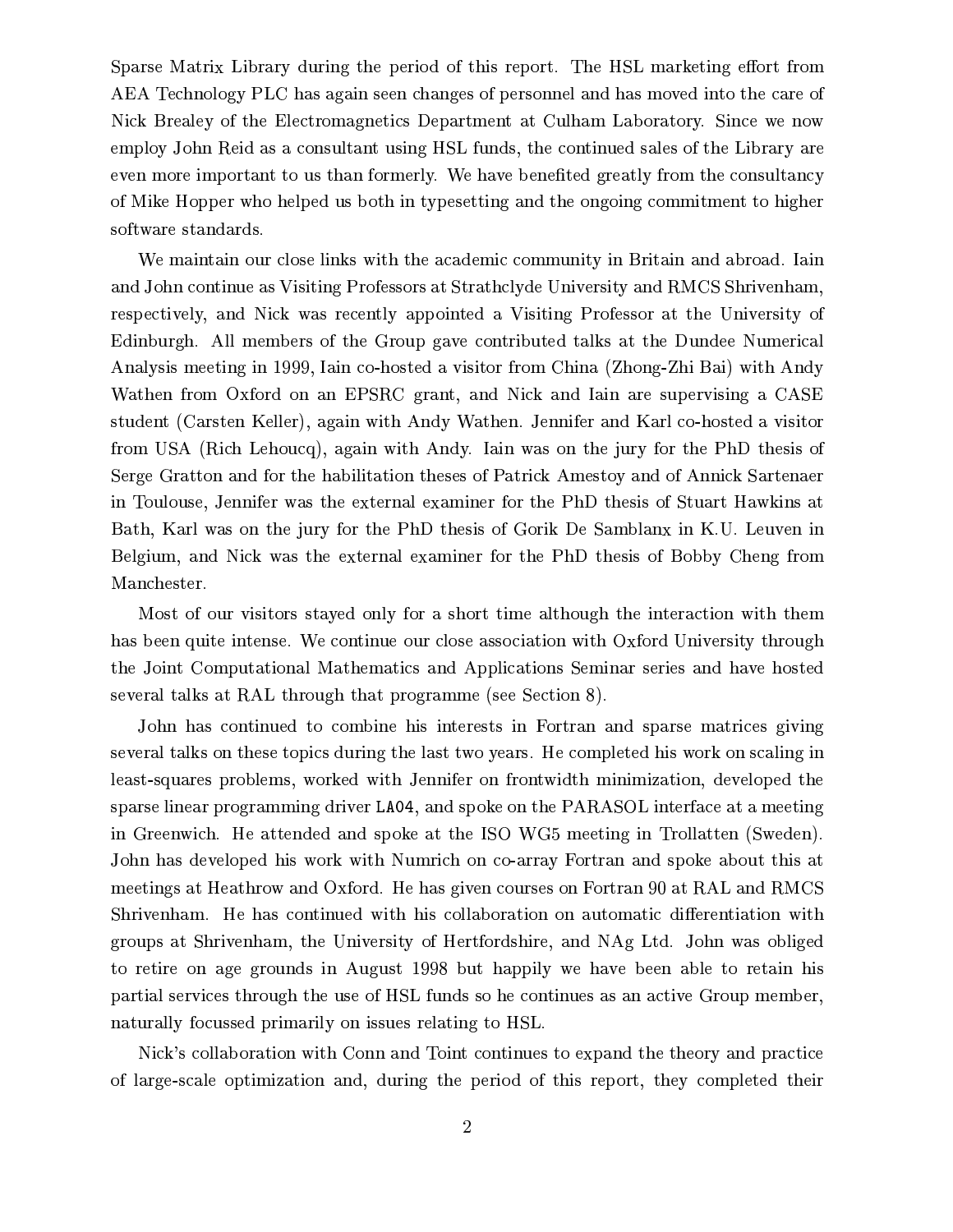magnum opus, a 966 page book on trust-region methods that will be published by SIAM next year. Nick was also appointed as a Visiting Professor of Mathematics at the University of Edinburgh in November 1998 and has already had a visit there in that capacity. In addition to the book and closely related research, he has developed algorithms and codes for the solution of large-scale quadratic programming problems both using barrier-function methods and active-set techniques. Both approaches are likely to be used in his new nonlinearly constrained optimization package GALAHAD that will eventually supersede the well known and highly successful augmented Lagrangian package LANCELOT. His work with Conn and Toint has occasioned visits to CERFACS in Toulouse and Namur in Belgium. Nick was an invited speaker at conferences at Erice and Cambridge, gave seminars in Dundee, Edinburgh, and Oxford, and was an organizer and speaker at the Foundations of Computational Mathematics Meeting (FoCM 99) at Oxford. We are delighted to record his Individual Merit promotion to Band 2 this June.

Jennifer has continued with her national and international collaborations and her qualities were well recognized by promotion to Band 3 in July 1998. Although she has continued her short-hours working, she remains so productive that it is easy to forget this fact. Much of her work in this period has been on enhancing the performance of frontal solvers and using them in practical industrial problems. She has developed very effective ordering techniques for use with frontal methods both when the matrix is assembled and when it is held as a set of element matrices. She has completed an MPI harness for using the frontal code on distributed memory machines that has proven very effective on small numbers of processors and has collaborated with AEA Technology, NEC, WS Atkins, and chemical engineers in using frontal methods to great effect on their practical industrial problems. Jennifer continues to coordinate our joint seminar series with Oxford University. She was a coordinator for the EPSRC Summer School in Leicester, gave an invited talk at a workshop of physicists in Strasbourg, and visited Stuttgart as part of a collaboration with NEC (see Section 2.7). She spoke at an ERCIM Executive meeting at RAL and the Householder XIV Symposium in Canada. She presented seminars at Oxford and Portsmouth, and has attended meetings in Edinburgh, London, Manchester, and Oxford.

Karl joined us from Leuven in Belgium at the beginning of May 1998 and has been very active in establishing contacts with collaborators in Europe and local universities and pursuing research on eigensystem problems. He was also involved in an industrial contract with his previous employers in using domain decomposition techniques within frequency response calculations for acoustic modelling in car interiors. His main efforts have been on the solution of quadratic eigenproblems and the development of a rational Lanczos method. He has co-authored a chapter in a forthcoming book on eigensystem templates that will be published by SIAM. He has established collaborations with De Samblanx at KU Leuven,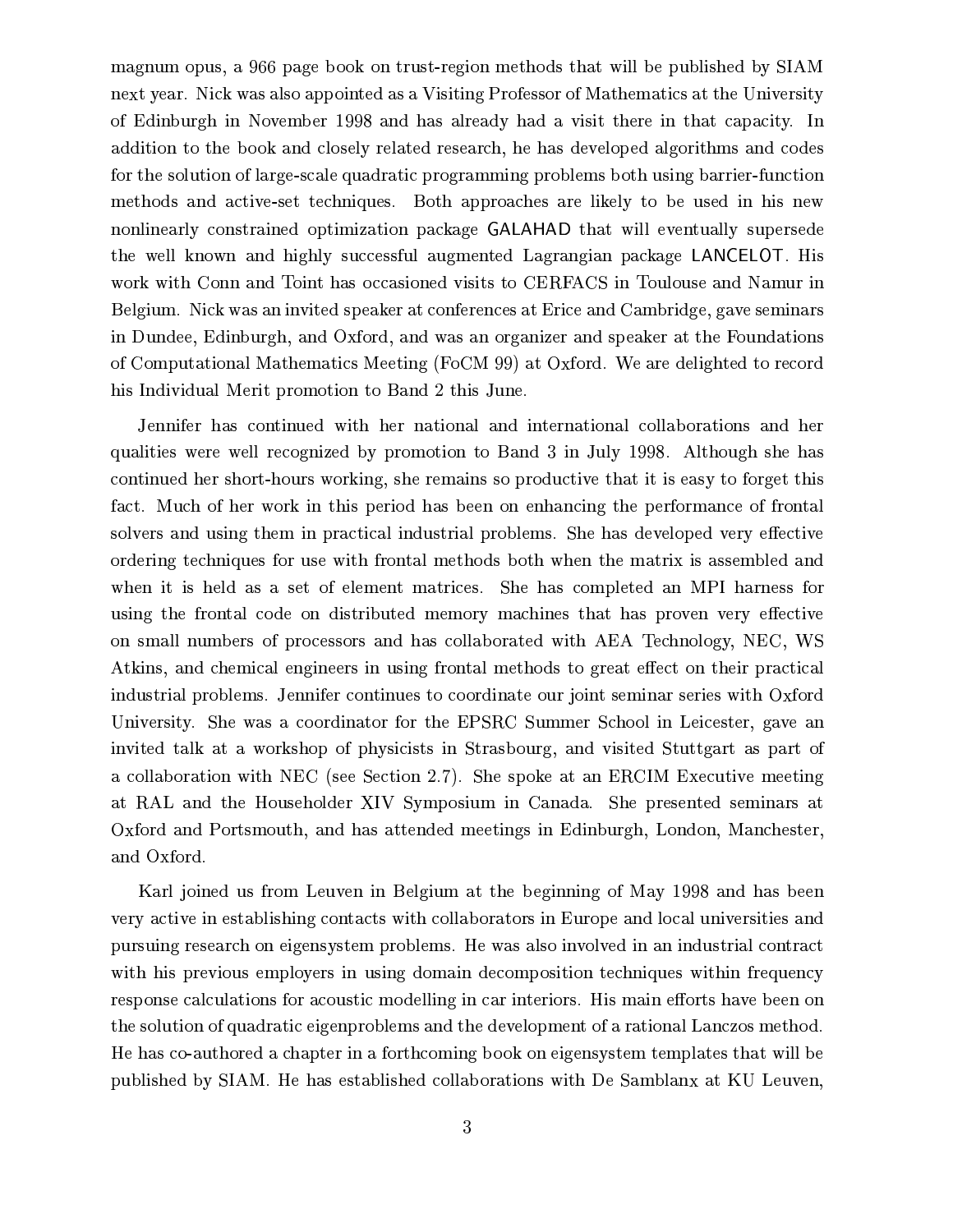Magoules at ONERA, and Spence at Bath. He was an invited speaker at the Eighth EPSRC Summer School at Leicester, presented a talk at the Householder XIV Symposium in Whistler, and gave seminars at Bath, Daresbury, Oxford, Utrecht, and Warwick. He was awarded an honorary mention in the Householder Prize for the best thesis in numerical linear algebra from 1996 to 1999.

The EU LTR Project PARASOL (see Section 6.2) finished on June 30th 1999 and, as one might expect, its last year saw much activity. In the context of this Project, we had three people working at Rutherford during the period. Petr Plecháč worked on ordering schemes, including the graph partitioning packages METIS and RALPAR, until he left for an assistant professorship at the University of Delaware in August 1998. Petr attended meetings in Greenwich and Manchester to give talks on the Project and presented an invited talk at the GAMM meeting in Kiel and a seminar at Imperial College. He also was an invited speaker at the EPSRC Summer School in Leicester and visited CERFACS to work with Patrick Amestoy and Jean-Yves L'Excellent on MUMPS. Jacko Koster joined us from CERFACS where he had already spent two months as a postdoc on the PARASOL Project. He took the lead role in package integration and design of the test driver and stayed with us until the end of the Project. He attended all of the PARASOL working meetings and is now working as a postdoc at Parallab in Bergen, where he is primarily concerned with using MUMPS within the Parallab domain decomposition code DDM. While at RAL, Jacko was also involved in further work on matrix preprocessing (Section 3.2) and in the project with NEC (Section 2.7). Jean-Yves L'Excellent, who was working for CERFACS in a subcontract with Patrick Amestoy at ENSEEIHT-IRIT, visited us for the month of May 1999 and worked closely with Jacko. After the end of the Project, Jean-Yves got a job at NAg Ltd in Oxford.

Lain still leads a project at the European Centre for Research and Advanced Training in Scientific Computation (CERFACS) at Toulouse in France (see Section 6.1). Iain is an Editor of the IMA Journal of Numerical Analysis, an Honorary Secretary of the IMA, editor of the IMANA Newsletter, chairman of the IMA Programme Committee, was chairman of the Adjudicating Committee for the Fox Prize Meeting in June 1999, IMA representative on the CCIAM International Committee that oversees the ICIAM international conferences on applied mathematics, a member of the International Scientific Programme Committee for ICIAM '99, and is on the Mathematics College of the EPSRC. He has a Grant to work with Xiaoye Li at NERSC, Berkeley on sparse solution techniques. In high performance computing, he has given tutorials at SC'98 (Orlando, Florida) and EuroPar'99 (Toulouse) and gave lectures at summer schools at Orsay in Paris and in Natal, Brazil and was workshop coordinator for a meeting in Copper Mountain, Colorado. He completed his book with Dongarra, Sorensen, and van der Vorst on numerical linear algebra on high performance computers that was published by SIAM in 1998. Iain was the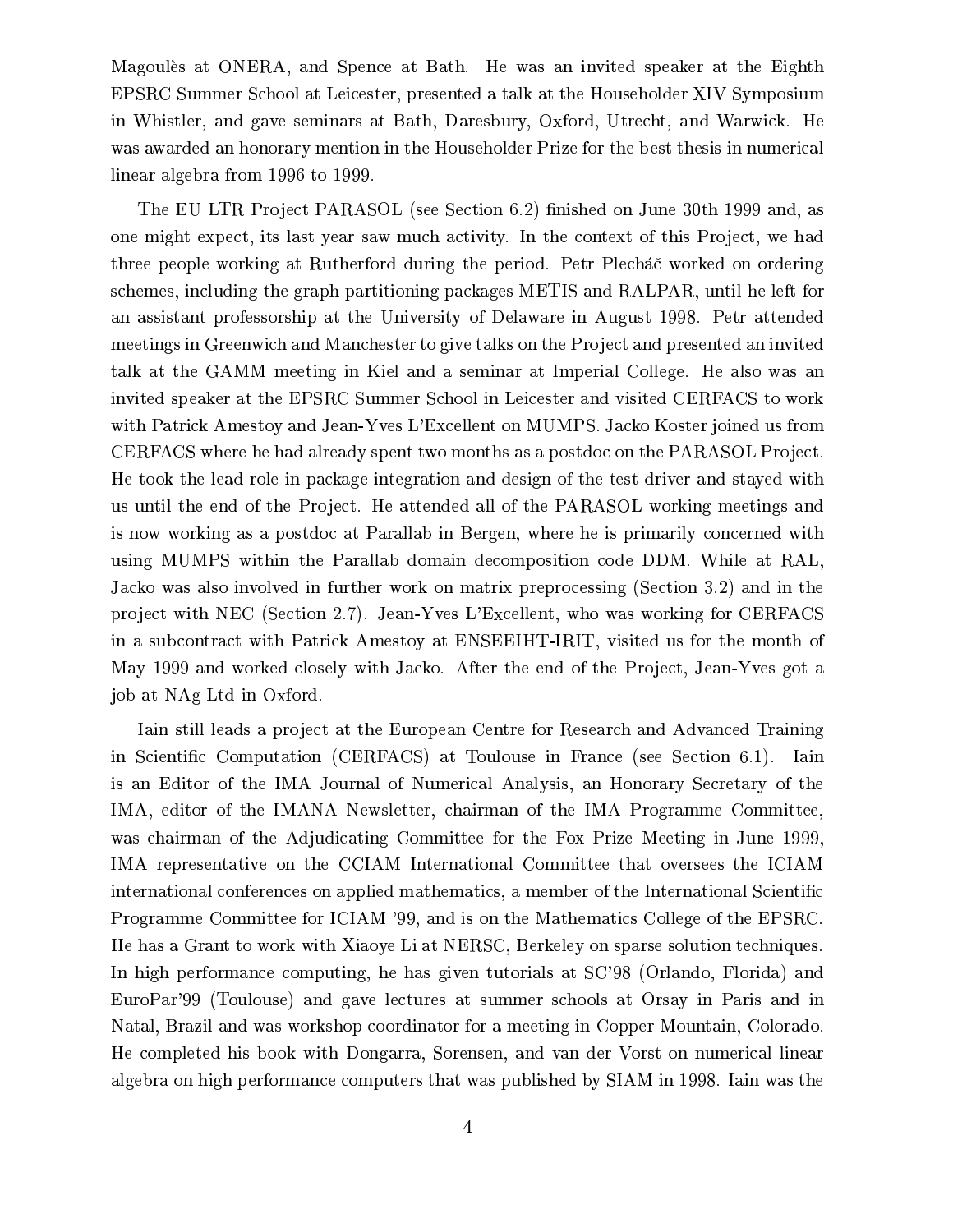general chairman for the EuroPar'99 meeting that attracted over 400 people to Toulouse in September 1999 and has been on the Programme and Organizing Committee for several international meetings including the SIAM Parallel Processing Conference in San Antonio and an IMA meeting in Oxford. He has given invited talks at meetings in Belfast, Dalian (China), Edinburgh, Glasgow, Helsinki, Plovdiv (Bulgaria), Toulouse, and Umeå. He was a guest of the Chinese Academy of Sciences in Beijing. He has presented contributed talks and seminars in Gainesville (Florida), Gothenberg, ICIAM'99 (Edinburgh), Knoxville, Lexington, Minneapolis, NAg Ltd, NERSC, San Antonio, Strathclyde, and Whistler (Canada), and gave some postgraduate lectures at Strathclyde.

We have tried to subdivide our activities to facilitate the reading of this report. This is to some extent an arbitrary subdivision since much of our work spans these subdivisions. Our main research areas and interests lie in numerical linear algebra, and nonlinear systems and optimization. We are particularly concerned with large-scale systems when the matrix or system is sparse or structured. We discuss the solution of linear systems by frontal or multifrontal methods in Section 2 and other numerical linear algebra activities in Section 3. Work on optimization is considered in Section 4 and activities on the Fortran programming language in Section 5. We group some miscellaneous topics in Section 6. Much of our research and development results in high quality advanced mathematical software, and we report on our computer infrastructure and software developments in Section 7. Lists of seminars (in the joint series with Oxford), technical reports, and publications are given in Sections 8, 9, and 10, respectively. Current information on the activities of the Group and on Group members can be found through page http://www.cse.clrc.ac.uk/Group/CSENAG of the World Wide Web.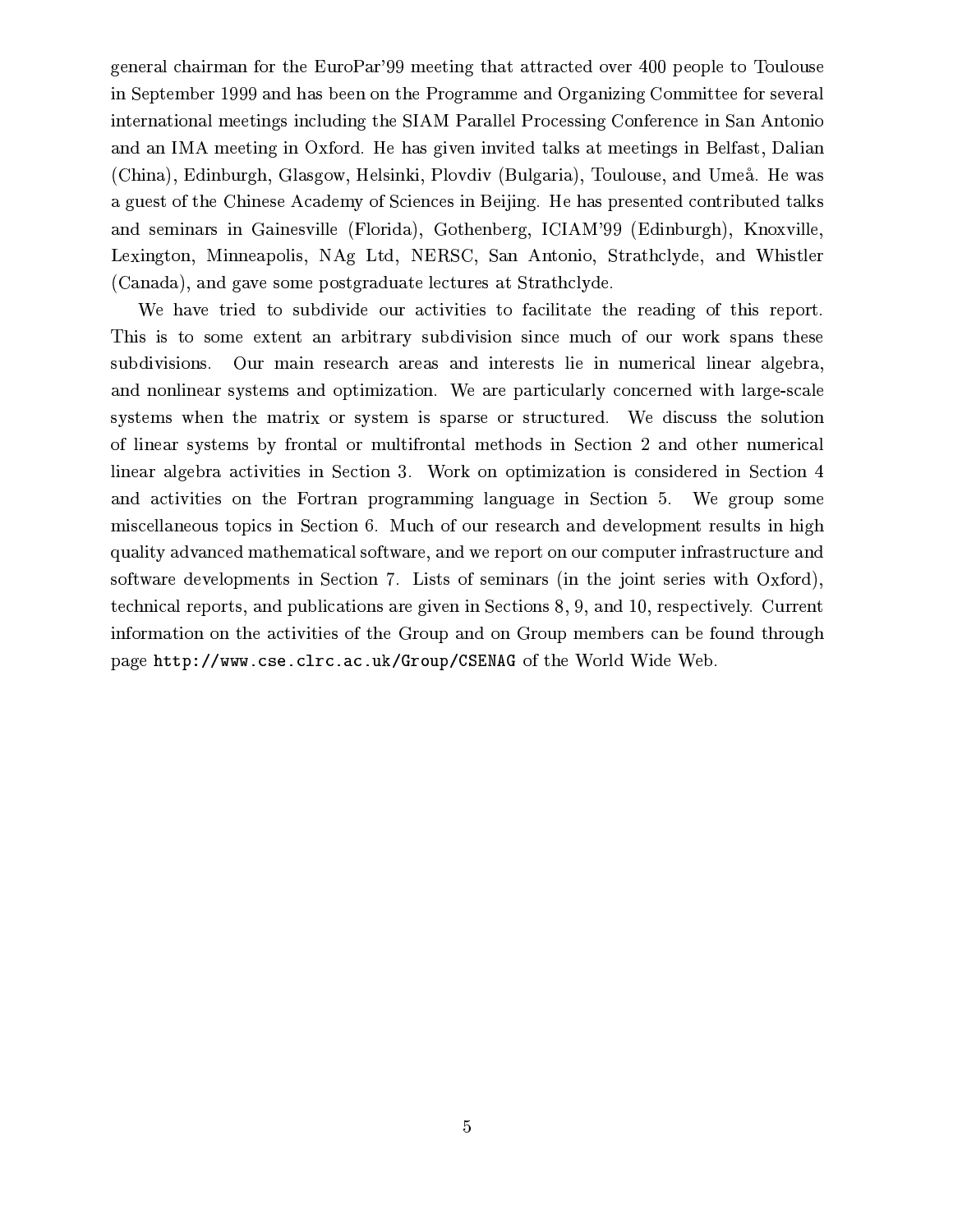#### Frontal and multifrontal methods  $\boldsymbol{2}$

#### MUMPS distributed memory multifrontal  $2.1\,$  $\mathbf{a}$ solver (P. R. Amestoy, I. S. Duff, J.-Y. L'Excellent and J. Koster)

The European project PARASOL (see Section 6.2) had as its main goal the design and development of a library of scalable sparse matrix solvers for distributed memory computers. The CLRC Rutherford Appleton Laboratory, CERFACS, and ENSEEIHT (both Toulouse, France), were responsible for the direct solvers. In this context, we have developed a MUltifrontal Massively Parallel Solver (MUMPS) (Amestoy, Duff, L'Excellent and Koster, 1999, Amestoy, Duff and L'Excellent, 2000).

MUMPS has been designed to solve symmetric positive definite, general symmetric, and unsymmetric linear systems whose coefficient matrices are possibly rank deficient. The MUMPS package uses a multifrontal approach to factorise the matrix (Duff and Reid, 1983, Duff and Reid, 1984). Similar to serial HSL solvers, the parallel MUMPS package solves in three main steps: an analysis step, a factorization step and a solution step.

MUMPS achieves high performance by exploiting two kinds of parallelism: tree parallelism that comes from the sparsity of the problem and node parallelism from dense matrix kernels. MUMPS uses dynamic data structures and dynamic scheduling of computational tasks to accommodate extra fill-in in the factors due to numerical considerations (not taken into account during the analysis step). This dynamic approach also allows the parallel code to cope with load variations on the processors. MUMPS overlaps computation with communication by using asynchronous communication.

In the years 1998 and 1999, there were several important upgrades to the MUMPS package. Figure 2.1 lists the major releases of the package for partners in the PARASOL project. The continuous development and incorporation of new features requested by the partners over the past two years has resulted in a software package (currently MUMPS) version 4.1.1) that is unique amongst sparse direct solvers.

So far, the MUMPS software has mainly been used for solving problems from the industrial partners in the PARASOL project. Typical PARASOL test cases are from application areas such as computational fluid dynamics, structural mechanics, modelling compound devices, modelling ships and mobile offshore platforms, industrial processing of complex non-Newtonian liquids, and modelling car bodies and engine components. Table 2.2 shows the performance of the MUMPS factorization and solution phases on a symmetric positive definite matrix (provided by MSC) that comes from the modelling of an inline skater. The matrix is of order 503, 712 and has 18.7 million nonzeros in its lower triangular part. The factorization requires  $1.4 \times 10^{11}$  floating-point operations and the factors contain 175 million entries. The largest problem we have solved to date is a model of an AUDI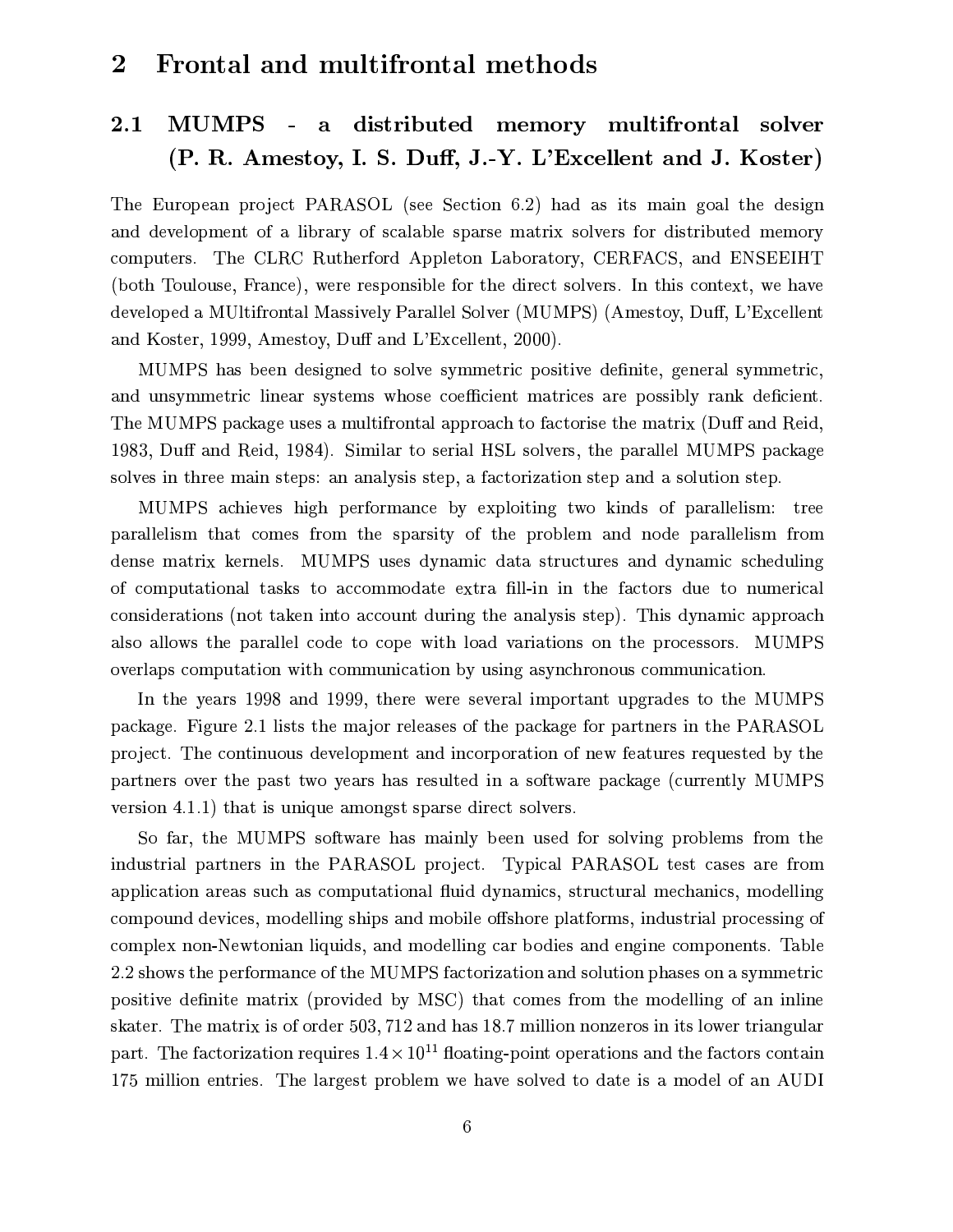| Version | Important new features                                      | Release month |
|---------|-------------------------------------------------------------|---------------|
| 1.0     | MPI version using only tree parallelism.                    | 5/97          |
| 2.0     | Uses both node and tree parallelism.                        | 2/98          |
|         | Uses ScaLAPACK at root node of elimination tree.            |               |
|         | Better data management enables solution of larger problems. |               |
|         | Uses PARASOL interface (host-node paradigm).                |               |
| 2.1     | Version for symmetric positive definite matrices            | 5/98          |
| 2.2     | Available with Fortran 90 interface:                        | 9/98          |
|         | Ability to handle general symmetric matrices.               |               |
|         | Hybrid host version (including serial code).                |               |
|         | Basic version of rank estimate and null-space.              |               |
| 2.2     | Available with PARASOL interface:                           | 10/98         |
|         | Includes orderings based on METIS and other graph           |               |
|         | partitioning strategies.                                    |               |
| 3.1     | Version with entry for unassembled matrices.                | 1/99          |
|         | Improved strategies for rank estimation and null-space.     |               |
| 3.2     | Capability of handling distributed matrix input.            | 2/99          |
| 4.0     | Final code for PARASOL partners.                            | 4/99          |
|         | Better tuned/interface for other PARASOL codes.             |               |
|         | Ability to return a Schur complement matrix.                |               |
| 4.1.1   | Current version.                                            | 12/99         |

Table 2.1: The versions of MUMPS in 1998/1999.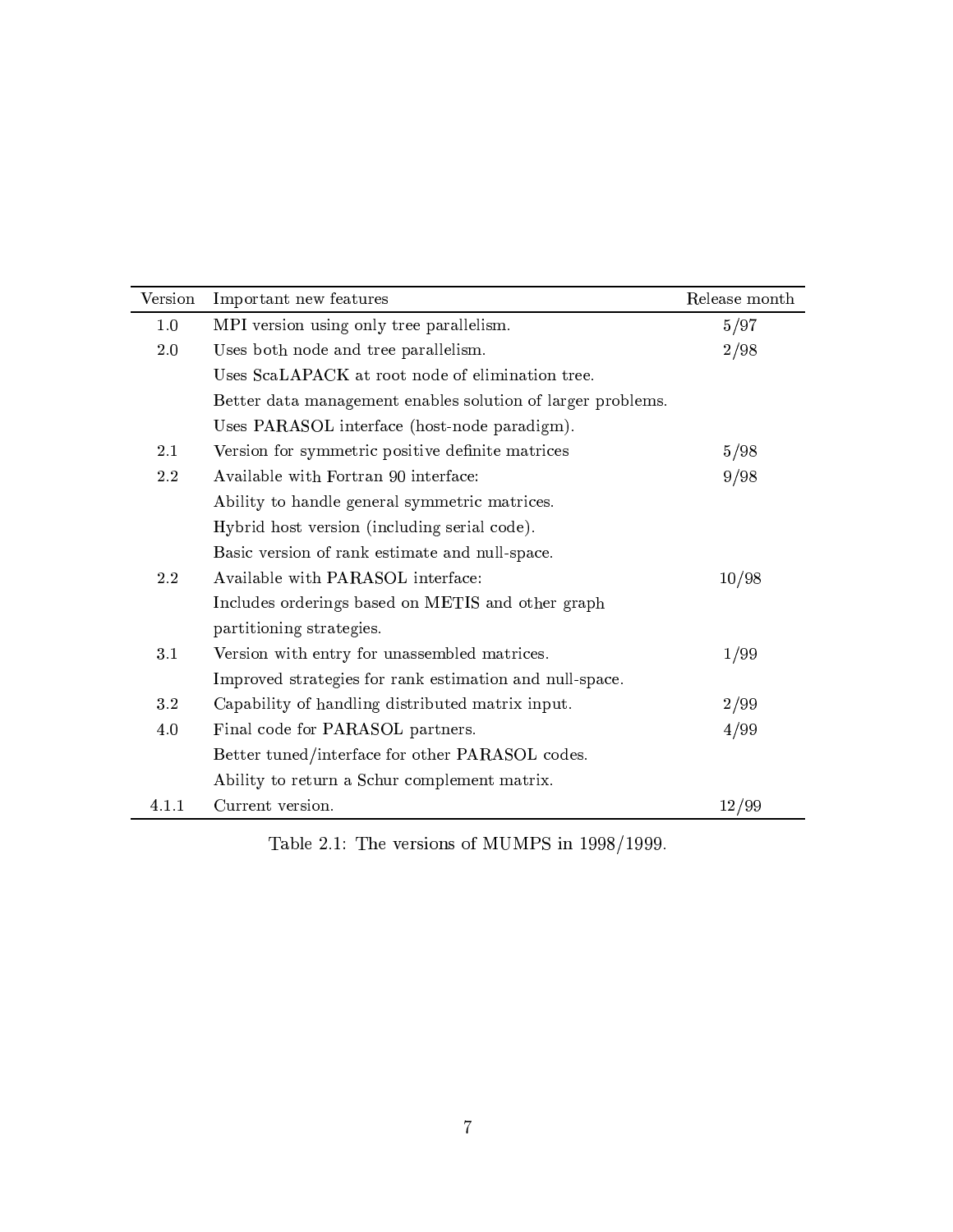crankshaft. The corresponding linear system is symmetric positive definite and of order 943,695 with more than 39 million entries in its lower triangular part. With the best ordering of the unknowns that we tried, MUMPS created 1.4 billion entries in the factors and required  $5.9 \times 10^{12}$  floating-point operations for the factorization.

| number of  | elapsed time  |          |  |
|------------|---------------|----------|--|
| processors | factorization | solution |  |
|            | 723           | 18.5     |  |
| 2          | 385           | 10.7     |  |
| 4          | 222           | 8.8      |  |
| 8          | 151           | 5.0      |  |
| 12         | 97            | 4.4      |  |
| 16         | 68            | 4.2      |  |
| 32         | 62            | 4.4      |  |

Table 2.2: Factorisation and solution time (in seconds) for MUMPS on the INLINE500K test case (503, 712 unknowns) on an SGI Origin 2000 (195Mhz) machine.

The MUMPS software is written in Fortran 90. It requires MPI for message passing and makes use of BLAS, LAPACK, BLACS, and ScaLAPACK subroutines. MUMPS was developed and tested on an IBM SP2, an SGI Power Challenge, and an SGI Origin 2000. The software has recently been ported to a Cray T3E.

### References

- P. R. Amestoy, I. S. Duff, and J.-Y. L'Excellent. Multifrontal parallel distributed symmetric and unsymmetric solvers. Comput. Methods in Appl. Mech. Eng., to appear, 2000.
- P. R. Amestoy, I. S. Duff, J.-Y. L'Excellent, and J. Koster. A fully asynchronous multifrontal solver using distributed dynamic scheduling. Technical Report RAL-TR-1999-059, Rutherford Appleton Laboratory, 1999.
- I. S. Duff and J. K. Reid. The multifrontal solution of indefinite sparse symmetric linear systems. ACM Trans. Math. Softw.,  $9, 302-325, 1983$ .
- I. S. Duff and J. K. Reid. The multifrontal solution of unsymmetric sets of linear systems. SIAM J. Scientific and Statistical Computing, 5, 633-641, 1984.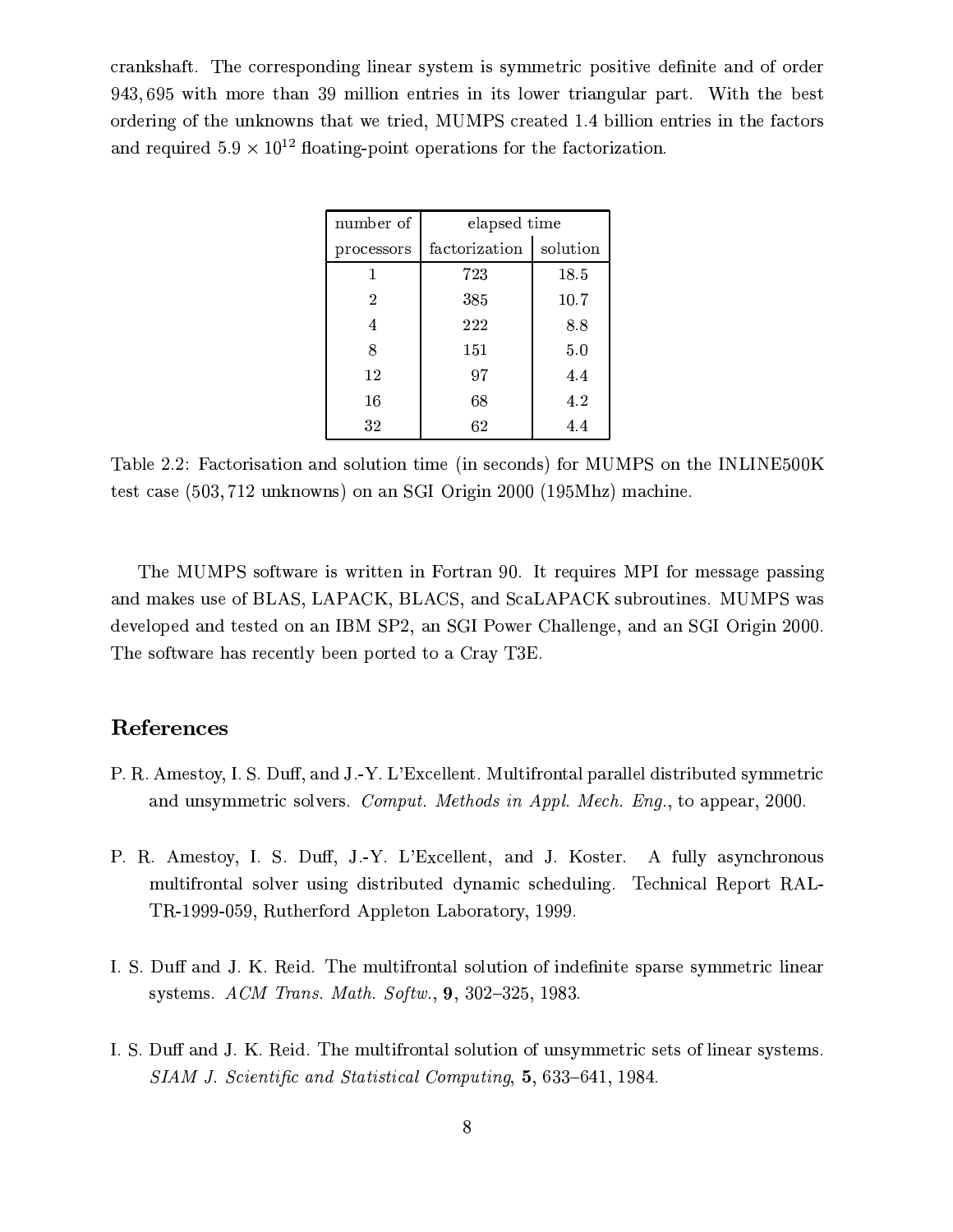#### Ordering algorithms for the MUMPS solver (P. Plecháč)  $\bf 2.2$

Within the PARASOL project, Petr worked on the implementation of new ordering strategies for the MUMPS solver. In collaboration with Iain and Ron Fowler (RAL), he developed six ordering strategies which have been implemented in the PARASOL interface.

The package of ordering algorithms provides strategies based on local heuristics (minimum degree and its modifications), on global heuristics (nested dissection and multilevel spectral methods), and combinations of these two approaches. The new ordering algorithms include the HALO-AMD ordering and dynamic control of the subgraph size in the graph partitioning phase. These have been designed in collaboration with Iain and Patrick Amestoy and their efficiency was tested on many examples. Petr also developed and implemented a general test deck (GPMAT) that allows the testing of different ordering strategies for large sparse matrices on different platforms. The PARASOL interface was extended to include the library of ordering algorithms so that they can be used by the MUMPS solver in the PARASOL library.

The ordering algorithms included in the PARASOL library and accessible through the PARASOL interface are:

- 1. approximate minimum degree [AMD],
- 2. multilevel bisection and multiple minimum degree on subgraphs [OE0],
- 3. multilevel bisection and approximate minimum degree on subgraphs [OE1],
- 4. multilevel bisection and HALO-AMD on subgraphs [OE2],
- 5. multilevel bisection, vertex separator and AMD on subgraphs [ON0],
- 6. multilevel bisection, multi-sector and HALO-AMD on subgraphs [RL0],
- 7. multilevel bisection, refinement and HALO-AMD on subgraphs [RL1].

The implementation of algorithms of the [OEx] family is based on the METIS library (Karypis and Kumar, 1997) while the algorithms denoted as [RLx] were developed in collaboration with Ron Fowler and are based on the RALPAR package (Fowler and Greenough, 1998).

The PARASOL version of the GPMAT library has been successfully tested on PARASOL test problems. In particular, the algorithm [ON0] was found to be extremely efficient for large test cases and significantly reduced both the number of floating-point operations and the fill-in for the MUMPS solver.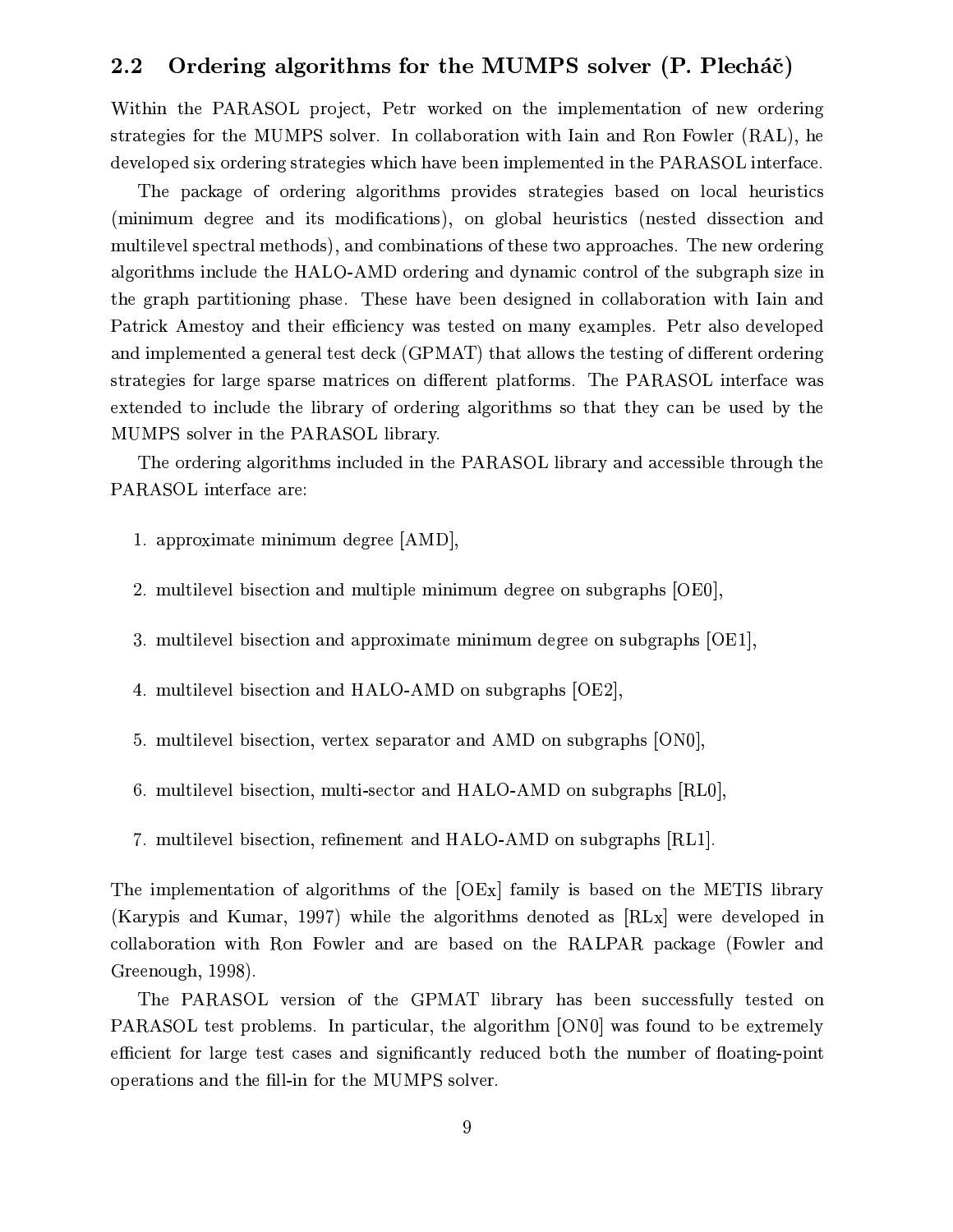### References

- R. F. Fowler and C. Greenough. RALPAR RAL Mesh Partitioning Program. Version 2.0. Technical Report RAL-TR-98-025, Rutherford Appleton Laboratory, 1998.
- G. Karypis and V. Kumar. METIS: Unstructured graph partitioning and sparse matrix ordering system. Technical Report TR 97-061, Department of Computer Science, University of Minnesota, Minnesota, 1997.

#### 2.3 Element resequencing for frontal solvers (J. A. Scott)

A key feature of the frontal method is that, in the innermost loop of the computation, dense linear algebra kernels can be exploited. These are straightforward to vectorize and parallelize and are able to exploit high level BLAS kernels. This makes the method attractive for a wide range of modern computer architectures, including RISC based processors and shared memory parallel processors. However, the performance of the frontal method, in terms of both memory requirements and the number of floating-point operations, is highly dependent on the order in which the elements (or rows, if the matrix is in assembled form) are added into the frontal matrix. The elements (or rows) need to be added in an order that keeps the size of the frontal matrix small. In this section we consider element ordering algorithms and, in the next section, we look at algorithms for ordering rows for a frontal solver.

Element ordering algorithms may be divided into direct and indirect algorithms. Direct algorithms order the elements directly while indirect algorithms use a two-step approach in which the variables are first relabelled and used to resequence the elements; the new variable indices are subsequently discarded. The Harwell Subroutine Library code MC43 implements both a direct and an indirect ordering algorithm, based on variants of the profile reduction algorithm of Sloan (1986). The code has been in satisfactory use for a decade. Motivated by the findings of Kumfert and Pothen (1997), we considered a number of ways of improving the performance and efficiency of Sloan's algorithm (Reid and Scott, 1999). This work led to improved codes for profile reduction (the Harwell Subroutine Library package MC60 together with a driver MC61) and prompted us to look at revising MC43 in a similar way. The new element ordering code is called MC63. The main differences between MC43 and MC63 are:

• The handling of the priority queue. In MC63, a switch to a binary heap search is made once the length of the queue exceeds a given threshold. For large problems, this can significantly reduce the time needed to reorder the elements. This is illustrated in Table 2.3.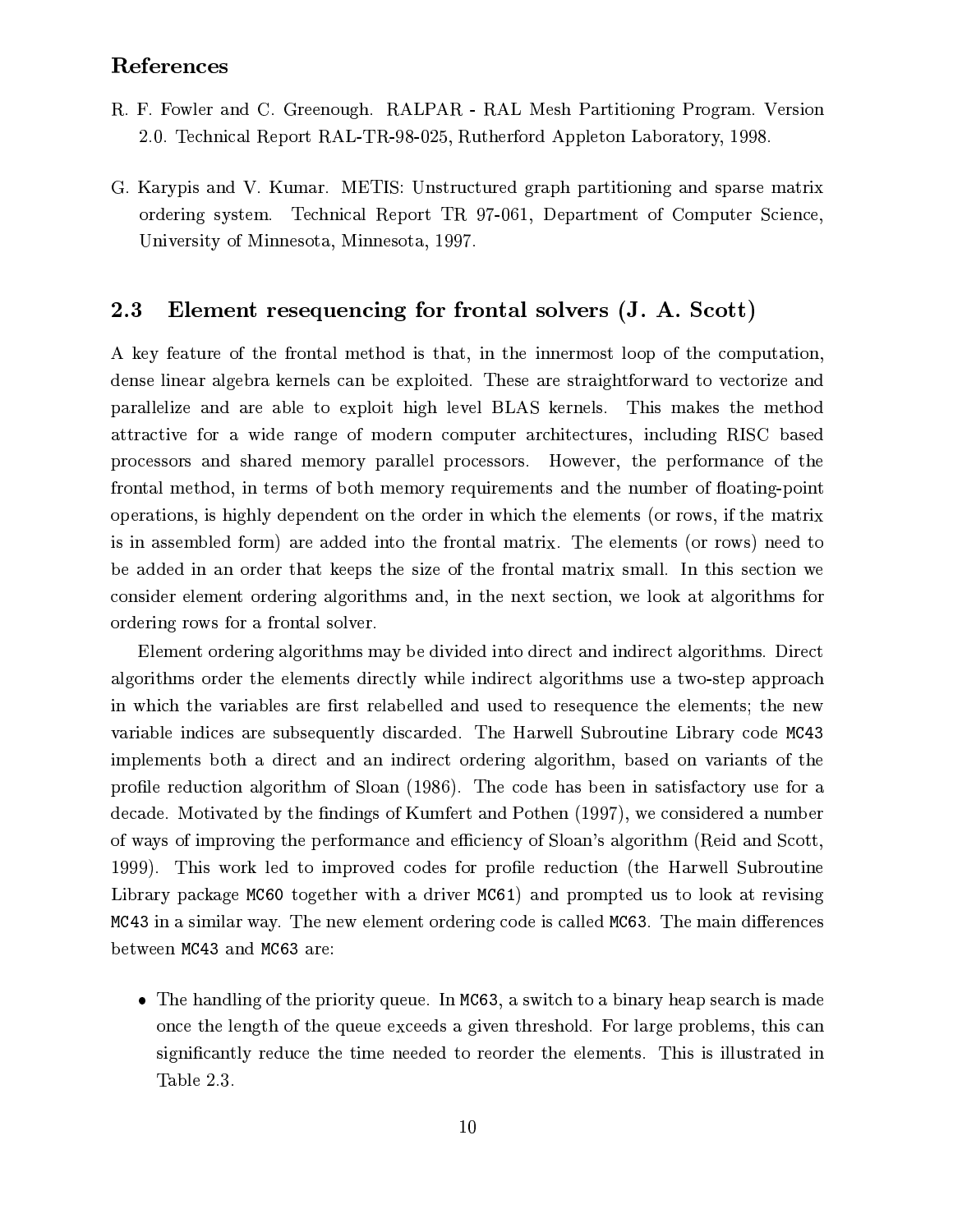| Identifier | Order  | Elements | MC43 | MC63 |
|------------|--------|----------|------|------|
| cham       | 12834  | 11070    | 1.34 | 0.79 |
| fullb      | 199187 | 59738    | 545  | 2.55 |
| $mtr$ 1    | 97578  | 5328     | 7.55 | 3.61 |
| shipsec1   | 140874 | 41037    | 16.1 | 5.72 |
| thread     | 29736  | 2176     | 1.94 | 0.83 |
| tubu       | 26573  | 23446    | 3.22 | 1.62 |

Table 2.3: A comparison of CPU times for MC43 and MC63 (Sun Ultra).

- MC63 includes an option for the user to supply the weights in the priority function. Experiments showed that, for some problems, the weights used by Duff, Reid and Scott (1989) in MC43 are far from optimal.
- A further option in MC63 permits users to provide a global priority vector. Kumfert and Pothen (1997) report that the final ordering can be significantly better if a hybrid algorithm that combines a spectral ordering with the Sloan algorithm is used. Our numerical experiments showed that the hybrid method generally gives smaller profiles than the Sloan algorithm. Some examples illustrating this are given in Table 2.4.

| Identifier | Order  | Elements | Sloan | Hybrid |
|------------|--------|----------|-------|--------|
| crplat2    | 18010  | 3152     | 359   | 242    |
| fullb      | 199187 | 59738    | 2021  | 1866   |
| lock3491   | 3416   | 684      | 135   | 104    |
| shipsec1   | 140874 | 41037    | 2494  | 1555   |
| thread     | 29736  | 2176     | 1962  | 1858   |
| tubu       | 26573  | 23446    | 447   | 393    |

Table 2.4: Root-mean-square wavefronts for the Sloan and hybrid algorithms

### References

- I. S. Duff, J. K. Reid, and J. A. Scott. The use of profile reduction algorithms with a frontal code. *Inter. Journal on Numerical Methods in Engineering*, 28, 2555–2568, 1989.
- Two improved algorithms for envelope and wavefront G. Kumfert and A. Pothen. reduction. BIT, 18, 559-590, 1997.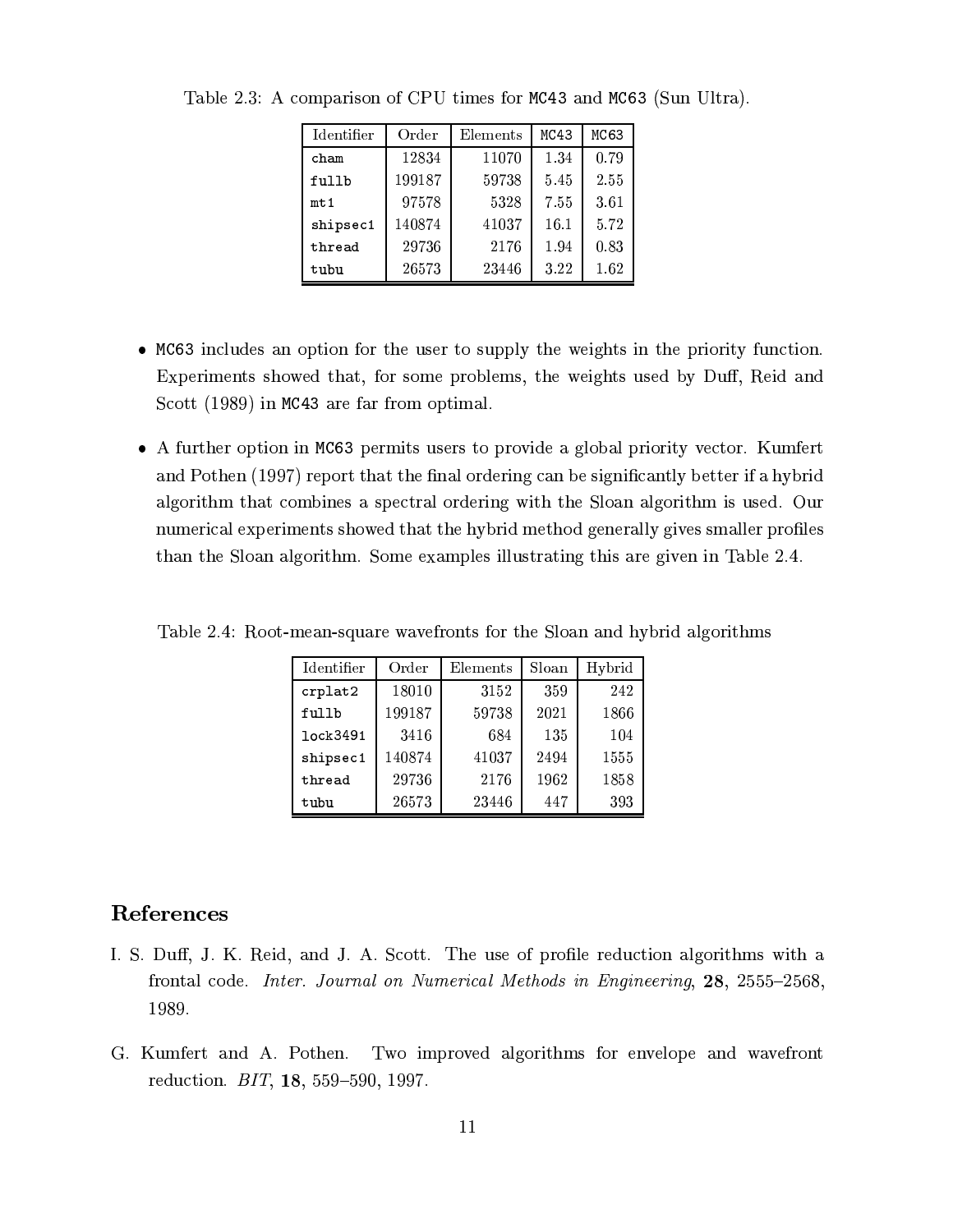- J. K. Reid and J. A. Scott. Ordering symmetric sparse matrices for small profile and wavefront. Inter. Journal on Numerical Methods in Engineering, 45, 1737–1755, 1999.
- J. A. Scott. On ordering elements for a frontal solver. Communications in Numerical Methods in Engineering,  $15, 309-323, 1999$ .
- S. W. Sloan. An algorithm for profile and wavefront reduction of sparse matrices. *Inter.* Journal on Numerical Methods in Engineering, 23, 1315-1324, 1986.

#### Row ordering for frontal solvers (J. A. Scott)  $2.4$

A number of algorithms have recently been proposed for ordering the rows of unsymmetric matrices for the row-by-row frontal method. These include the RCMD and NMNC algorithms (Camarda, 1997). However, numerical experiments have shown that although the cost of reordering with the RCMD algorithm is negligible compared with the time required by the subsequent numerical factorization of the matrix, for many problems it performs poorly and frequently yields orderings that are worse than the original. The NMNC algorithm is more consistent, but is generally only able to achieve relatively modest improvements. This led us to look at designing and developing new row ordering algorithms, building on the expertise and experience we already have for ordering elements.

Our new algorithm is called the MSRO algorithm. It uses the row graph of the matrix A, which is defined to be the undirected graph of the symmetric matrix  $B = A * A^T$ , where \* denotes matrix multiplication without taking cancellations into account. The nodes of the row graph are the rows of A and two nodes i and  $j$   $(i \neq j)$  are adjacent if and only if there is at least one column k of A for which  $a_{ik}$  and  $a_{jk}$  are both nonzero. Row permutations of A correspond to relabelling the nodes of the row graph.

The MSRO algorithm comprises two distinct phases: the selection of a global ordering and then a local row reordering. The global ordering defines the global priority of each row. The row with the lowest global priority is chosen as the *start* row (that is, the row that is first in the global ordering is ordered first in the new ordering). In the second phase of the algorithm, the global ordering is used to guide the reordering. Rows with a high global priority are chosen towards the end of the ordering. The global ordering methods we have used are the pseudodiameter of the row graph, the spectral ordering of the row graph, and the NMNC ordering.

The local ordering is based on a *priority function*. The basic idea is to select the next row in the ordering by choosing, from a set of eligible rows, a row with minimum priority. Eligible rows are those that are adjacent to a row that has already been ordered together with their neighbours in the row graph. The priority of a row is the weighted average of its global priority and its local priority, which is based on the increases in the row and column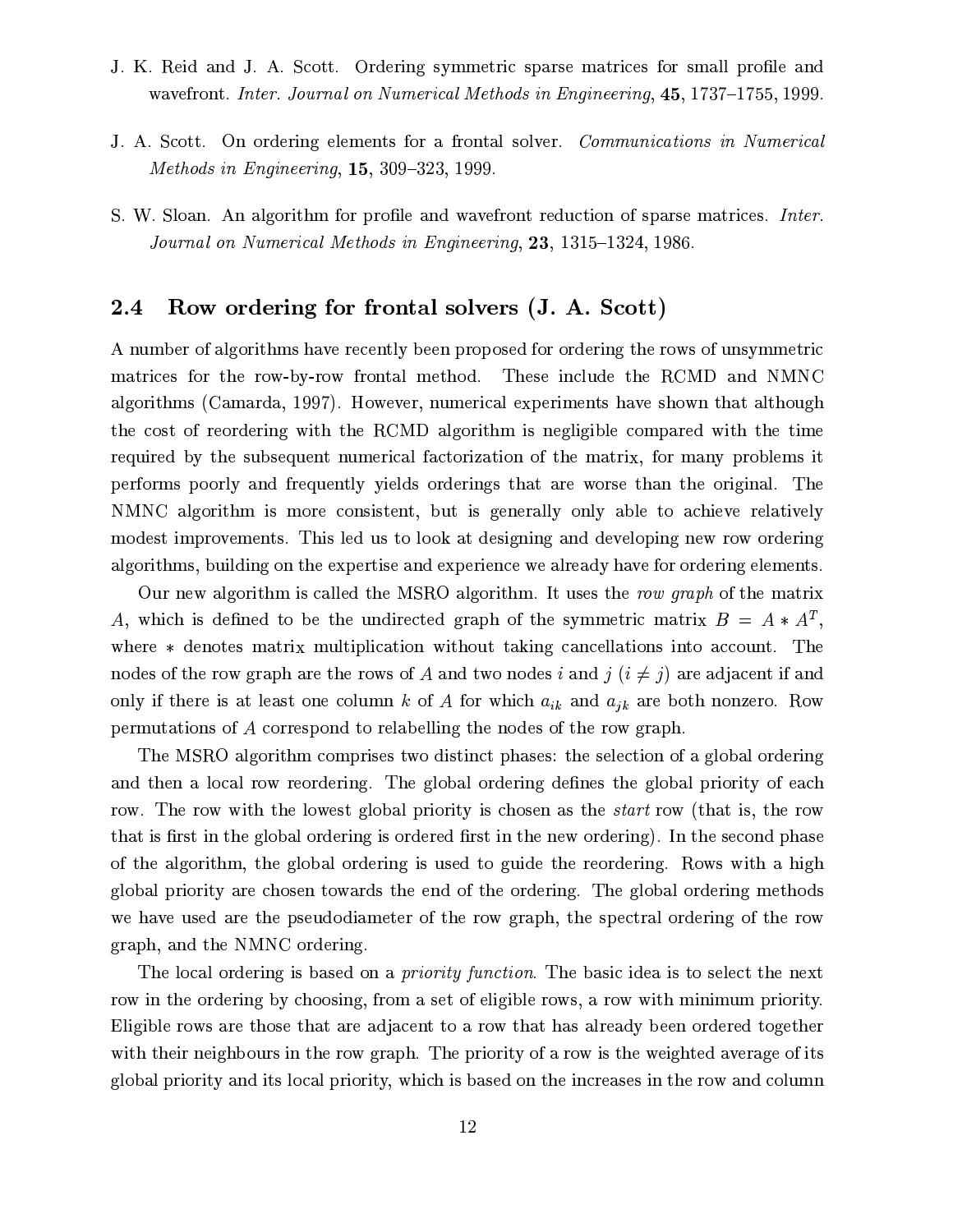frontsizes resulting from ordering the row next. Thus, the MSRO algorithm attempts to maintain a balance between having only a small number of rows and columns in the front and including rows that have a low global priority.

The MSRO algorithm has been tested and compared with the RCMD and NMNC algorithms on a range of practical problems. Some results are given in Tables 2.5 and 2.6. Our main conclusion is that the MSRO algorithms generally perform significantly better

| Identifier      | Order | Original | RMCD  | <b>NMNC</b> | $MSRO+$  | $MSRO+$  | $MSRO+$ |
|-----------------|-------|----------|-------|-------------|----------|----------|---------|
|                 |       |          |       |             | pseudo   | spectral | NMNC    |
|                 |       |          |       |             | diameter |          |         |
| $4 \text{cols}$ | 2218  | 11770    | 361   | 982         | 30       | 45       | 61      |
| $10 \nco 1s$    | 7091  | 29496    | 448   | 2422        | 39       |          | 87      |
| bayer04         | 1911  | 20545    | 4162  | 1683        | 334      | 59       | 972     |
| bayer09         | 249   | 3083     | 152   | 230         | 20       | 12       | 178     |
| ethylene-1      | 1452  | 10673    | 11249 | 573         | 3910     | 2449     | 213     |
| extr1           | 49    | 2837     | 486   | 34          | 4        | 3        | 18      |
| 1hr34c          | 1499  | 35152    | 48940 | 1499        | 283      | 172      | 472     |

Table 2.5: The mean frontal matrix size for the different reordering algorithms. † denotes spectral ordering not available.

Table 2.6: The factorization times (in seconds) for the frontal solver MA42 before and after reordering with the MSRO algorithm (Sun Ultra).

| <b>Identifier</b> | <b>Before</b> | After | Identifier         | Before | After |
|-------------------|---------------|-------|--------------------|--------|-------|
| $4 \text{cols}$   | 17.8          | 2.8   | 10 <sub>cols</sub> | 84.4   | 7.6   |
| bayer04           | 21.8          | 50    | bayer09            | 0.9    | 0.4   |
| ethylene-1        | 7.5           | 5.1   | extr1              | 0.5    | 0.3   |
| 1hr34c            | 214           | 158   |                    |        |       |

than existing algorithms and, when used with the frontal solver MA42, can achieve CPU savings of up to 90 per cent compared with the original ordering. Looking at using the different global orderings with the MSRO algorithm we found that, for most problems, the pseudodiameter gives better results than using the NMNC ordering, while in turn the spectral ordering is better than the pseudodiameter. The only problems for which the MSRO algorithm with the pseudodiameter or spectral ordering does not appear to work well are those which have a large average number of neighbours for each row and, compared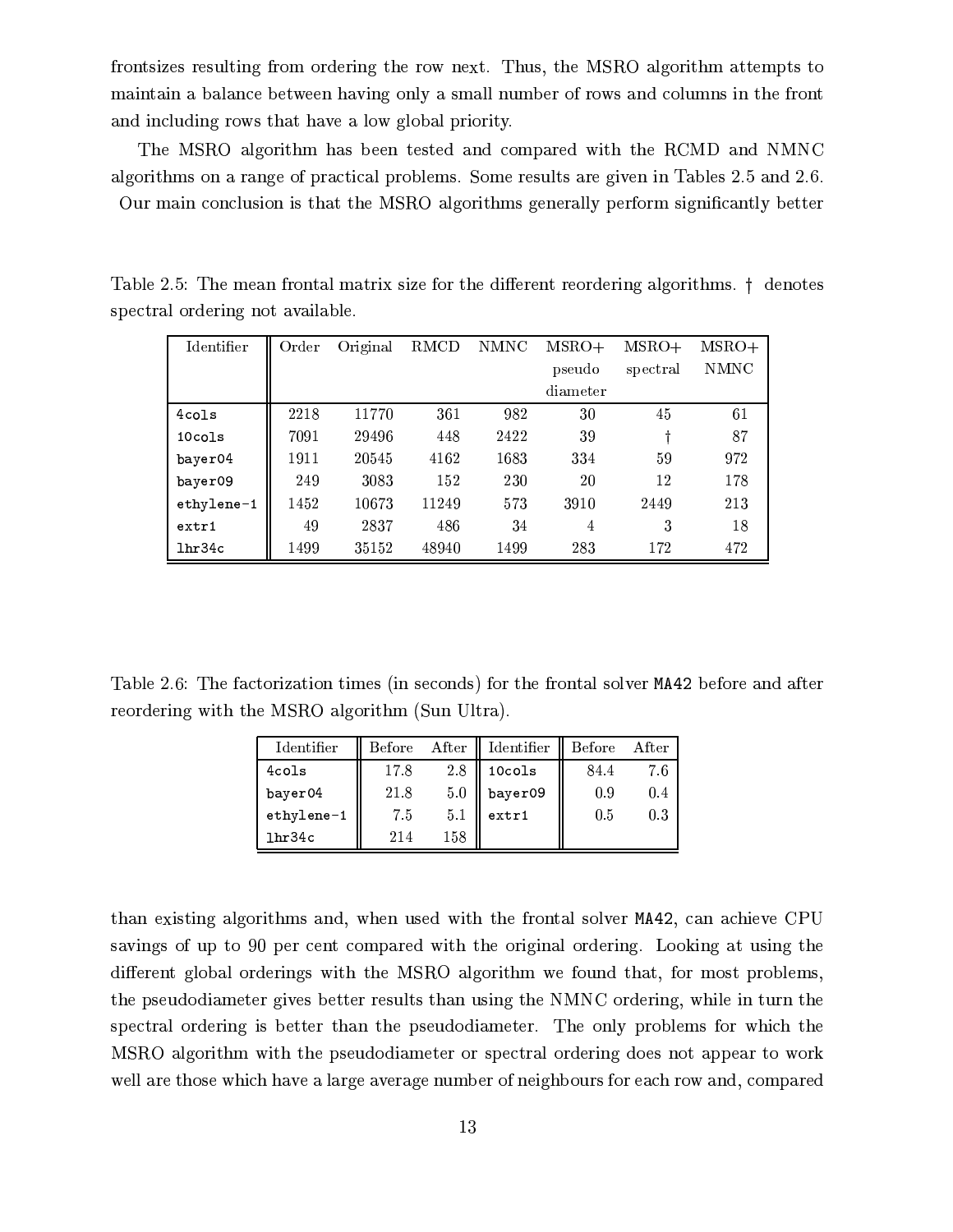with the order of the matrix, the pseudodiameter is small. Full results are given in Scott  $(1999a, 1999b).$ 

A code, MC62, that implements the MSRO algorithm and optionally allows the user to supply a global ordering, has been designed and developed for the Harwell Subroutine Library. While performing numerical experiments, we observed that it can be advantageous to reverse a given row ordering. We investigated this and were able to prove a number of results on the invariance of the column frontsize (Reid and Scott, 1999).

# References

- K. V. Camarda. Ordering strategies for sparse matrices in chemical process simulation. PhD thesis, University of Illinois at Urbana-Champaign, 1997.
- J. K. Reid and J. A. Scott. Reversing the row order for the row-by-row frontal solver. Technical Report RAL-TR-1999-037, Rutherford Appleton Laboratory, 1999.
- J. A. Scott. A new row ordering strategy for frontal solvers. Numerical Linear Algebra with Applications,  $6, 1-23, 1999a$ .
- J. A. Scott. Row ordering for frontal solvers in chemical process engineering. Technical Report RAL-TR-1999-035, Rutherford Appleton Laboratory, 1999b.

#### $2.5\,$ Further developments for the frontal solver MA62 (I. S. Duff and J. A. Scott)

We have developed a new frontal solver MA62 (Duff and Scott, 1997, Duff and Scott, 1999) for the Harwell Subroutine Library. MA62 is designed specifically for the efficient solution of sparse positive-definite symmetric systems from finite-element applications with the coefficient matrix A in element form  $A = \sum_{l=1}^{m} A^{(l)}$ . The code has been available for the past two years and has been used under licence by W.S. Atkins, who have incorporated the code within their finite-element analysis package, ASAS, and have achieved some impressive results with it. In an extreme case recently, Paul Schofield from W.S. Atkins told us of an analysis requiring 6 hours with their original solver that took only 5 minutes using the new MA62-based solver. Partly in response to the findings of W.S. Atkins and partly from our own extensive testing of the code, a number of minor modifications have recently been made to MA62. The most significant of these reduces memory requirements by overwriting the right-hand side array with the solution vector.

A major deficiency of the frontal solution scheme is the lack of scope for parallelism other than that which can be obtained within the high-level BLAS. In a multiple front algorithm, the finite-element domain is partitioned into non-overlapping subdomains and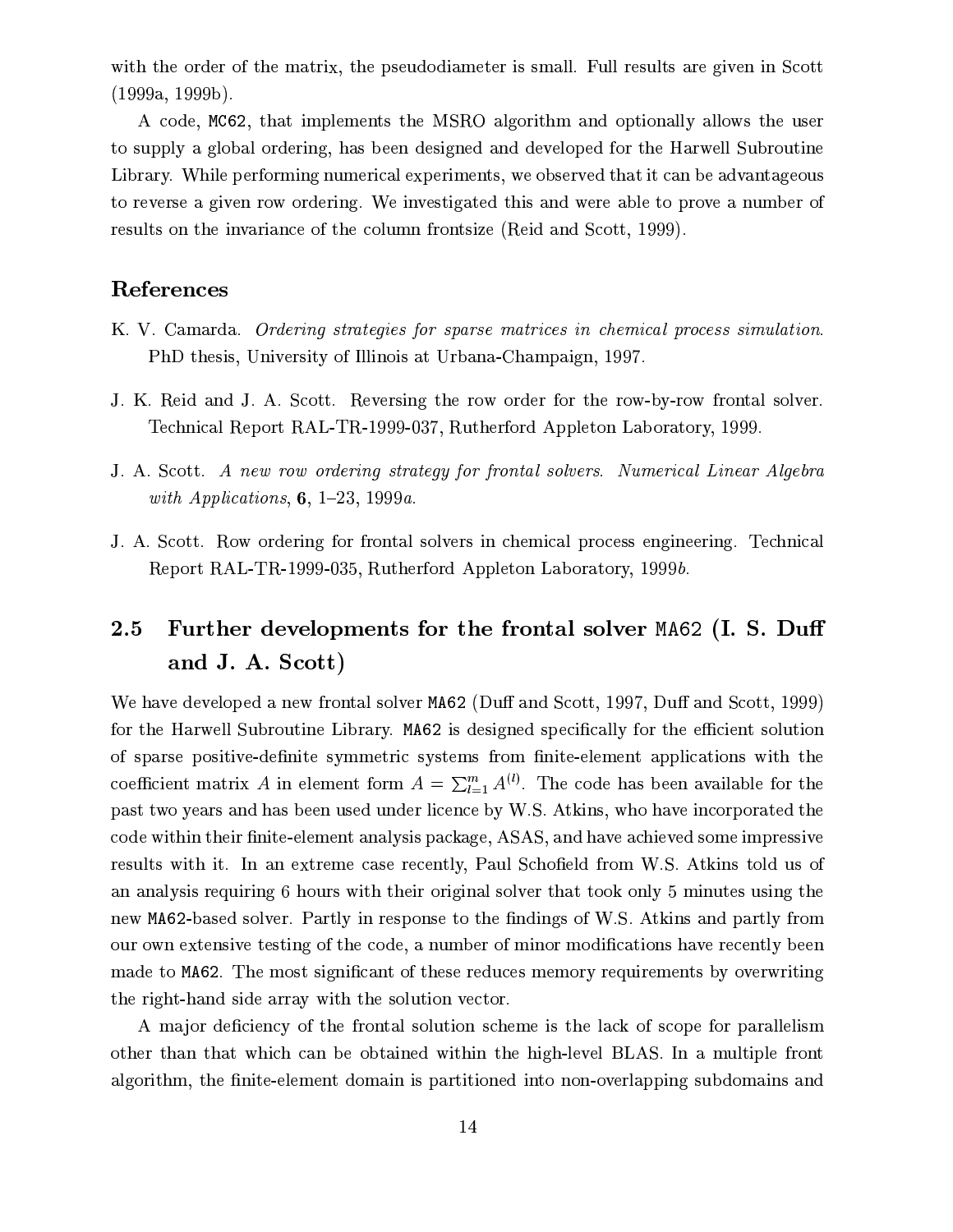a frontal decomposition is performed on each subdomain separately. To enable MA62 to be used for this, we have developed MA72. MA72 provides routines for generating lists of interface variables, for preserving the partial factorization of a matrix when the sequence of calls to the factorization routine MA62B is incomplete, and for performing forward elimination or backsubstitution on a subdomain. MA62 and MA72 will be included in a forthcoming release of the Harwell Subroutine Library.

## References

- I. S. Duff and J. A. Scott. MA62 a new frontal code for sparse positive-definite symmetric systems from finite-element applications. Technical Report RAL-TR-97-012, Rutherford Appleton Laboratory, 1997.
- I. S. Duff and J. A. Scott. A frontal code for the solution of sparse positivedefinite symmetric systems arising from finite-element applications.  $ACM$  Trans. *Mathematical Software*, to appear, 1999.

#### 2.6 The design and development of two parallel frontal solvers  $(J. A. Scott)$

We have designed and developed two parallel frontal solvers: MP42 is for unsymmetric finite-element problems and is based upon MA42 and MA52, while MP62 is for symmetric positive definite problems and uses MA62 and MA72. A major difficulty in developing parallel software is enabling it to be used on a wide range of architectures. To overcome portability problems, the codes MP42 and MP62 are written in Fortran 90 and use MPI for message passing. Additionally, the codes do not assume that there is a single file system that can be accessed by all the process. This allows them to be used on distributed memory parallel computers as well as on shared memory machines.

A key design feature of MP42 and MP62 is a straightforward user interface, with the user required to specify only a few parameters. Essentially, the user need only provide the division of the finite-element domain into subdomains and to input the element data in a suitable format. All allocation of workspace, division of work between processors, and ordering of elements is done automatically. However, for flexibility, control parameters allow the user to select a number of different options. For example, the matrix factors may optionally be held in files, enabling large problems to be solved using relatively small amounts of main memory. Additionally, the user may choose how to partition the subdomains between processors and how to order the elements. The wide range of options makes the code suitable for use both by those with minimal knowledge of the multiple front method and by expert users with specific requirements.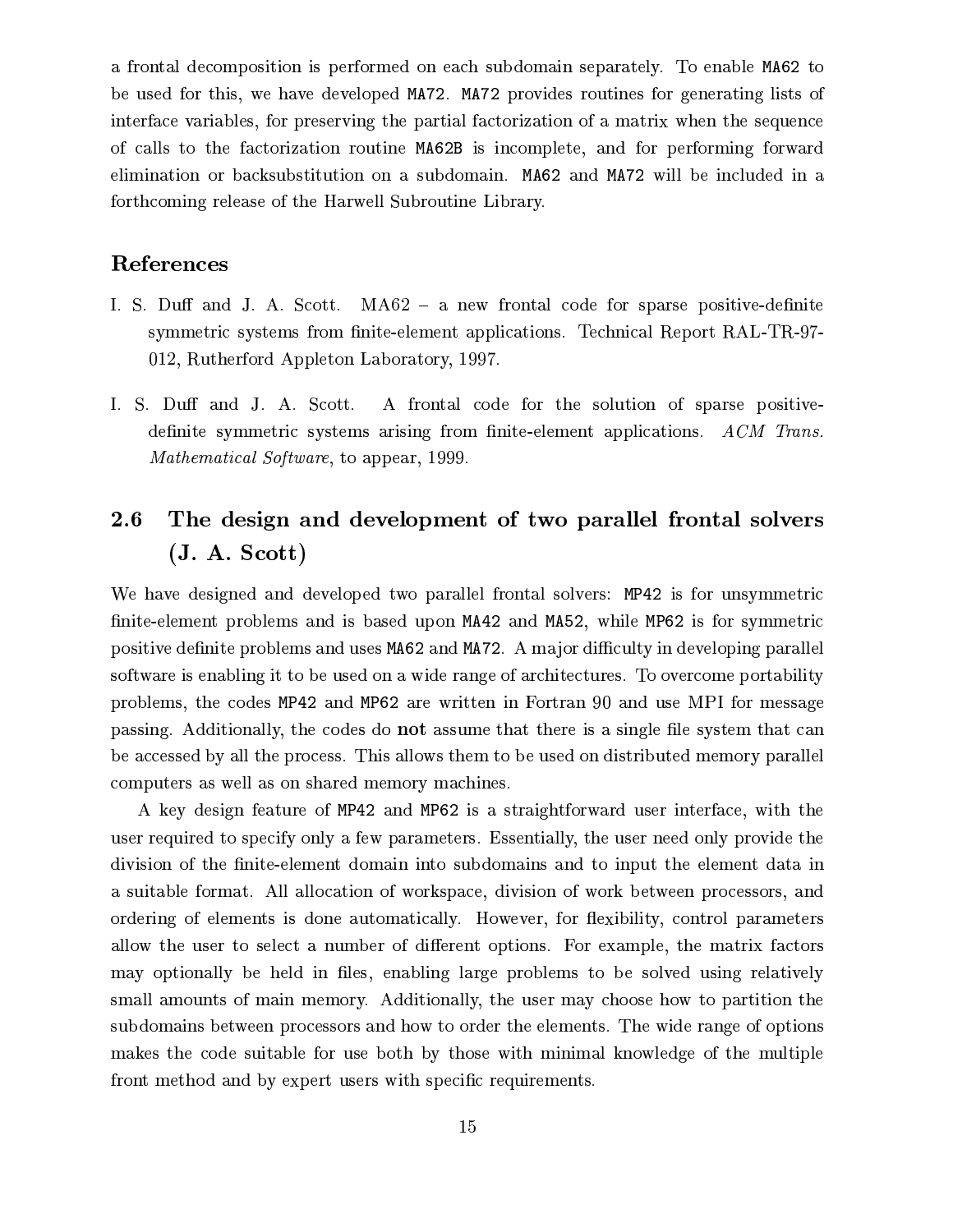Experiments have been performed on a model finite-element problem and on groundwater flow problems supplied by AEA Technology. The experiments were performed on an SGI Origin 2000 (a shared memory machine) and on a Cray T3E. Results for the groundwater flow problems on an Origin 2000 are presented in Table 2.7. The first problem is a 2 dimensional problem with 40000 square elements; problems 2 and 3 are 3 dimensional with 27000 and 125000 8-noded cubic elements, respectively. In the reported experiments, 4 subdomains were used. In all our numerical experiments, we achieved good speedups although, because the number of interface variables is proportionally higher for the 3 dimensional problems, the speedups for the factor times for these problems was not quite as good as for 2 dimensional problems.

Table 2.7: Wall clock timings (in seconds) for MP42 on 1, 2, and 4 for three groundwater flow problems.

| Problem        | Number of | Number of | No of          | Factor+ | Speedup | Solve | Speedup |
|----------------|-----------|-----------|----------------|---------|---------|-------|---------|
|                | variables | elements  | processes      | Solve   |         |       |         |
|                | 159999    | 40000     |                | 138     |         | 11.3  |         |
|                |           |           | $\mathfrak{D}$ | 77      | 18      | 6.2   | 18      |
|                |           |           | 4              | 42      | 33      | 36    | 3.1     |
| $\overline{2}$ | 29785     | 27000     |                | 204     |         | 3.2   |         |
|                |           |           | $\mathcal{D}$  | 125     | 1.6     | 2.0   | 16      |
|                |           |           | 4              | 85      | 24      | 1.2   | 2.6     |
| $\overline{4}$ | 132651    | 125000    |                | 5823    |         | 48    |         |
|                |           |           | $\overline{2}$ | 3560    | 1.6     | 28    | 1.7     |
|                |           |           | 4              | 2050    | 28      | 15    | 32      |

A limitation of our new codes is that the interface problem is currently solved by a frontal scheme on a single process. As the number of subdomains increases so does the number of interface variables and the solution of the interface problem can become a serious bottleneck. In the future, we plan to look at solving the interface problem using other sparse direct solvers (such as the Harwell Subroutine Library multifrontal code MA41). An alternative approach is to assemble the local Schur complements and treat the resulting system as a dense system that can be solved using (for example) ScaLAPACK routines (see http://www.netlib.org/scalapack/). The design of MP42 and MP62 using library subroutines as building blocks should allow us to try different solvers for the interface problem within the existing code.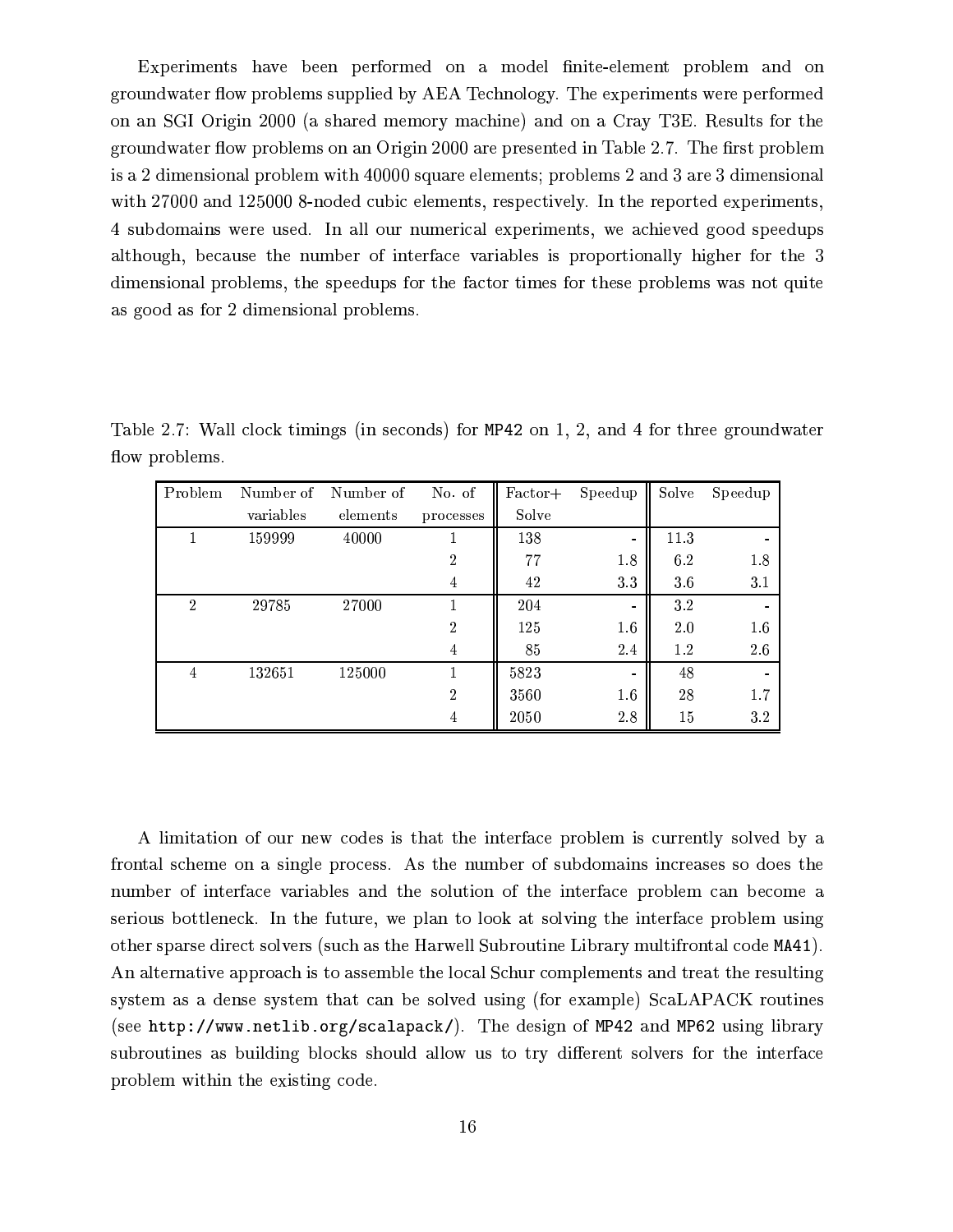### References

J. A. Scott. The design of a parallel frontal solver. Technical Report RAL-TR-99-075, Rutherford Appleton Laboratory, 1999.

#### $2.7$ The use of MA27 in a domain decomposition context (I. S. Duff, J. Koster and J. A. Scott)

In this study, we considered the use of the sparse direct HSL code MA27 in the solution of large positive definite systems that are subdivided into several 'subdomains'. This is an extension to our work on implementing MA42 in parallel (Duff and Scott, 1994). In this domain decomposition approach, the overall matrix can be ordered into bordered block diagonal form where the diagonal blocks (except the last) correspond to the internal variables of the local subproblems, the border columns to the boundary variables of the local subproblems and the last diagonal block to the reduced problem on these interface variables.

This work was carried out partly at the request of NEC in Stuttgart, who had bought a licence for MA27 but wanted to make a version available that could utilize the parallelism of their NEC SX-4 supercomputer. In particular, they had some applications in the automotive industry on which they wanted to test this approach.

The submatrices on the diagonal (except the last) corresponding to the local problems on the subdomains are factorized using MA27. Of course, these factorizations can be performed in parallel and require no communication. The factors are then used to update the contribution of this subdomain to the Schur complement matrix, which is the coefficient matrix for the interface problem. We also use MA27 to factor the block sparse matrix corresponding to the interface problem and to obtain the solution for the interface variables. These are then substituted into the boundary values of the local problems, and finally the solution to the overall problem is obtained by backsubstitution within the local subdomain problems. A test code was written using MPI for message passing.

A crucial part of this approach and one for which modifications to MA27 are needed is in the update of the Schur complement matrix. One approach would be to provide MA27 with a 2 by 2 block matrix with the off-diagonal block corresponding to border columns and the  $(2,2)$  block to the contributions to the Schur complement from this local problem. This would involve changing the interface to MA27 to prevent pivoting on the boundary variables, and we chose not to do this at this stage although it would preserve sparsity in the boder columns and the Schur complement. Another approach would be to pass only the diagonal block and develop a solution routine for a sparse right-hand side (in fact a sparse forward substitution) but this was not possible within the time scales demanded by our collaborator. Instead, we removed some of the worst inefficiencies and increased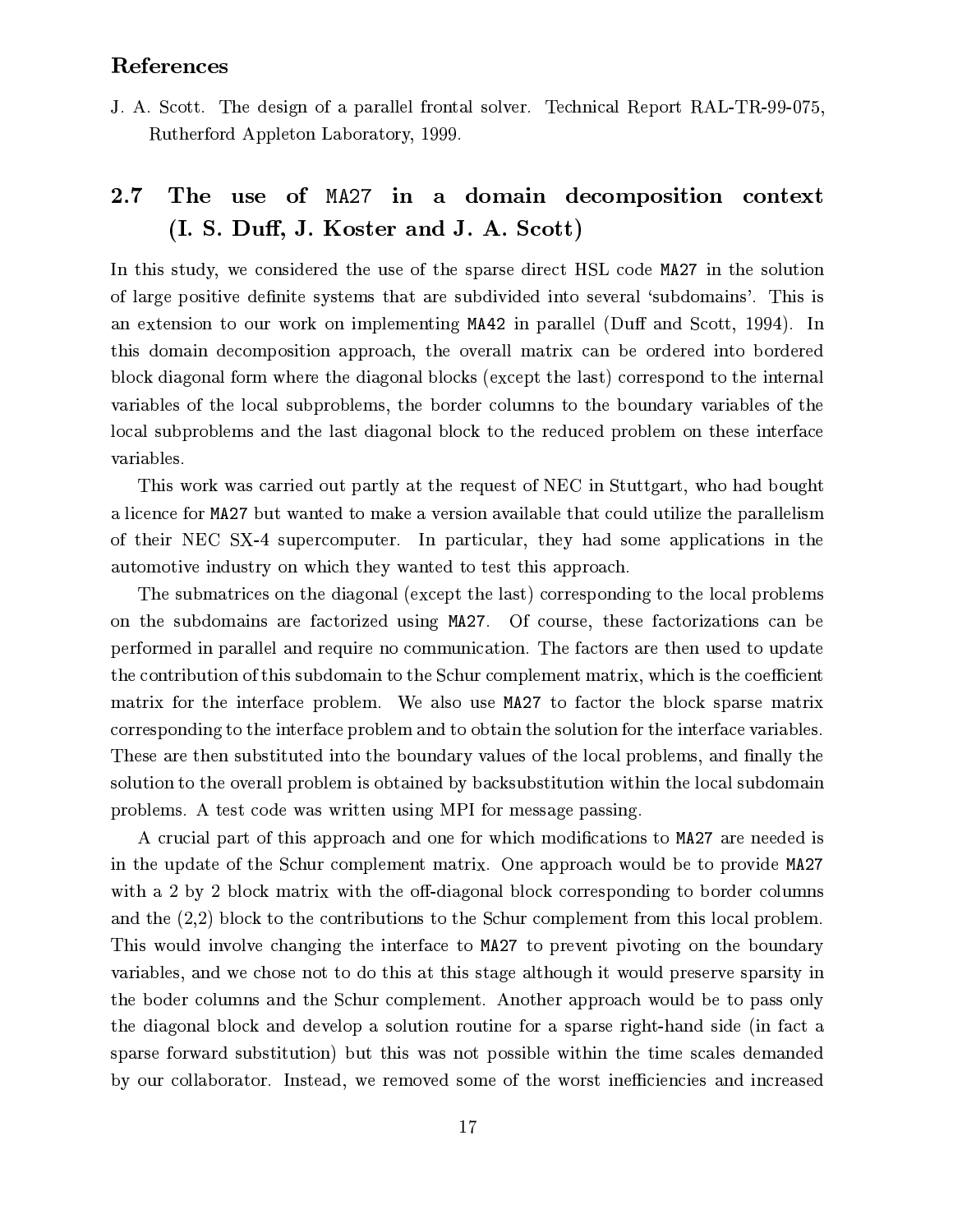greatly the parallelism of the method by designing a code for MA27 to perform forward and back substitutions on several right-hand sides at once by parallelizing across the right-hand sides.

# References

I. S. Duff and J. A. Scott. The use of multiple fronts in Gaussian elimination. In J. G. Lewis, ed., 'Proceedings of the Fifth SIAM Conference on Applied Linear Algebra', pp. 567-571, Philadelphia, 1994. SIAM Press.

## 2.8 A multifrontal approach for shared memory computers for sparse QR factorization.  $(P, R, A$ mestoy, I. S. Duff and C. Puglisi)

We have designed and implemented a parallel QR decomposition algorithm for a large sparse matrix A. The algorithm is based on the multifrontal approach and makes use of Householder transformations. The tasks are distributed among processors according to an assembly tree which is built from the symbolic factorization of the matrix  $A<sup>T</sup>A$  (Amestoy, Duff and Puglisi, 1996).

We first addressed uniprocessor issues and then considered the multiprocessor implementation of the method. We considered the parallelization of both the factorization phase and the solve phase. We used relaxation of the sparsity structure of both the original matrix and the frontal matrices to improve the performance. We found that, in this case, the use of Level 3 BLAS led to very significant gains in performance.

We have written a code MA49 implementing this algorithm. We have tested the code extensively on the CRAY J90 and the SGI Origin, including runs on large test problems from animal breeding. A version of the code has been developed that uses Open-MP, and early tests with this have indicated that we can have good portability and efficiency over a range of shared memory computers.

# References

P. R. Amestoy, I. S. Duff, and C. Puglisi. Multifrontal QR factorization in a multiprocessor environment. Numerical Linear Algebra with Applications,  $3(4)$ ,  $275-300$ , 1996.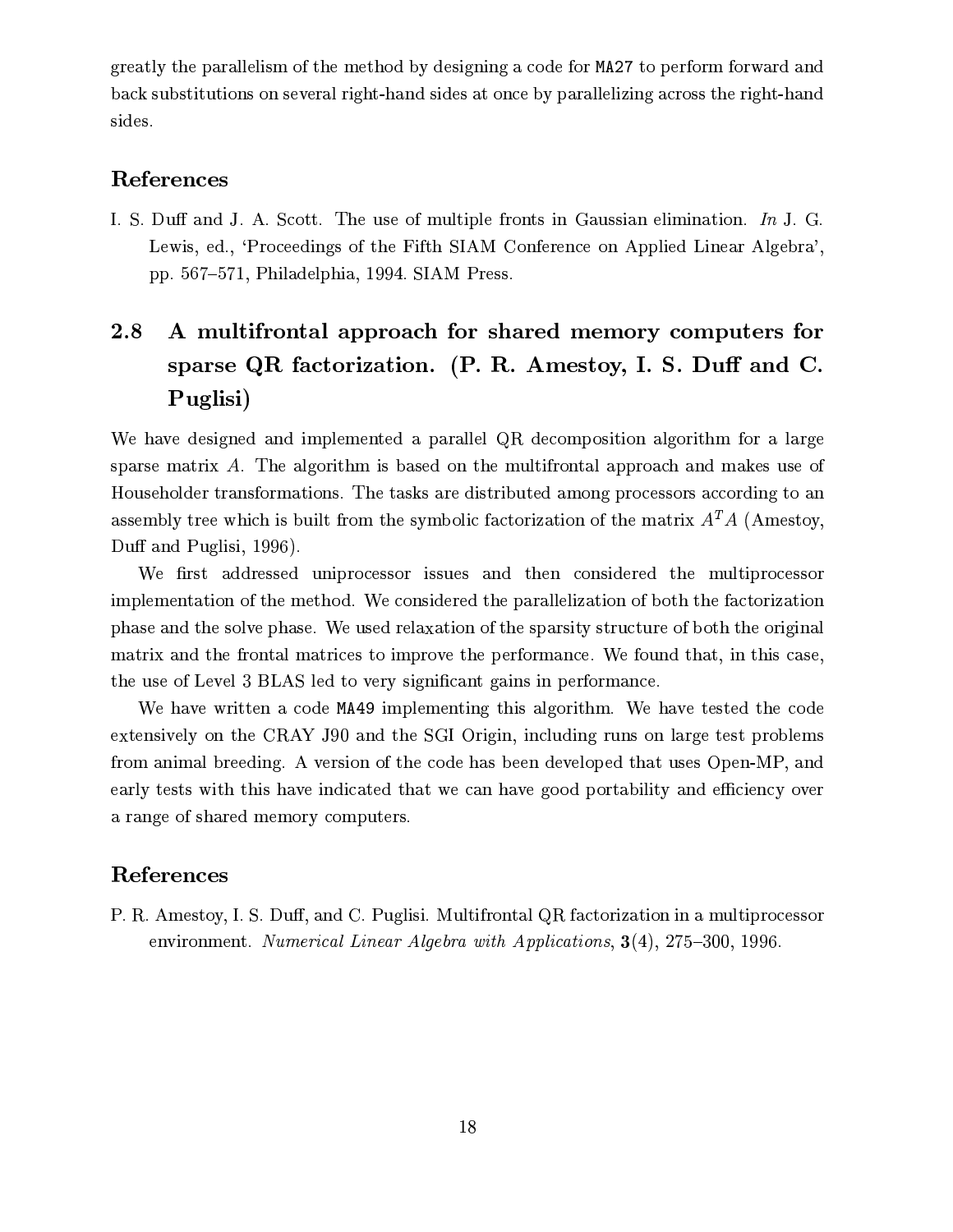#### Other numerical linear algebra  $\boldsymbol{3}$

#### Development of kernels for dense and sparse numerical linear  $3.1$ algebra  $(I. S. Duff)$

Matrix-matrix multiplication (of dense matrices) can be performed at often close to peak rates on a wide range of computers although a highly tuned code is sometimes required. This is because the regular structures involved allow various forms of partitioning and blocking that can be used to exploit caches, vector registers, or parallelism to ensure that the normal bottleneck of high performance computing, namely access to memory, is avoided. Daydé and Duff have designed versions of the Level 3 BLAS kernel for matrixmatrix multiply (GEMM), using only Fortran, so that it performs well on RISC based computers. They have also designed the other Level 3 BLAS routines so that they can use either this GEMM kernel or one supplied by the computer vendor. Their paper on this work has recently been accepted for publication in ACM Trans Math Software (Daydé and Duff, 2000). Their intention is to develop these codes further when new architectures appear. The current codes are freely available from the anonymous ftp site ftp.enseeiht.fr in directory pub/numerique/BLAS/RISC.

Duff has also been involved in discussions on the design of basic Linear Algebra Subprograms for Level 2 and Level 3 kernels for sparse matrices. A paper on User Level codes has appeared in ACM Trans Math Software (Duff, Marrone, Radicati and Vittoli, 1997) and ideas from this paper have influenced the design of the kernels within the BLAS being developed by the BLAS Technical forum http://www.netlib.org/cgi-bin/checkout/blast/blast.pl. A key part of this design is the idea of matrix handles so that the user need not be concerned with the details of the storage schemes for the sparse matrix. It is envisaged that these kernels will be widely used in the solution of sparse equations by iterative methods. In collaboration with a summer student at CERFACS, Laurent Sutra, and a PhD student, Christof Voemel, Iain has developed a Fortran 95 instantiation of the sparse BLAS for the BLAS Technical forum project.

## References

- M. J. Daydé and I. S. Duff. A blocked implementation of Level 3 BLAS for RISC processors. ACM Trans. Math. Softw., to appear, 2000.
- I. S. Duff, M. Marrone, Giuseppe Radicati, and Carlo Vittoli. Level 3 Basic Linear Algebra Subprograms for sparse matrices: a user level interface. ACM Trans. Math. Softw.,  $23(3), 379-401, 1997.$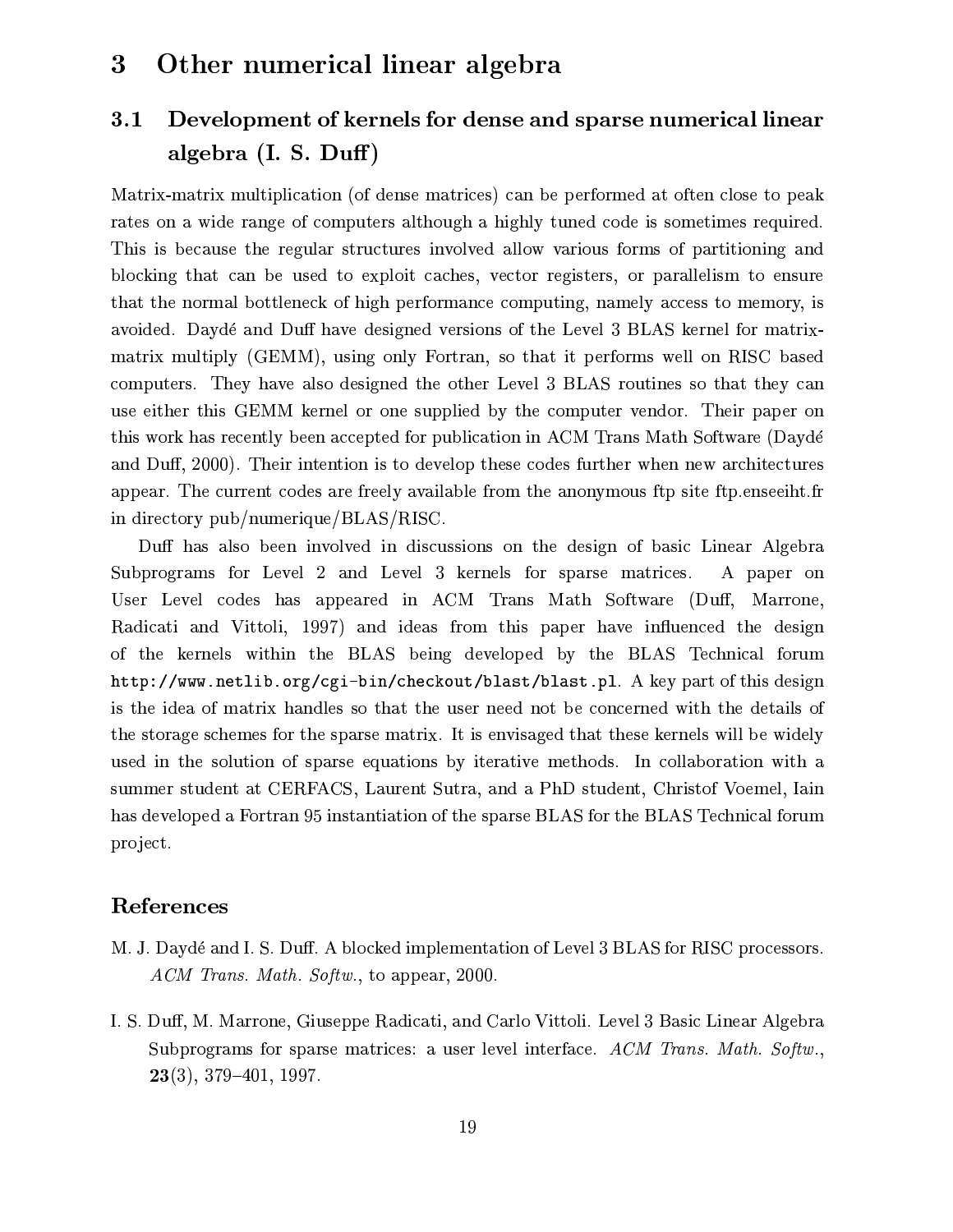#### Permuting large entries to the diagonal (I. S. Duff and  $\bf 3.2$ J. Koster)

We have continued the development of several algorithms based on bipartite weighted matching algorithms for permuting a matrix so that the entries on the diagonal of the permuted matrix are large relative to the off-diagonal entries. We have also implemented a scaling with one of the options which gives a unit diagonal with no off-diagonal entries larger than one. This work is based on earlier work reported in Duff and Koster  $(1999a)$ and is described in detail in Duff and Koster (1999b). A highly efficient Fortran code MC64 has been written to implement this algorithm.

We have experimented with using these algorithms to preorder matrices prior to using various factorization and solution schemes and have sometimes found a dramatic effect. For example, when used with the MA41 multifrontal code, far fewer operations and considerably less storage are needed for the factorization of unsymmetric systems because the multifrontal factorization does not perturb the initial selection of pivots by so much. Other researchers, for example Li and Demmel (1998), have used our code so that they can predetermine a pivot sequence and avoid subsequent dynamic scheduling in a parallel implementation of their supernodal factorization.

We have also found that the robustness and performance of preconditioned iterative solvers can be greatly improved by using MC64 as a preprocessing step. For example, the scaling option in the code has a profound influence on the convergence of the Block Cimmino iterative scheme. Some problems do not converge without the reordering and scaling but require only a few iterations if such preprocessing is performed. Benzi (Los Alamos National Laboratory), Haws (LANL) and Tuma (Czech Academy of Sciences) have experimented with our orderings as a preprocessing step in the solution of indefinite and nonsymmetric linear systems. They confirmed our findings that the convergence of Krylov subspace methods preconditioned with standard incomplete factorizations can be greatly improved. They observed similar gains for other preconditioning techniques such as factored sparse approximate inverses.

### References

- I. S. Duff and J. Koster. The design and use of algorithms for permuting large entries to the diagonal of sparse matrices. SIAM J Matrix Analysis and Appl.,  $20(4)$ , 889–901,  $1999a.$
- I. S. Duff and J. Koster. On algorithms for permuting large entries to the diagonal of a sparse matrix. Technical Report RAL-TR-1999-030, Rutherford Appleton Laboratory,  $1999b.$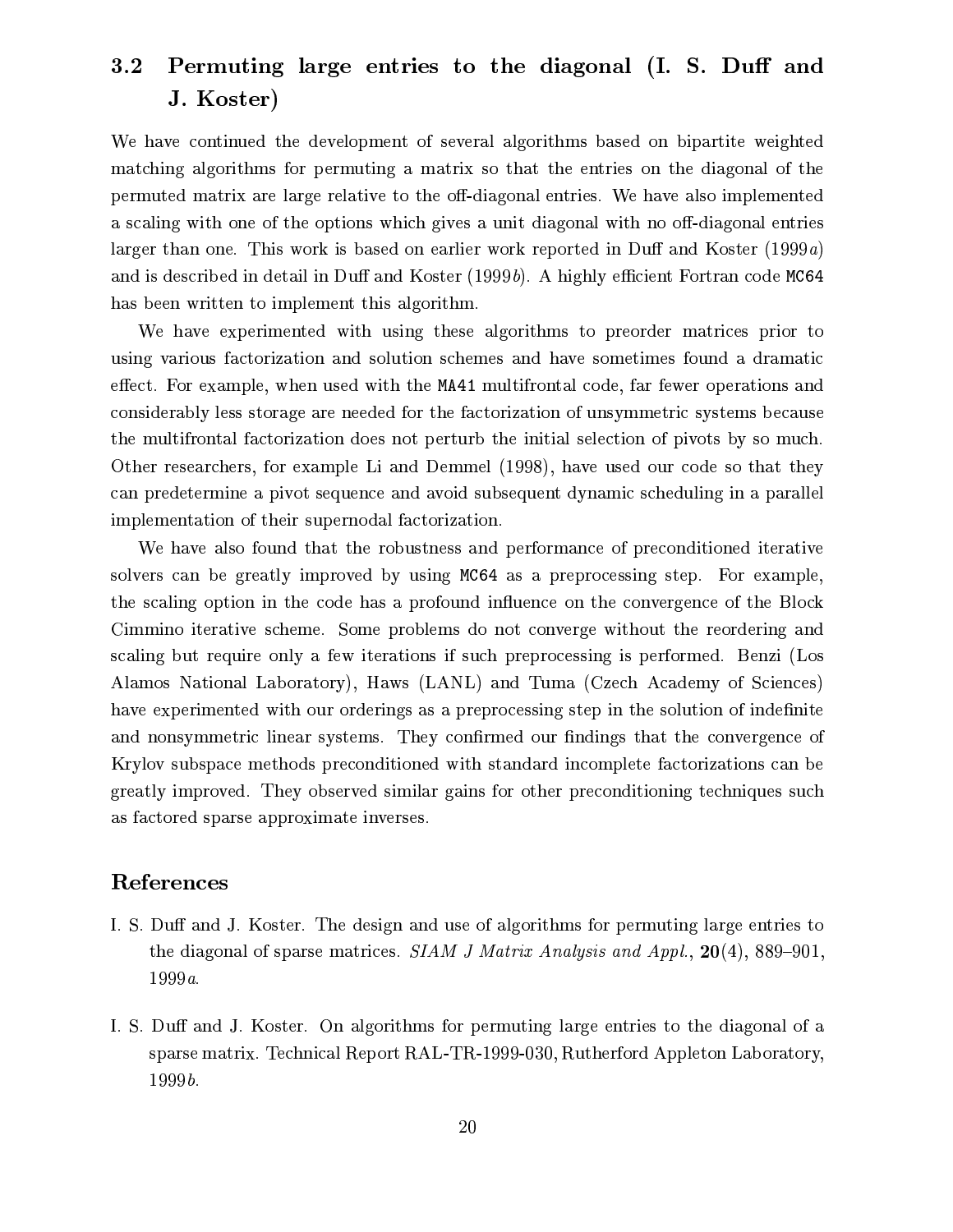X. S. Li and J. W. Demmel. Making sparse Gaussian elimination scalable by static pivoting. in 'Proceedings of Supercomputing', Orlando, Florida, November 1998.

#### Linear systems and optimization (N. I. M. Gould, M. E.  $3.3$ Hribar, C. Keller, J. Nocedal and A. J. Wathen)

The approximate minimization of a quadratic function  $\frac{1}{2}\langle x, Hx \rangle - \langle c, x \rangle$  subject to a set of linear constraints  $Ax = 0$  is a key computation in the numerical solution of general nonlinear programming problems. As a critical point for this problem must satisfy the Lagrange equations

$$
\left(\begin{array}{cc} H & A^T \\ A & 0 \end{array}\right)\left(\begin{array}{c} x \\ y \end{array}\right) = \left(\begin{array}{c} c \\ 0 \end{array}\right)
$$

for some multipliers  $y$ , much of our recent work has been on the solution of symmetric linear systems whose coefficient matrix involves a diagonal zero block. In addition, since we are interested in solving large problems for which a direct matrix factorization may be too expensive, and since it is often not necessary to obtain a highly accurate solution to the system, we have concentrated on preconditioned iterative methods.

We have considered applying the conjugate gradient method to the solution of these structured problems. We have shown that, so long as one is prepared to precondition each iteration by solving an auxiliary linear system of the form

$$
\left(\begin{array}{cc} M & A^T \\ A & 0 \end{array}\right)\left(\begin{array}{c} s \\ t \end{array}\right) = \left(\begin{array}{c} g \\ 0 \end{array}\right),
$$

it is as if the conjugate gradient method had been applied in the null-space of the constraints  $Ax = 0$ , and thus we could appeal to existing convergence estimates to show that this is a viable approach. Traditionally, the conjugate gradient method is only appropriate if the coefficient matrix is definite, while here it is the use of an indefinite preconditioner which leads us to the same conclusions for our indefinite system. There is considerable flexibility in choices for  $M$ . At one extreme, picking  $M$  as the identity matrix leads to a preconditioning system of the form usual when solving least-squares problems (and for which there are often good direct solvers), while at the other, picking  $M = H$  leads to convergence in a single iteration (since the preconditioning system is then identical to the original). In Keller, Gould and Wathen (1999), we examined the spectrum and form of the eigenvectors of the preconditioned matrix and its minimum polynomial, and indicated how the choice of  $M$  affects these values. However, in Gould, Hribar and Nocedal (1998), we observed that in practice the conjugate-gradient iterates sometimes wander away from the constraints  $Ax = 0$  unless care is taken. To combat this possibility, we proposed iterative refinement techniques, as well as an adaptive reformulation of the quadratic problem, that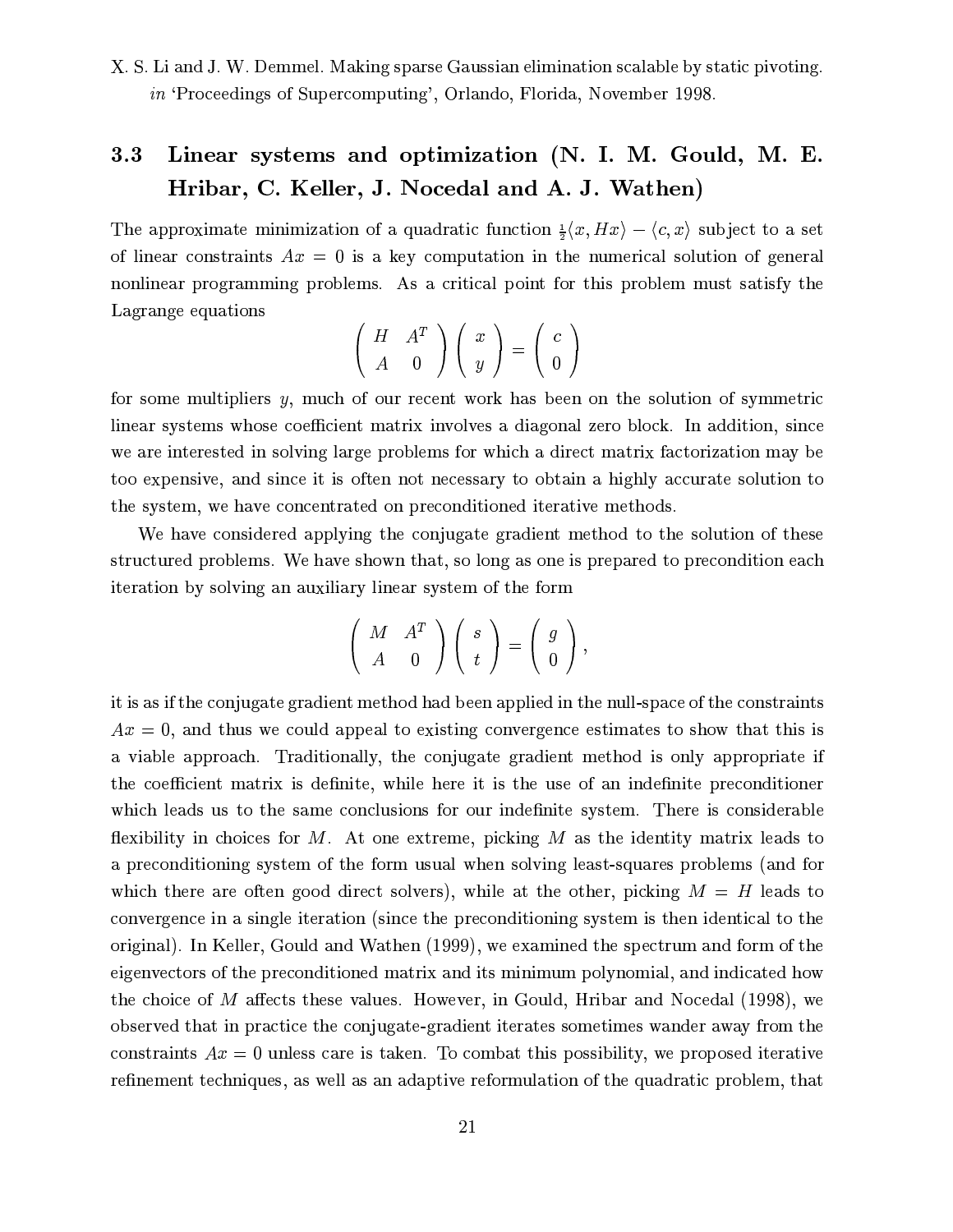can greatly reduce these errors without incurring a high computational overhead. These techniques have subsequently proved to be most effective in practice.

A similar approach has been considered by Gould (1999) for the related problem of minimizing the penalty function  $\frac{1}{2}\langle x, Hx \rangle - \langle c, x \rangle + \frac{1}{2} ||Ax||_2^2/\mu$ , for some small scalar  $\mu > 0$ . In this case, a critical point must satisfy

$$
\left(\begin{array}{cc} H & A^T \\ A & -\mu I \end{array}\right)\left(\begin{array}{c} x \\ y \end{array}\right)=\left(\begin{array}{c} c \\ 0 \end{array}\right),
$$

which may be regarded as a small perturbation of the system considered earlier, and conjugate gradient methods using preconditioners of the form

$$
\left(\begin{array}{cc} M & A^T \\ A & -\mu I \end{array}\right)\left(\begin{array}{c} x \\ y \end{array}\right) = \left(\begin{array}{c} c \\ 0 \end{array}\right)
$$

are both appropriate and have the beneficial effect of removing the dominant form of ill-conditioning associated with penalty-function methods. As before, these methods are made more stable using a restricted form of iterative refinement, and numerical results have indicated the effectiveness of such an approach.

Of course, neither of these approaches are appropriate if the objective functions are unbounded from below (on their constraint sets). In this case, it is now traditional to impose a normalization constraint of the form  $||x|| < \Delta$ , for some appropriate  $\Delta > 0$ . In Gould, Lucidi, Roma and Toint (1999), we investigated conjugate gradient-like methods for solving these problems when the  $\ell_2$  norm is used for the normalization, but in the absence of the linear constraints  $Ax = 0$ . Fortunately, by combining these methods with the abovementioned preconditioners, it is now possible to handle the linearly constrained case as well, and this has important, positive repercussions for our new quadratic programming code HSL\_VE12.

### References

- N. I. M. Gould. Iterative methods for ill-conditioned linear systems from optimization. In G. Di Pillo and F. Gianessi, eds, 'Nonlinear Optimization and Applications 2', pp. 123–142, Kluwer Academic Publishers, Dordrecht, The Netherlands, 1999.
- N. I. M. Gould, M. E. Hribar, and J. Nocedal. On the solution of equality constrained quadratic problems arising in optimization. Technical Report RAL-TR-98-069, Rutherford Appleton Laboratory, 1998.
- N. I. M. Gould, S. Lucidi, M. Roma, and Ph. L. Toint. Solving the trust-region subproblem using the Lanczos method. SIAM Journal on Optimization,  $9(2)$ , 504-525, 1999.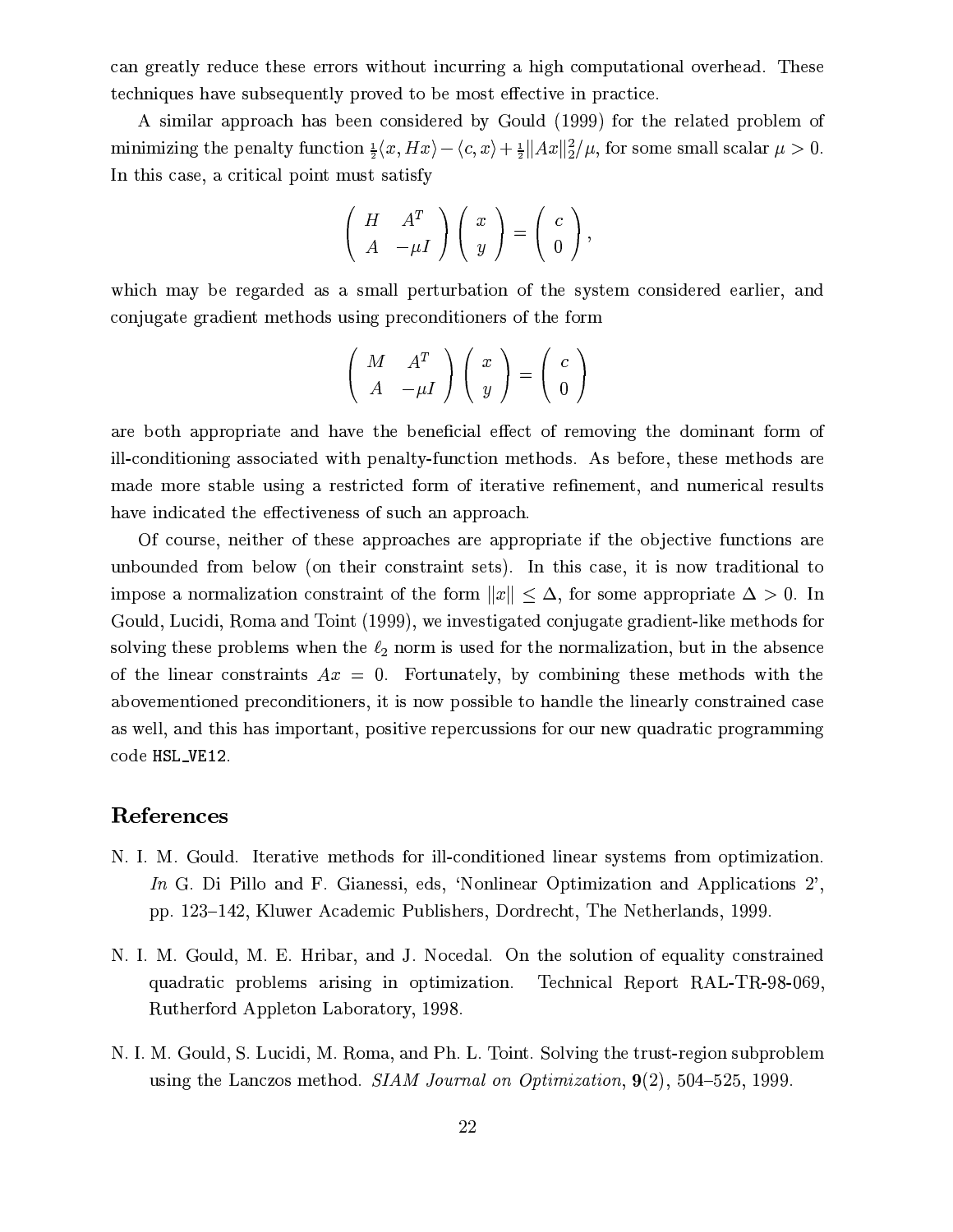C. Keller, N. I. M. Gould, and A. J. Wathen. Constraint preconditioning for indefinite linear systems. Technical Report RAL-TR-1999-016, Rutherford Appleton Laboratory, 1999. To appear in SIAM J. Matrix Analysis and Applications.

### Incomplete QR factorizations (Z.-Z. Bai, I. S. Duff and A. J. 3.4 Wathen)

We have studied a class of incomplete orthogonal factorization methods based upon Givens rotations for the solution of large sparse nonsingular and unsymmetric systems of linear equations. These methods include: Incomplete Givens Orthogonalization (IGO-method) and Generalized Incomplete Givens Orthogonalization (GIGO-method), which drop entries from the incomplete orthogonal and upper triangular factors by position; Threshold Incomplete Givens Orthogonalization (TIGO $(\tau)$ -method), which drops entries dynamically by their magnitudes; and Generalized Threshold Incomplete Givens Orthogonalization  $(GTIGO(\tau, p)-method)$ , which drops entries dynamically by both their magnitudes and positions. Theoretical analyses show that these methods can produce a nonsingular sparse incomplete upper triangular factor and either a complete orthogonal factor or a sparse nonsingular incomplete orthogonal factor for a general nonsingular matrix. Therefore, these methods can potentially generate efficient preconditioners for Krylov subspace iterations for solving large sparse systems of linear equations. Moreover, the upper triangular factor is an incomplete Cholesky factorization preconditioner for the normal equations from least-squares problems. We study incomplete Givens orthogonalization methods in detail for a tridiagonal matrix to illustrate more clearly the behaviour of our new methods.

Full details of this work are given in the technical report by Bai, Duff and Wathen  $(1999).$ 

## References

Z.-Z. Bai, I. S. Duff, and A. J. Wathen. A class of incomplete orthogonal factorization methods. I: Methods and theories. Technical Report RAL-TR-1999-045, Rutherford Appleton Laboratory, 1999. Also Report 99/13 from OUCL, Oxford University.

### Locking and restarting quadratic eigenvalue solvers  $3.5$ (K. Meerbergen)

The quadratic eigenvalue problem

$$
Ku + i\omega Cu - \omega^2 Mu = 0
$$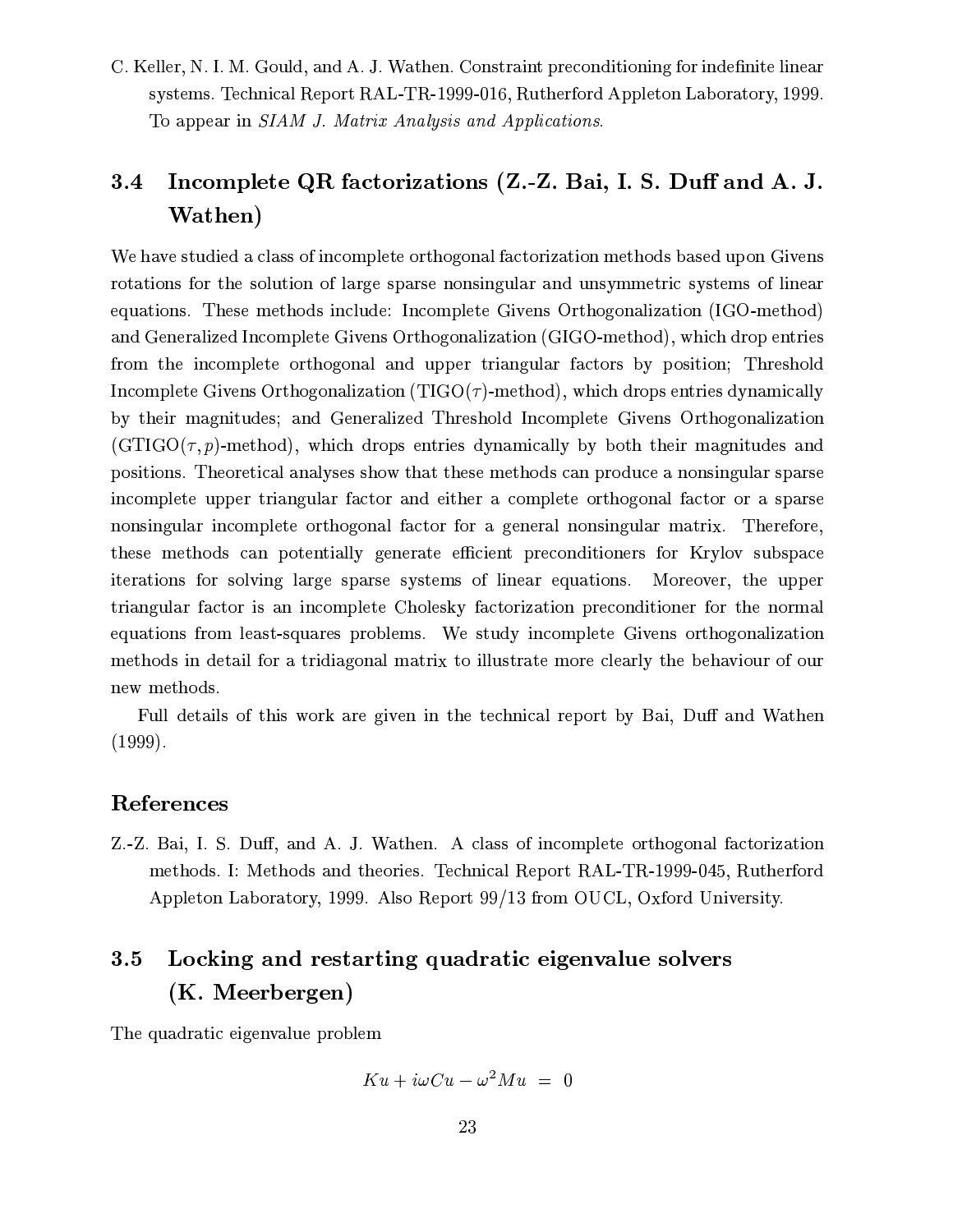arises in the simulation of acoustic cavities with acoustic damping material. The real part of the eigenvalue  $\omega$  is the eigenfrequency and the imaginary part represents the amount of damping of the corresponding mode  $u$ . This enables engineers to study the acoustic properties of cavities with damping material. The traditional approach is to apply Arnoldi's method to the linearized problem

$$
\left[\begin{array}{cc} K & 0 \\ 0 & M \end{array}\right] \left(\begin{array}{c} u \\ \omega u \end{array}\right) = \omega \left[\begin{array}{cc} -iC & M \\ M & 0 \end{array}\right] \left(\begin{array}{c} u \\ \omega u \end{array}\right)
$$

which we also denote as  $Ax = \omega Bx$ , but this doubles the size of the problem and does not use its special structure. Methods such as residual iteration (Neumaier, 1998), rational Krylov (Huitfeldt and Ruhe, 1990) and Jacobi-Davidson (Sleijpen, van der Vorst and van Gijzen, 1996) solve the quadratic eigenvalue problem without linearization. The major difficulty here is how to compute more than one eigenvalue, since the quadratic Schur form is not guaranteed to exist. In Meerbergen (1999), we propose building a subspace using quadratic residual iteration, and use this subspace to build a partial Schur factorization of the linearized problem. Quadratic residual iteration builds a basis  $V_k = [v_1, \ldots, v_k]$  by repeatedly applying for  $j = 1, ..., k - 1$  the transform

$$
y_j = (K + i\sigma_j C - \sigma_j^2 M)^{-1} (K + i\omega_j C - \omega_j^2 M) u_j
$$

to an approximate eigenvector  $u_j$ , which we call a Ritz vector, with corresponding Ritz value  $\omega_j$ . The result  $y_j$  is added to  $V_j$  to construct  $V_{j+1}$ . We use this subspace to form an approximate partial Schur form for the linearized problem, that is we compute  $U_k \in$ Range( $V_k$ ) and an upper triangular matrix  $S_k$  with the eigenvalues on the main diagonal so that

$$
\begin{bmatrix} K & 0 \\ 0 & M \end{bmatrix} \begin{bmatrix} U_k \\ U_k S_k \end{bmatrix} - \omega \begin{bmatrix} -iC & M \\ M & 0 \end{bmatrix} \begin{bmatrix} U_k \\ U_k S_k \end{bmatrix} S_k = \begin{bmatrix} F_k \\ 0 \end{bmatrix}
$$

where  $V_k^* F_k = 0$ . We use this Schur form for locking, purging and restarting quadratic residual iteration.

We now compare several methods on an application related to the acoustic simulation of a  $0.4m \times 0.4m \times 0.06m$  sample made of a poro-elastic material. A full description of the problem can be found in Meerbergen (1999). The finite-element mesh has 324 nodes and 192 HEXA8 elements. The total number of degrees of freedom is 1944.

We performed 30 steps of the shift-invert Arnoldi method starting with a random initial vector and pole (or shift)  $\sigma = 300$ . After 18 iterations, Arnoldi's method computed six Ritz values with residual norm  $\rho_j = ||Ku_j + i\omega_j Cu_j - \omega_i^2 M u_j||$  smaller than 10<sup>-4</sup> and after 20 iterations, six Ritz values had  $\rho_i$  smaller than  $10^{-7}$ . When we use quadratic residual iteration with  $\sigma = 300$ , we need only 14 iterations for computing six eigenvalues with residual norms smaller than  $10^{-4}$ , which is faster than the shift-invert Arnoldi method,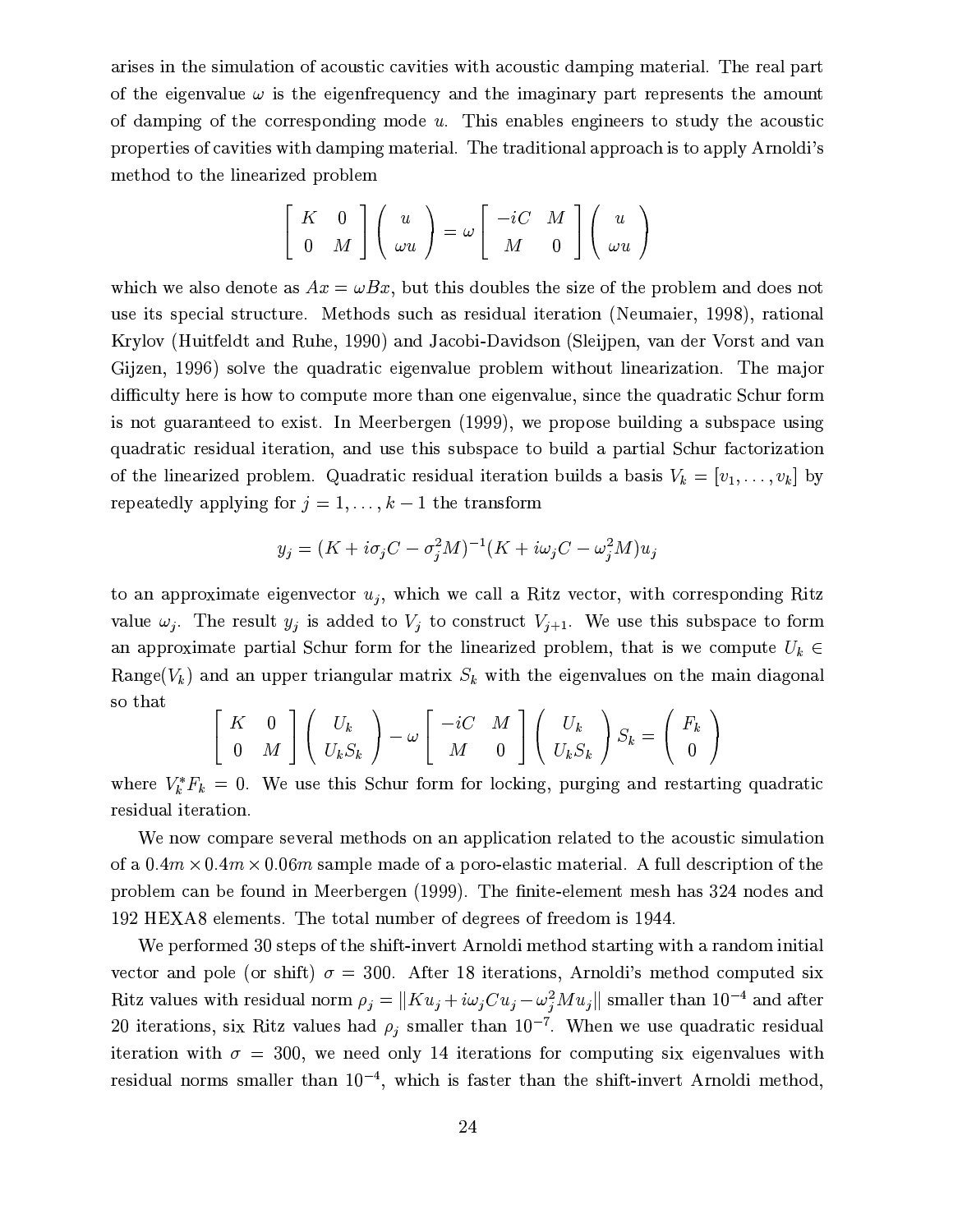but we need 30 iterations to compute six eigenvalues with residual norm smaller than  $10^{-7}$ which is slower than Arnoldi's method. So it is difficult to say which method is best. We noticed that the convergence of Ritz values in the quadratic residual iteration method is less smooth than in Arnoldi's method, which may lead to slower convergence when a number of eigenvalues with small residual norms are wanted. In addition, the method focuses convergence on one eigenvalue at a time. This may lead to some minor gain in convergence speed when one eigenvalue is of interest. The major interest of the method is the gain in storage of the iteration vectors.

The Jacobi-Davidson method for the quadratic eigenvalue problem can also be combined with the computation of the Schur form of the linearized problem. The major difference is that  $y_j$  is now computed from the correction equation

$$
\left(I - \frac{(iCu_j - 2\omega_j Mu_j)u_j^*}{u_j^*(iCu_j - 2\omega_j Mu_j)}\right)(K + i\omega_j C - \omega_j M)\left(I - \frac{u_j u_j^*}{u_j^* u_j}\right)y_j = Ku_j + i\omega_j Cu_j - \omega_j^2 Mu_j.
$$

For our example, we solved the correction equation with GMRES preconditioned with  $K + i\sigma C - \sigma^2 M$  with  $\sigma = 300$  in order to make a fair comparison with the shift-invert Arnoldi method and quadratic residual iteration. In this case, it took Jacobi-Davidson only 13 iterations to compute six eigenvalues with residual norms smaller than  $10^{-7}$ , but the total number of linear solves with  $K + i\sigma C - \sigma^2 M$  is 118, which is far higher than for the other methods.

### References

- J. Huitfeldt and A. Ruhe. A new algorithm for numerical path following applied to an example from hydrodynamical flow, SIAM J. Sci. Statist. Comput. 11(6), 1181-1192, 1990.
- K. Meerbergen. Locking and restarting quadratic eigenvalue solvers, Technical Report RAL-TR-1999-011, Rutherford Appleton Laboratory, 1999.
- A. Neumaier. Residual inverse iteration for the nonlinear eigenvalue problem, SIAM J. Numer. Anal. 22, 914-923, 1998.
- G. Sleijpen, H. van der Vorst and M. van Gijzen. Quadratic eigenproblems are no problem,  $SIAM\ News\ 29(7),\ 8-9,\ 1996.$

#### $3.6$ Dangers in changing poles in the rational Lanczos method for the Hermitian eigenvalue problem (K. Meerbergen)

The spectral transformation Lanczos method (Ericsson and Ruhe, 1980) is very popular for solving the eigenvalue problem  $Ax = \lambda Bx$  where A and B are  $n \times n$  symmetric matrices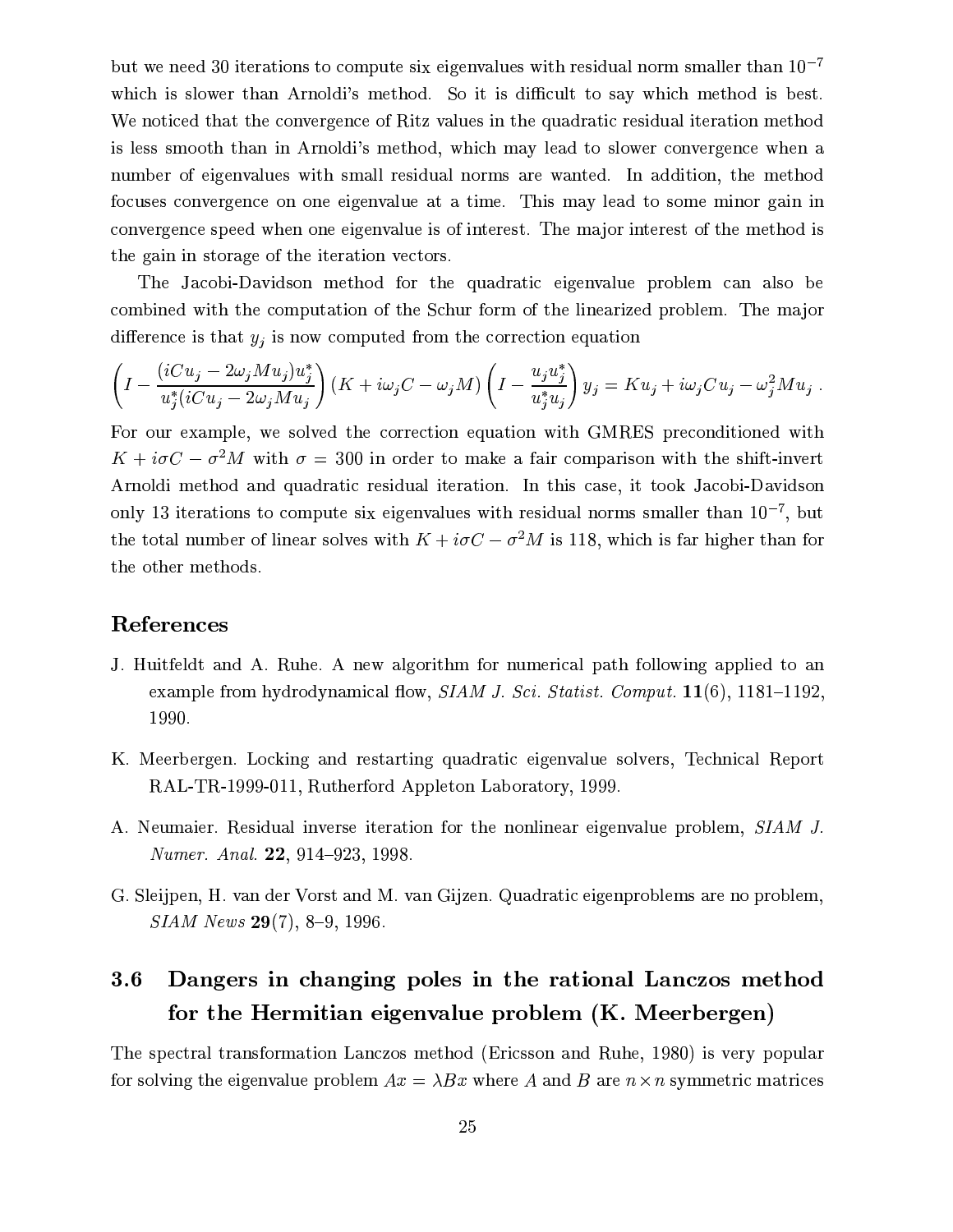and  $B$  is positive (semi) definite. This method builds a Krylov space

$$
\mathcal{K}_k = \text{span}\{v_1, Sv_1, S^2v_1, \dots, S^{k-1}v_1\}
$$

for the spectral transformation  $S = (A - \mu B)^{-1}B$ . Typically, the eigenvalues near the pole  $\mu \in \mathbb{R}$  converge very quickly. It may happen that some wanted eigenvalues are far away from  $\mu$  and converge very slowly. Hence it may be advantageous to alter  $\mu$  from time to time. However, this requires building a new subspace with a new spectral transformation  $(A - \nu B)^{-1}B$  and the old Krylov subspace is entirely thrown away. When the rational Krylov method (Ruhe, 1998) is used,  $\mu$  can change at any time without throwing away the Krylov subspace. Unfortunately, the rational Krylov method does not use the symmetry of the eigenvalue problem. Therefore, we propose the following method (Meerbergen, 1999).

- 1. Choose a pole  $\mu \in \mathbb{R}$  and perform k iterations of the Lanczos method. This produces a tridiagonal matrix  $T_k \in \mathbb{C}^{k \times k}$  and a set of k basis vectors  $V_k = [v_1, \ldots, v_k] \in \mathbb{C}^{n \times k}$ from which the eigenvalues and eigenvectors are computed.
- 2. Choose a new pole  $\nu \in \mathbb{R}$ . Compute two  $k \times k$  matrices Q and M so that  $QM =$  $I + (\mu - \nu)T_k$  where Q is unitary and  $K_k = Q^*T_kM^{-1}$  is tridiagonal. Perform a change of basis  $W_k = [w_1, \ldots, w_k] = V_k Q$ . The new basis  $W_k$  and tridiagonal matrix  $K_k$  correspond to a Lanczos process for  $(A - \nu B)^{-1}B$  with starting vector  $w_1$ .
- 3. Continue the Lanczos method with pole  $\nu$  with k additional iterations to obtain  $W_{2k}$ and  $K_{2k}$ .

We call this algorithm the rational Lanczos method since it is a combination of the Lanczos method and the rational Krylov method. The only difference with the Lanczos method lies in the change of pole, so we can inherit all Lanczos technology including partial reorthogonalization (Grimes, Lewis and Simon, 1994), implicit restarting (Sorensen, 1992), locking and purging (Lehoucq and Sorensen, 1996).

An important caveat is in order. It is essential not to pick the pole very close to an eigenvalue. (In practice, we pick the pole in between clusters of computed eigenvalues.) The reasons are the following:

• The spectral transformation  $(A - \mu B)^{-1}B$  is applied to a sequence of vectors  $v_i$  for  $j = 1, ..., k$  and requires the solution of the linear system  $(A - \mu B)y_j = Bv_j$  for  $y_i$ . Usually,  $A - \mu B$  is factorized once and the linear systems are solved using backtransformations. The solution  $y_i$  becomes less accurate when  $\mu$  is close to an eigenvalue since the condition number becomes extremely large and only the eigenvalues very close to  $\mu$  will be computed.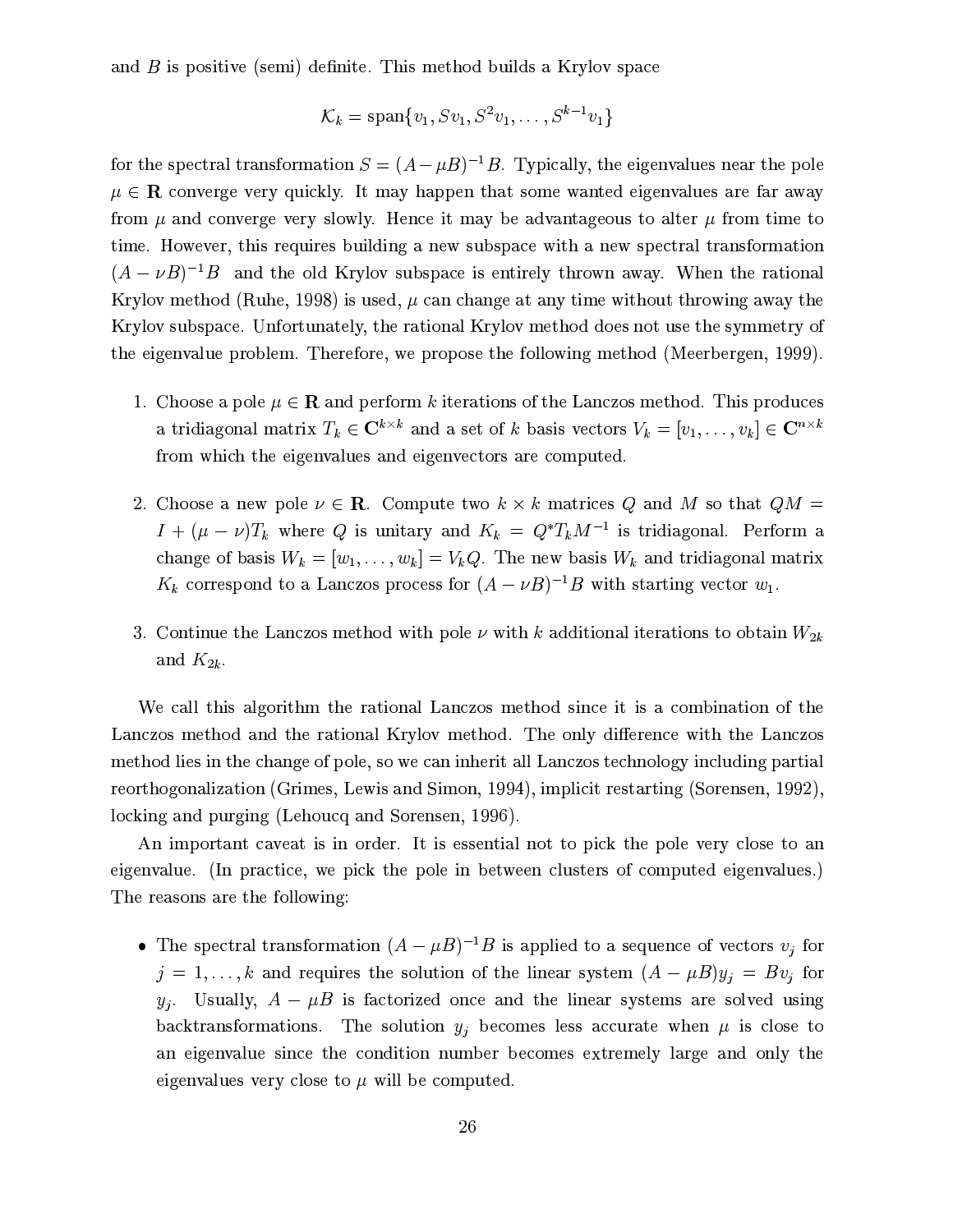Figure 3.1: Eigenvalues computed via the rational Lanczos method. The vertical lines denote the positions of the poles.

• Changing the pole or locking converged eigenvectors may multiply the rounding errors in the Lanczos method by the factor  $(\max_{\lambda \in \lambda(A,B)} |\lambda - \mu|/|\lambda - \nu|)^2$ , which is large when  $\nu$  is close to an eigenvalue  $\lambda$ .

We now illustrate the method for an application coming from acoustics. For a complete description of the problem we refer to Meerbergen (1999). This example is related to the acoustic simulation of a  $0.4m \times 0.4m \times 0.06m$  sample made of a poro-elastic material. The finite-element mesh has 324 nodes and 192 HEXA8 elements. The total number of degrees of freedom is  $n = 1944$ .

We have experimented with a prototype of the new Lanczos routine EA16. We computed 25 eigenvalues to the right of 100. Figure 3.1 shows the computed eigenvalues and the different poles. The pole was changed every 25 iterations, except for the first change of pole, where 50 iterations were performed. The new poles are chosen so that  $\max_{\lambda \in \lambda(T_k)} |\lambda \mu/|\lambda - \nu| \leq 50$ . At each change of pole, the converged eigenvectors were locked and the Lanczos basis was reduced to dimension 25 by an implicit restart. All the computed Ritz pairs  $(\theta, x)$  had residual norms  $||(A - \nu B)^{-1}Bx - \theta x||_B \leq 10^{-7}.$ 

### References

- T. Ericsson and A. Ruhe. The spectral transformation Lanczos method for the numerical solution of large sparse generalized symmetric eigenvalue problems, Math. Comp. 35, 1251-1268, 1980.
- R. Grimes, J. Lewis and H. Simon. A shifted block Lanczos algorithm for solving sparse symmetric generalized eigenproblems, SIAM J. Matrix Anal. Applic. 15, 228–272, 1994.
- R. Lehoucq and D. Sorensen. Deflation techniques within an implicitly restarted Arnoldi iteration,  $SIAM$  J. Matrix Anal. Applic. 17, 789-821, 1996.
- K. Meerbergen. The rational Lanczos method for Hermitian eigenvalue problems, Technical Report RAL-TR-1999-025, Rutherford Appleton Laboratory, 1999.
- A. Ruhe. Rational Krylov: a practical algorithm for large sparse nonsymmetric matrix pencils, *SIAM J. Sci. Comput.* **19**(5), 1535–1551, 1998.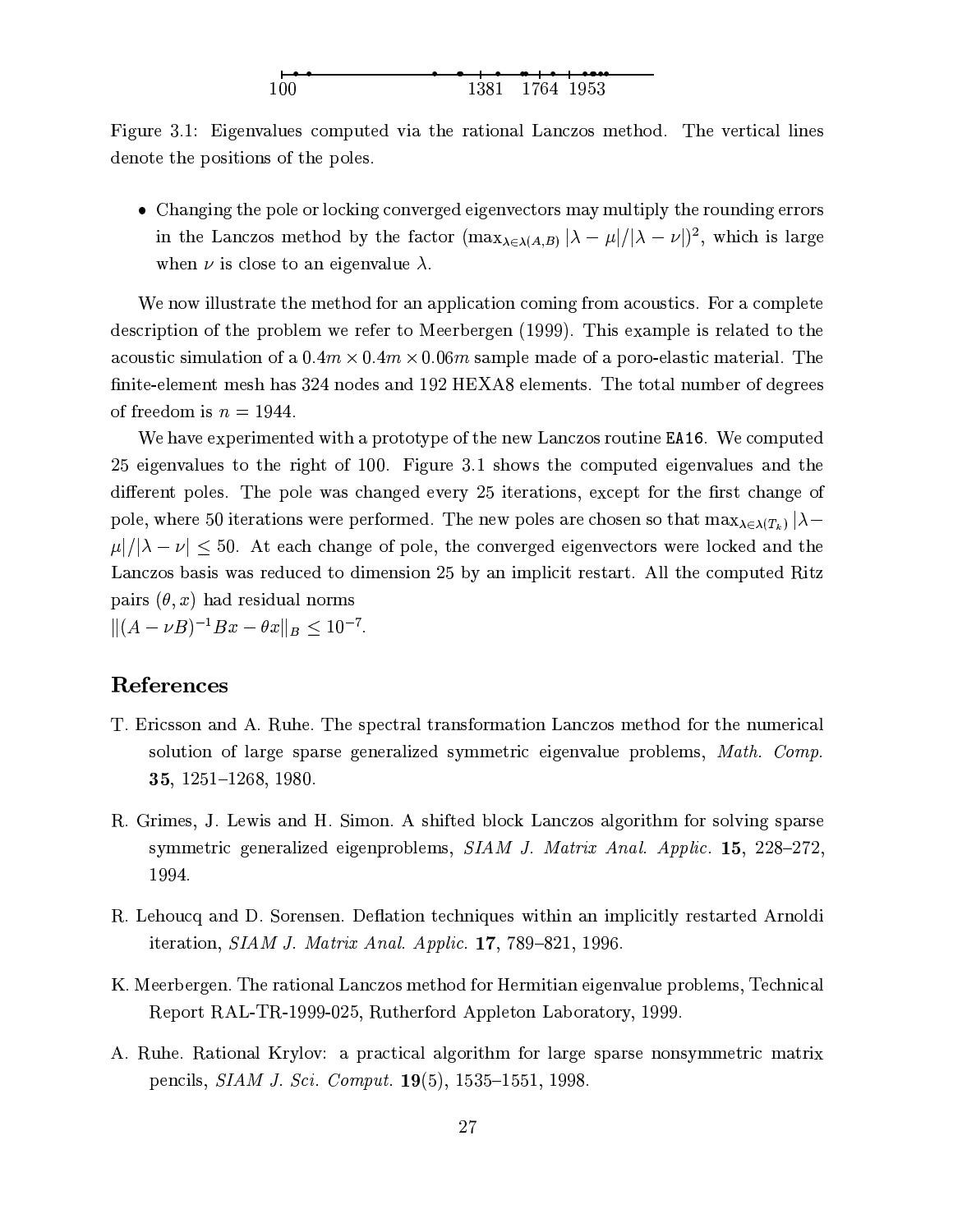D. Sorensen. Implicit application of polynomial filters in a k-step Arnoldi method, SIAM J. Matrix Anal. Applic. 13, 357–385, 1992.

# $3.7$ Application of a domain decomposition method with Lagrange multipliers to acoustic problems arising from the automotive industry. (K. Meerbergen)

This work was carried out in the framework of a consultancy for LMS International (Belgium). The purpose was to apply the FETI-H2LM domain decomposition method (Magoules, Roux and de La Bourdonnaye, 1998) to industrial problems. The motivation was to enable the solution of large problems arising from the finite-element discretization of acoustic cavities, decoupled from their surrounding structure. The main unknown is the acoustic pressure field while boundary conditions are related to (Dirichlet) pressure constraints, (Neumann) normal pressure gradient constraints, and (Robin) normal admittance constraints.

One approach, called domain decomposition, relies on the decomposition of the entire domain into subdomains, so that the global problem is decomposed in a number of local problems, that can be solved independently. Because of this property, domain decomposition is well suited for parallel computing.

The general Helmholtz problem for the acoustic pressure u, in a bounded domain  $\Omega$ with boundary conditions on  $\partial\Omega$  can be written as follows: for  $f \in L^2(\Omega)$  and  $g \in L^2(\partial\Omega)$ , find  $u \in H^1(\Omega)$  such that

$$
-\nabla^2 u - k^2 u = f \qquad \text{in } \Omega
$$

$$
\frac{\partial u}{\partial \nu} + \alpha u = g \qquad \text{on } \partial \Omega
$$

where k denotes the wave number,  $\nu$  the unit outward normal on  $\partial\Omega$ , and  $\alpha$  is a scalar.

The FETI-H2LM method can be defined for two subdomains as follows. Let the domain  $\Omega$  be decomposed into two non-overlapping subdomains  $\Omega_s$ ,  $s = 1,2$ ; let  $\Gamma_I$  denote the interface  $\Gamma_I = \partial \Omega_1 \cap \partial \Omega_2$ . Then for  $f \in L^2(\Omega)$  and  $g \in L^2(\partial \Omega)$ , find  $u_s \in H^1(\Omega_s)$  so that

$$
-\nabla^2 u_s - k^2 u_s = f_s \quad \text{in } \Omega_s
$$

$$
\frac{\partial u_s}{\partial \nu_s} + \alpha u_s = g_s \quad \text{on } \partial \Omega_s \cap \partial \Omega
$$

$$
\frac{\partial u_s}{\partial \nu_s} + iku_s = \lambda_s \quad \text{on } \Gamma_I
$$

under the global constraints

$$
\lambda_1 + \lambda_2 - 2iku_2 = 0
$$
  

$$
\lambda_1 + \lambda_2 - 2iku_1 = 0
$$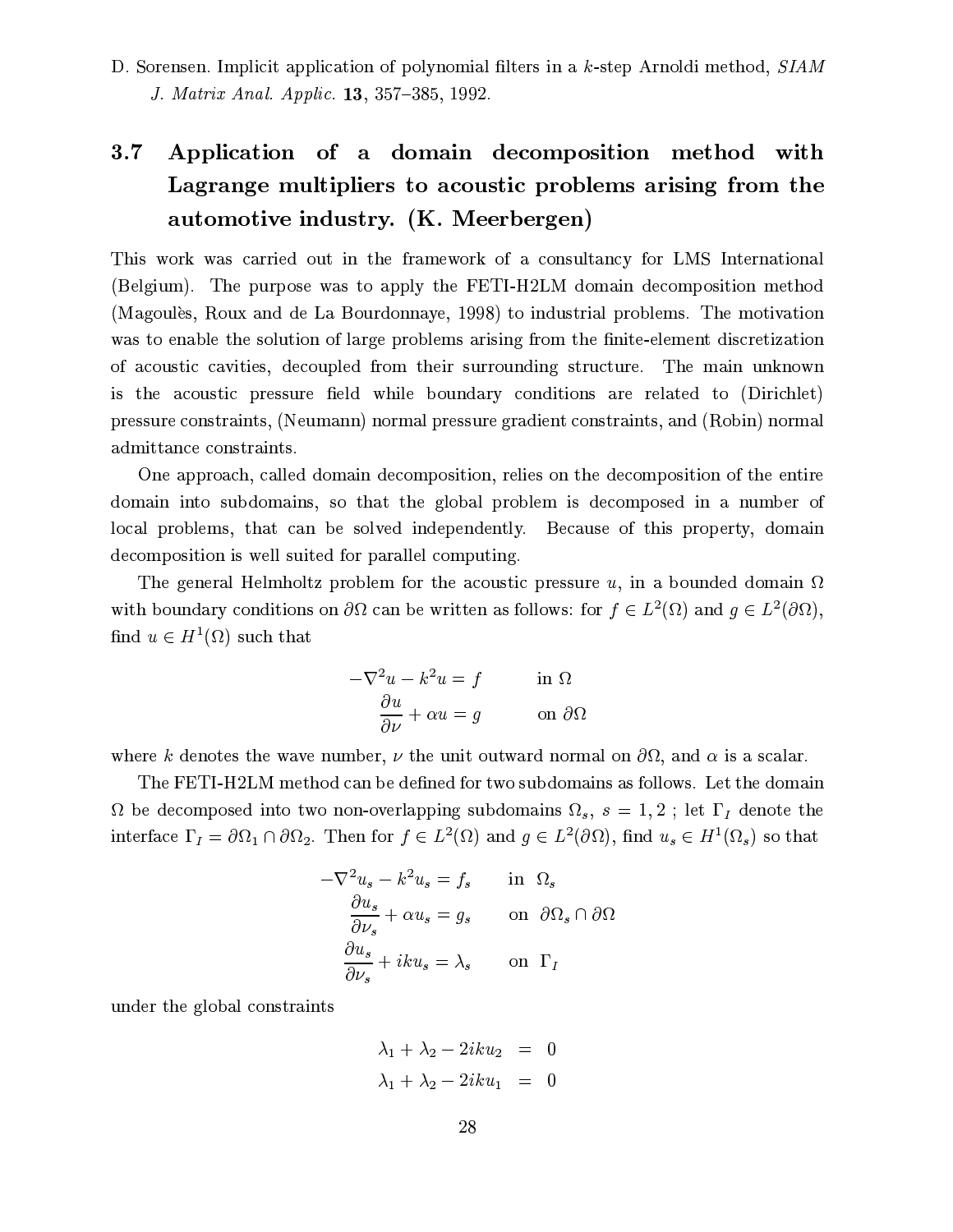where  $f_s$  (resp.  $g_s$ ) denotes the restriction of the function f (resp. g) in subdomain  $\Omega_s$ (resp.  $\partial\Omega_s \cap \partial\Omega$ ), and  $\nu_s$  the external normal vector of  $\Omega_s$ , for  $s = 1, 2$ . The  $\lambda$ 's are called Lagrange multipliers and are also unknown. The elimination of the unknowns  $u_1$  and  $u_2$ leads to an interface system in  $\lambda_1$  and  $\lambda_2$ , that is solved with an iterative method. The elimination of  $u_s$  requires the solution of a local Helmholtz problem on each subdomain, which is done using a direct sparse linear solver.

The example is related to a car compartment, generated by the simulation software SYSNOISE (LMS, Belgium). The main objective of this evaluation is the synthesis of the frequency response function at the driver's and passenger's ears, subject to velocity boundary conditions along the firewall. This example is representative of a wider class of problems where the acoustic response within a cavity, induced by vibrating panels, The evaluation of the acoustic response is performed using a threeis evaluated. dimensional finite-element model as presented in Figure 3.2. The discrete model involves 6448 hexahedral elements, 544 pentahedral elements, and 8417 nodes. See Magoulès, Meerbergen and Coyette (1999) for the details. The first mesh partitioning consists of two subdomains  $(N_s = 2)$  each with 4429 degrees of freedom (dofs) and the interface with 441 dofs. The second partition into four subdomains  $(N_s = 4)$  consists of two subdomains with 2443 dofs and two with 2229 dofs; the interface has 955 dofs. The order of the interface problem for the FETI-H2LM method is double the size of the interface, because of the use of two Lagrange multipliers. This leads to an interface problem of order 882 for the first partition and to one of order 1910 for the second.



Figure 3.2: Car compartment  $-$  domain decompositions

The convergence curves obtained for the two partitions for 100 Hz are shown in Figure 3.3. The curves show the scaled interface residual norm versus the iteration number. For all cases, GMRES(50) is the fastest in terms of iterations. Note that the figures do not represent the cost per iteration. Indeed,  $GMRES(m)$  requires more (parallel) inner products than BiCGStab(2), which can be a significant overhead. However,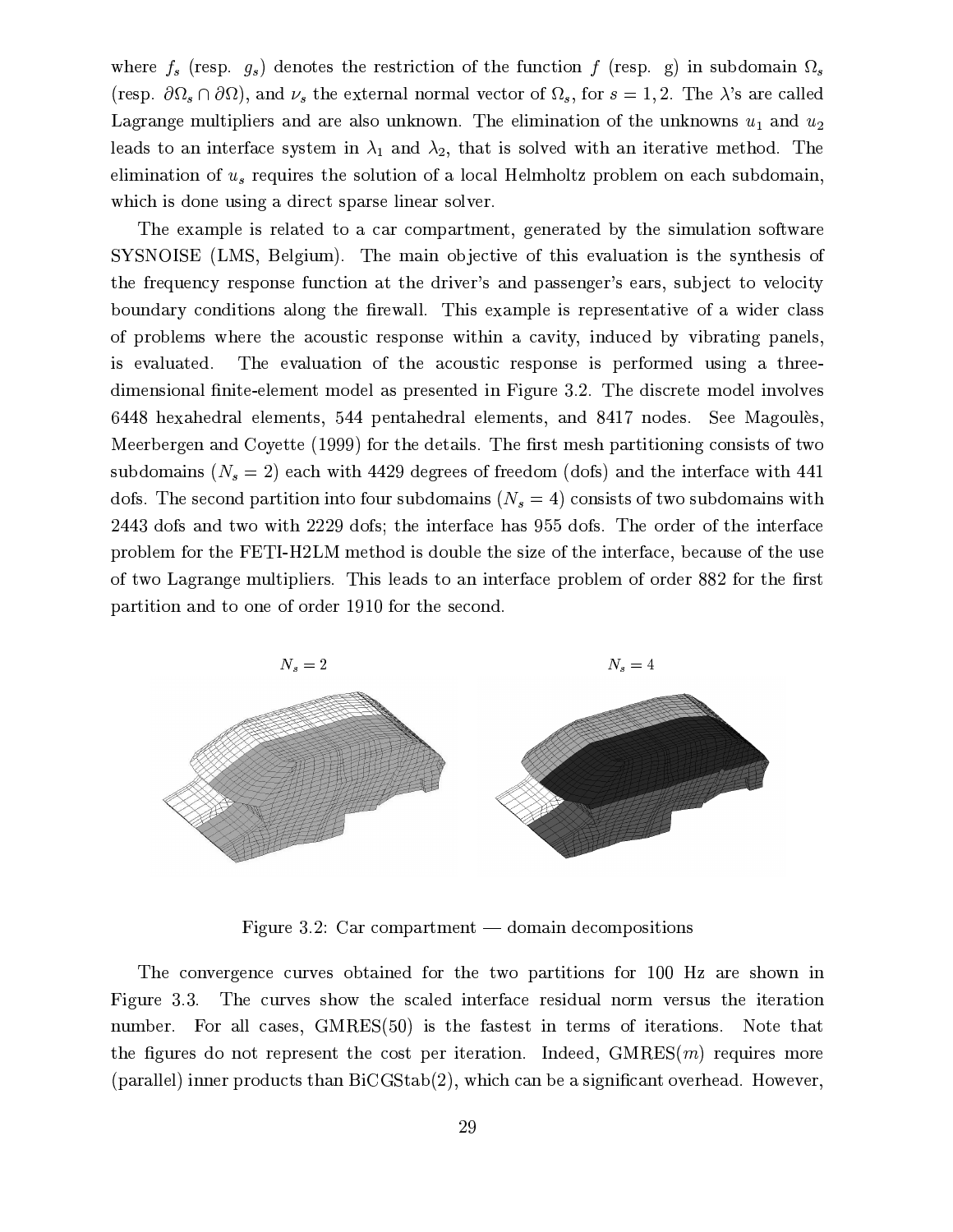$GMRES(m)$  requires only one matrix-vector product per iteration while  $BiCGStab(2)$ requires two. Another difference between  $GMRES(m)$  and  $BICGStab(2)$  is the convergence behaviour:  $GMRES(m)$  converges smoothly, while  $BiCGStab(2)$  has a somewhat irregular behaviour. It can be seen that the decomposition into four domains leads to a more difficult problem, since each of the methods requires more iterations. This is very pronounced for GMRES(20), which requires more than 2000 iterations.



Figure 3.3: Car compartment — convergence history for 100 Hz

# References

- F. Magoulès, K. Meerbergen and J.-P. Covette. Application of a domain decomposition method with Lagrange multipliers to acoustic problems arising from the automotive industry, Technical Report RAL-TR-1999-039, Rutherford Appleton Laboratory, 1999.
- F. Magoulès, F. Roux, and A. de La Bourdonnaye. Méthode de décomposition de domaines pour des problèmes hyperboliques, Calculateurs Parallèles Réseaux et Systèmes *répartis*  $10(4)$ , 353-361, 1998.

# 3.8 The design of a block Lanczos and rational Lanczos code for the symmetric eigenvalue problem (K. Meerbergen and J.A. Scott)

We are developing a Fortran code for the block Lanczos method and the rational Lanczos method for the solution of large-scale real symmetric eigenvalue problems. The code is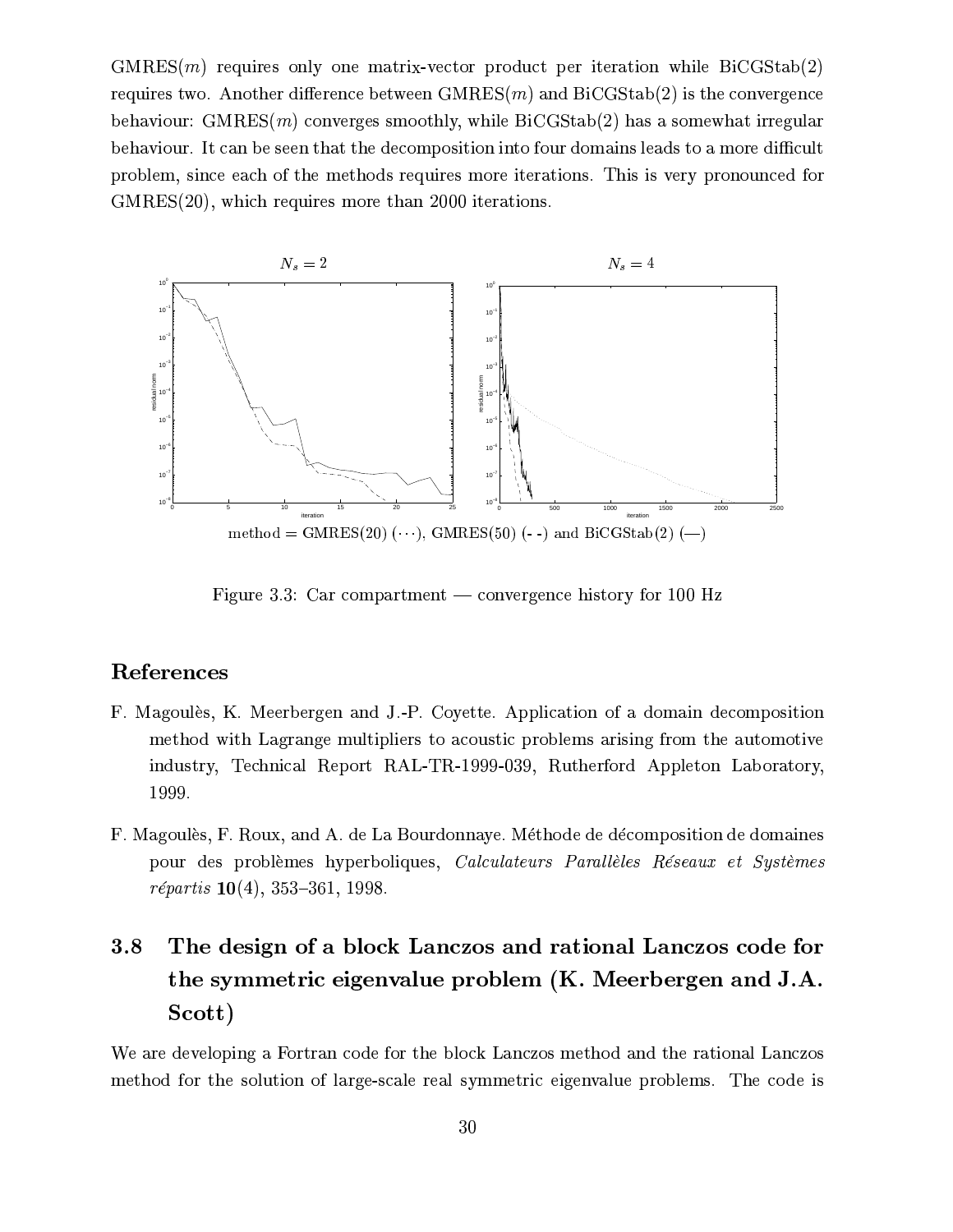designed for the computation of a selected number of eigenvalues and the corresponding eigenvectors for the following applications:

- the standard eigenvalue problem  $Ax = \lambda x$ , with A symmetric;
- the generalized eigenvalue problem  $Ax = \lambda Mx$ , with A and M symmetric and M positive (semi) definite;
- the generalized eigenvalue problem  $Ax = \lambda Mx$ , with A and M symmetric and A positive semi-definite, referred to as the buckling problem.

We allow the computation of a number of eigenvalues nearest a point, furthest from a point, inside an interval, to the right or the left of a point, the left-most or right-most eigenvalues, or the eigenvalues on both ends of the spectrum. The new code is called **EA16**.

The code can be used in regular, shift-invert, or buckling modes. In regular mode, a Krylov subspace with A (or  $M^{-1}A$ ) is built; in shift-invert mode, the code builds a Krylov subspace with  $(A - \sigma I)^{-1}$  (or  $(A - \sigma M)^{-1}M$ ), where  $\sigma$  is the pole; and in buckling mode, it builds a Krylov subspace with  $(A - \sigma M)^{-1}A$ . The major computations are matrixvector operations with A,  $(A - \sigma I)^{-1}$ ,  $M^{-1}A$ ,  $(A - \sigma M)^{-1}M$ , or  $(A - \sigma M)^{-1}A$ . These are performed by the user through a reverse communication interface. The pole may be chosen either by the code or by the user. For greater flexibility, the user can start the computation using the regular mode then, once a few approximate eigenvalues have been found that enable a suitable  $\sigma$  to be chosen, the user may switch to shift-invert mode to speed up the convergence.

We have spent some effort to understand partial reorthogonalization (Grimes et al. 1994) in combination with an implicit restart and change of pole (rational Lanczos).

When there is no storage left to expand the Lanczos basis, the code uses an implicit restart to reduce the subspace dimension. We have adopted a number of different shift choices proposed in the literature, including exact shifts (Sorensen, 1992), Leja shifts (Baglama, Calvetti and Reichel, 1998), Chebyshev shifts and purging (Lehoucq and Sorensen, 1996).

| code           | cheap             |          | implicit blocking rational |        | automatic      |
|----------------|-------------------|----------|----------------------------|--------|----------------|
|                | orthogonalization | restart  |                            | Krylov | pole selection |
| EA15           | X                 |          |                            |        |                |
| <b>ARPACK</b>  |                   | $\times$ |                            |        |                |
| <b>BLZPACK</b> | X                 |          | X                          |        | X              |
| Boeing         | $\times$          |          | $\times$                   |        | X              |
| EA16           | X                 |          |                            |        |                |

The major differences between EA16 and other symmetric eigenvalue codes are summarised in the following table.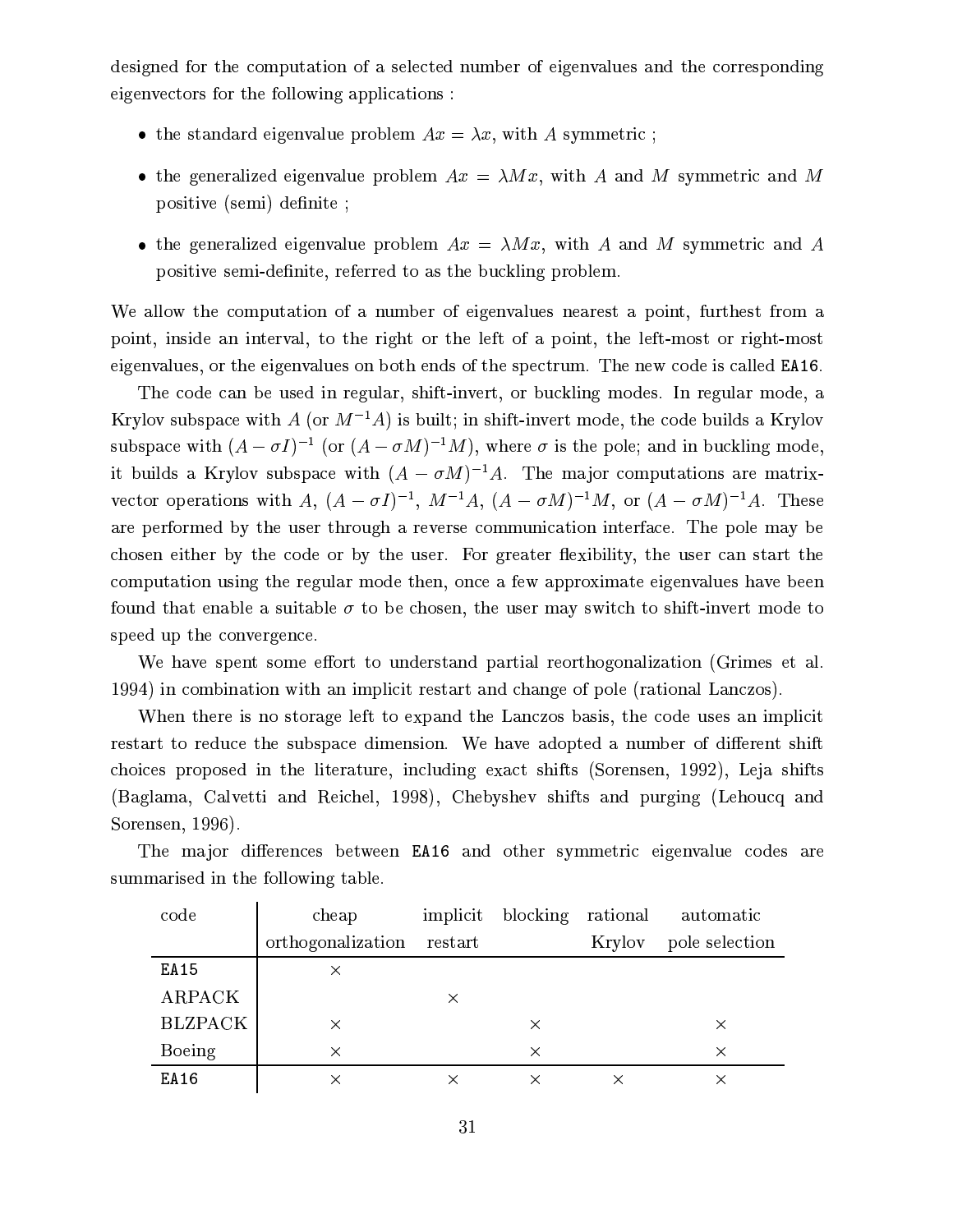Hence we are providing a state-of-the-art code by employing the latest research on the Lanczos method and the rational Krylov method.

In addition, we have included a number of options to improve the reliability of the code when used for the solution of the Stokes and buckling problems. These include starting the Lanczos method with a pre-filtered initial vector, the computation of purified Ritz vectors (Meerbergen and Spence, 1997), and the implicit filtering of unwanted subspaces (Meerbergen and Spence, 1997).

### References

- J. Baglama, D. Calvetti and L. Reichel. Fast Leja points, ETNA 7, 124-140, 1998.
- R. Grimes, J. Lewis and H. Simon A shifted block Lanczos algorithm for solving sparse symmetric generalized eigenproblems, SIAM J. Matrix Anal. Applic. 15, 228-272, 1994.
- R. Lehoucq and D. Sorensen. Deflation techniques within an implicitly restarted Arnoldi iteration, SIAM J. Matrix Anal. Applic. 17, 789-821, 1996.
- K. Meerbergen. The rational Lanczos method for Hermitian eigenvalue problems, Technical Report RAL-TR-1999-025, Rutherford Appleton Laboratory, 1999.
- K. Meerbergen and A. Spence Implicitly restarted Arnoldi and purification for the shiftinvert transformation, *Math. Comp.*,  $66, 667-689, 1997$ .
- D. Sorensen Implicit application of polynomial filters in a k-step Arnoldi method, SIAM J. Matrix Anal. Applic. 13, 357–385, 1992.

# The computation of the right-most eigenvalues of the 3.9 linearized and discretized Navier-Stokes equations (K. Meerbergen and J.A. Scott)

The determination of the stability of steady state solutions and the detection of Hopf bifurcations of the Navier-Stokes equations is a challenging problem. In a classical analysis, time integration is used: a random perturbation of the steady-state solution is used as the initial value and the solution after a large number of time steps is compared with the steady state. If this solution is close to the steady state, the latter is stable, otherwise it is unstable. Because the Navier-Stokes equations form a system of differential-algebraic equations (an index 2 DAE), special techniques are required to ensure stable integration. An alternative approach is to compute the right-most eigenvalues of  $Ax = \lambda Bx$ , where A is the Jacobian matrix of the discretized Navier-Stokes equations and B is the mass matrix. When an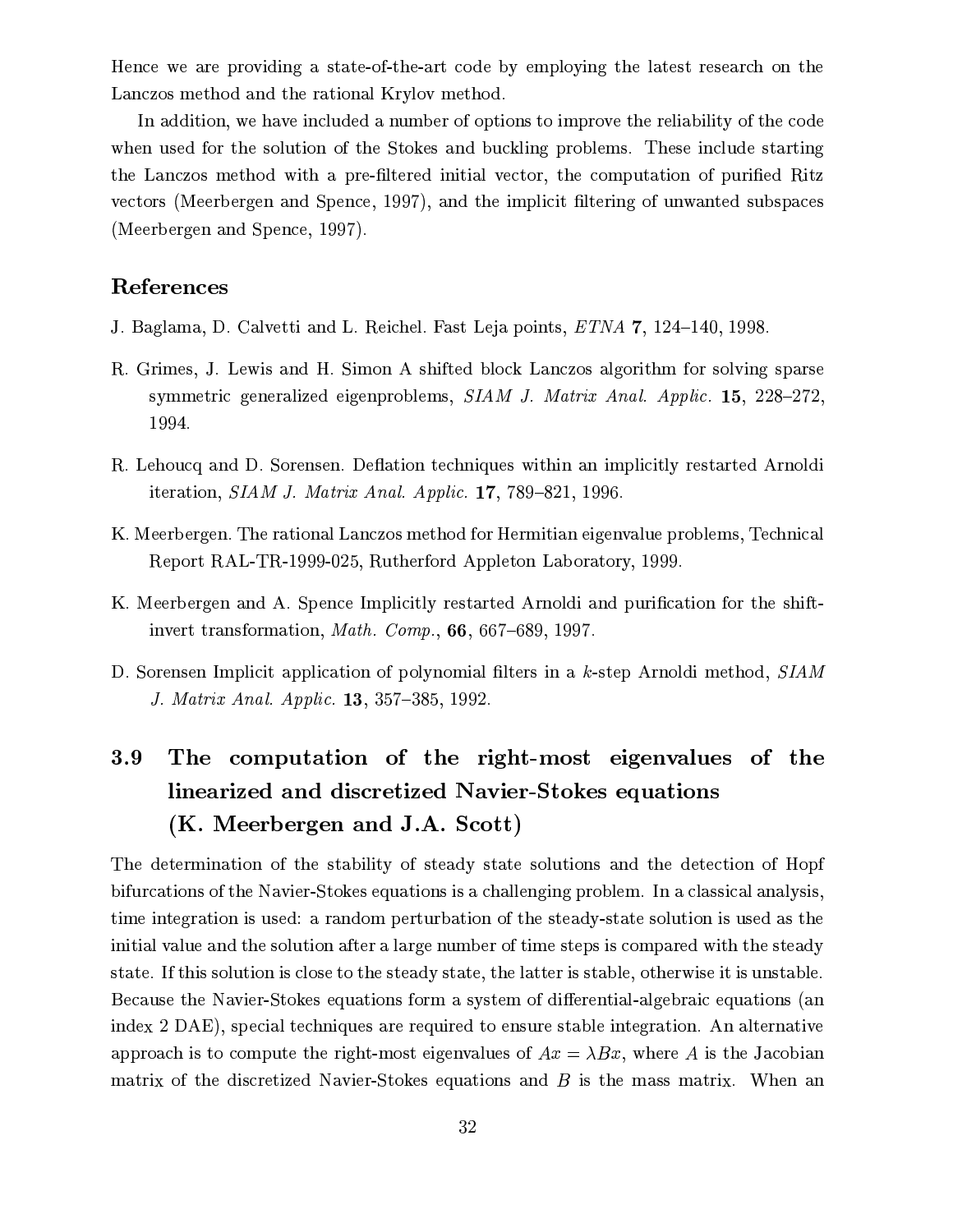eigenvalue crosses the imaginary axis, the solution becomes unstable. If the right-most eigenvalues form a complex conjugate imaginary pair, then we have a Hopf bifurcation. It is thus sufficient to monitor the sign of the right-most eigenvalue of  $Ax = \lambda Bx$  for a branch of steady-state solutions. Lehoucq (Sandia Laboratories, USA), Meerbergen, and Scott have considerable experience of computing right-most eigenvalues (Meerbergen and Roose, 1996, Lehoucq and Scott, 1997) while Wathen (Oxford University) has experience of preconditioning the linear systems that arise from the discretization of the Navier-Stokes equations (Golub and Wathen, 1998, Keller, Gould and Wathen, 1999). We have embarked on a collaborative project, partially funded by the EPSRC Grant GR/M74542. At this stage, we have made an inventory of existing techniques and exchanged experience. We plan to investigate two topics.

- The costs (in terms of CPU time and memory requirements) of direct linear solvers and iterative methods for solving the linear systems that arise in the eigenvalue computations will be analysed and compared for a model problem. This will enable us to give guidelines on which method to choose for the Navier-Stokes problem in 2 and 3 dimensions.
- The computation of the right-most eigenvalue of the Navier-Stokes equations is related to time-integration of DAE's. We can show that the eigenvalue solvers developed in Cliffe, Garratt and Spence (1994) and Meerbergen and Spence (1997) correspond to the solution of an index 1 DAE. We will consider other DAE formulations and investigate whether these offer good alternatives.

Finally, Lehoucq has access to real large-scale applications. We plan to apply the conclusions of this work to these applications.

### References

- K. Cliffe, T. Garratt, and A. Spence. Eigenvalues of block matrices arising from problems in fluid mechanics, SIAM J. Matrix Anal. Applic. 15, 1310-1318, 1994.
- G. H. Golub and A. J. Wathen. An iteration for indefinite systems and its application to the Navier-Stokes equations,  $SIAMJ.$  Sci. Comput. 19(2), 530–539, 1998.
- C. Keller, N. I. M. Gould, and A. J. Wathen. Constraint preconditioning for indefinite linear systems, Technical Report RAL-TR-1999-016, Rutherford Appleton Laboratory, 1999.
- R. B. Lehoucq and J. A. Scott. Implicitly restarted Arnoldi methods and eigenvalues of the discretized Navier-Stokes equations, Technical Report RAL-TR-97-058, Rutherford Appleton Laboratory, 1997.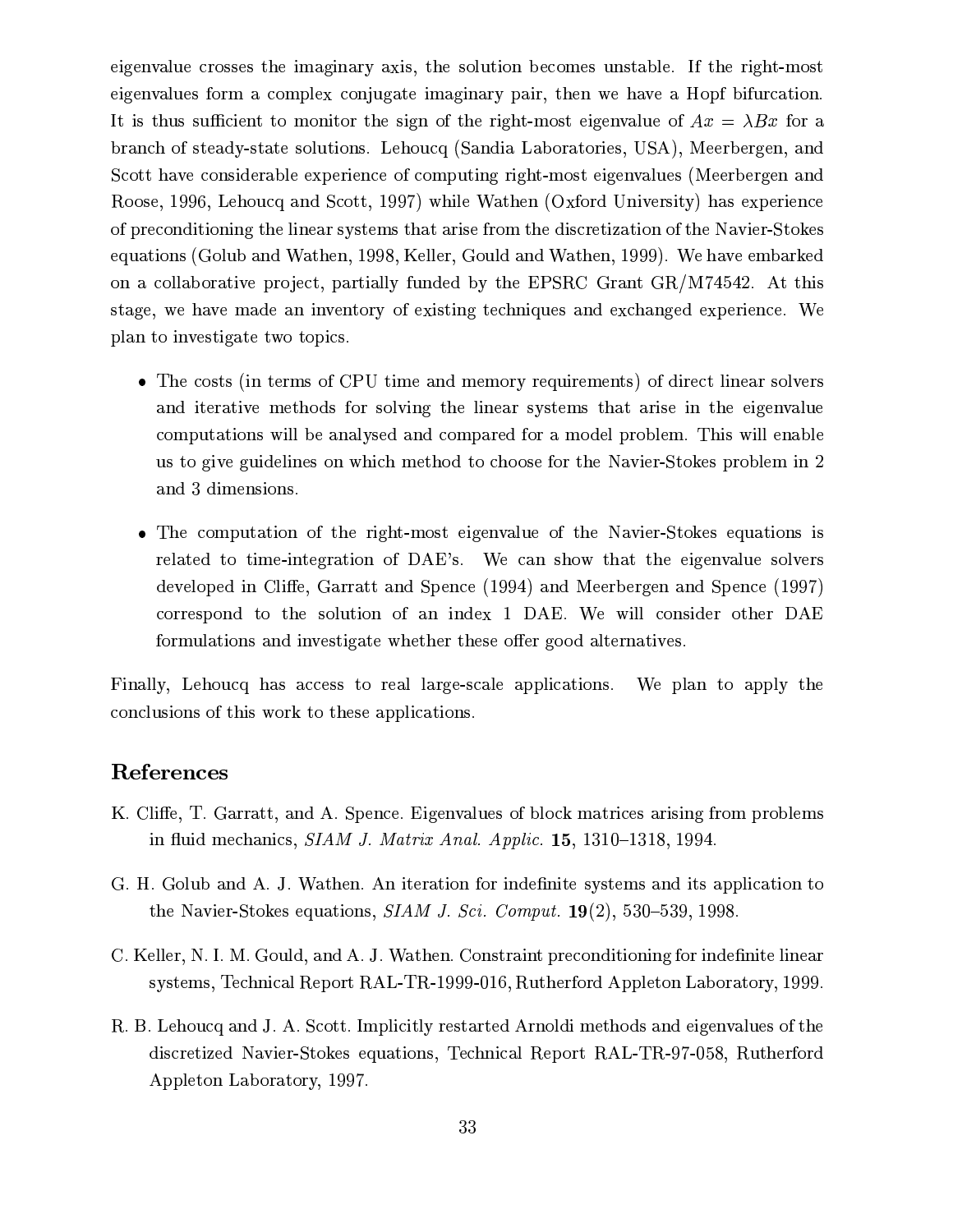- K. Meerbergen and D. Roose. Matrix transformations for computing rightmost eigenvalues of real nonsymmetric matrices. IMA J. Numerical Analysis, 16, 297-346, 1996.
- K. Meerbergen and A. Spence. Implicitly restarted Arnoldi and purification for the shiftinvert transformation, *Math. Comp.*,  $66, 667-689, 1997$ .

### Techniques for the solution of sparse equations on high 3.10 performance computers (I. S. Duff)

The energy of computer architects and the strength of the marketplace for high performance computers ensure that the goal posts for designing and implementing algorithms to exploit these computers keep moving.

It was thus the case that our book (Dongarra, Duff, Sorensen and van der Vorst, 1991) was becoming quite out of date, addressing high performance of a bygone era. Although many of the principles described at that time, for example the use of tuned high level Basic Linear Algebra Subprograms, still apply, it was felt that a completely new book rather than a revision was required.

Thus in Dongarra, Duff, Sorensen and van der Vorst (1998), which was published by SIAM Press in November 1998, we have not only rewritten the chapters concerned with dense and sparse equation solution but have also included new chapters on eigensolutions and on preconditioning. We now include the design of algorithms for computers with distributed memory. The book is already a best seller. A draft copy was used in a tutorial by the authors at the SIAM Annual Meeting in Stanford (July 1998) and the launch was timed to provide copies of the book to attendees at a similar tutorial in the SC'98 meeting at Orlando in November 1998. Draft versions of two chapters of the book have appeared as RAL reports (Duff, 1998, Duff and van der Vorst, 1998).

Since then, Duff and van der Vorst have developed some of the discussion on preconditioning, including many more references and historical detail, and have written a report intended for a more numerically sophisticated audience (Duff and van der Vorst, 1999). This will appear in a special millennium issue of the Journal Parallel Computing.

# References

- J. J. Dongarra, I. S. Duff, D. C. Sorensen, and H. A. van der Vorst. Solving Linear Systems on Vector and Shared Memory Computers. SIAM Press, Philadelphia, 1991.
- J. J. Dongarra, I. S. Duff, D. C. Sorensen, and H. A. van der Vorst. Numerical Linear Algebra for High-Performance Computers. SIAM Press, Philadelphia, 1998.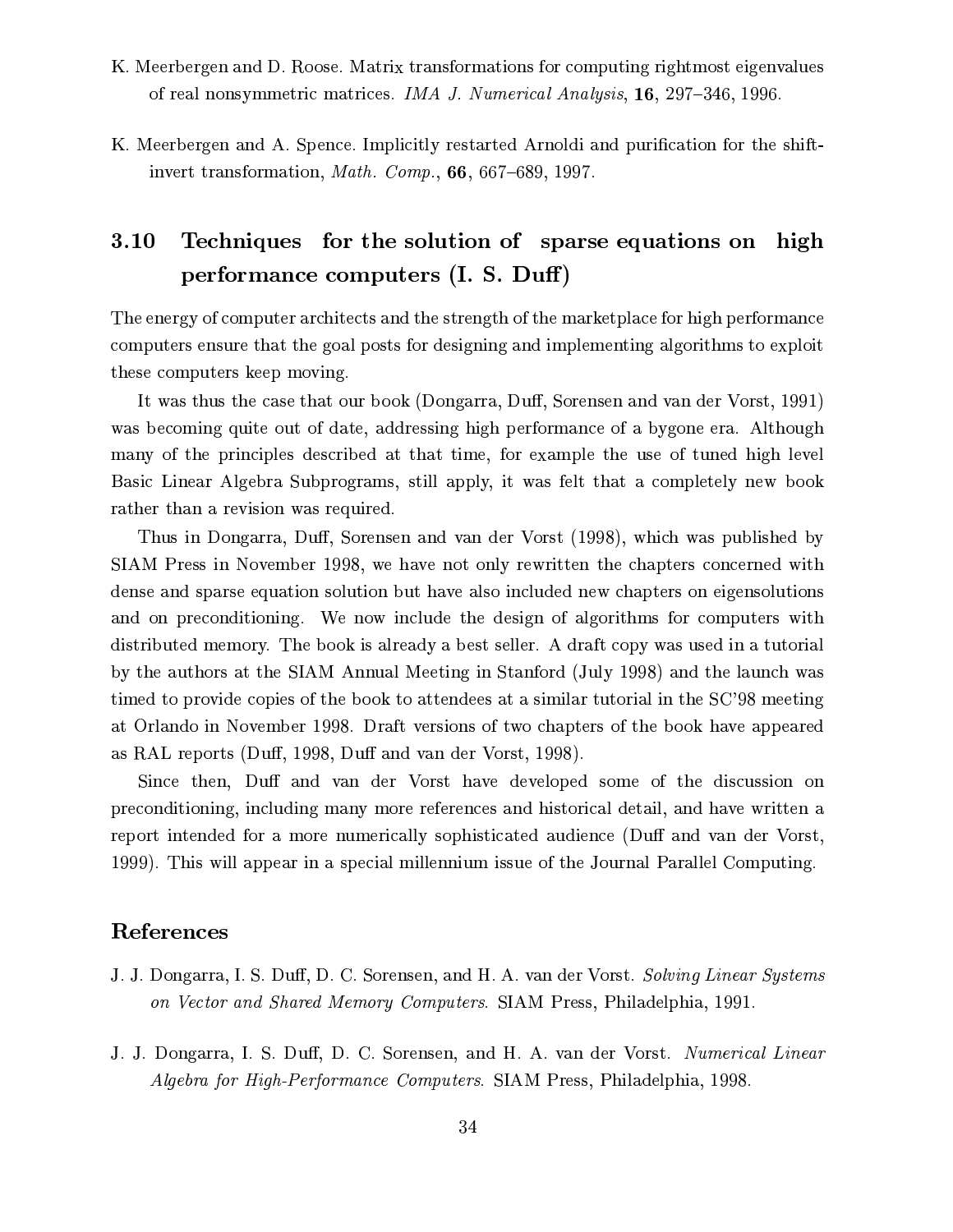- I. S. Duff. Direct methods. Technical Report RAL-TR-1998-054, Rutherford Appleton Laboratory, 1998.
- I. S. Duff and H. A. van der Vorst. Preconditioning and parallel preconditioning. Technical Report RAL-TR-1998-052, Rutherford Appleton Laboratory, 1998.
- I. S. Duff and H. A. van der Vorst. Developments and trends in the parallel solution of linear systems. Technical Report RAL-TR-1999-027, Rutherford Appleton Laboratory, 1999. To appear in *Parallel Computing*.

#### $3.11$ The dissemination of good practices in sparse equation solution (I. S. Duff and J. A. Scott)

We feel it is important not only to do high quality research in the solution of large sparse linear systems but also that we should disseminate our research and that of our colleagues to the community at large. Indeed we feel that much of the value of research in numerical analysis lies in its application to problems in science and engineering.

In the last year, we have given talks at meetings of computational physicists. Iain gave an invited talk at the meeting "Supercomputing, Collision Processes and Applications" held in The Queens University Belfast to commemorate the retirement of Professor Phil Burke. He spoke on a wide range of methods for the solution of linear equations and eigenvalues for both sparse and dense matrices and has produced a paper for the Proceedings (Duff, 1999a). Jennifer had a similar brief in her invited talk at the "Workshop" on the TB-LMTO Method" in Strasbourg and her paper will be included in the conference proceedings (Scott, 2000).

Iain had quite a different audience in Helsinki where he was a keynote speaker at a meeting on "Computational Cattle Breeding". The scientists, principally from agricultural research establishments, were concerned with determining breeding values in cattle with the intention of improving milk or beef yield. Essentially they require the solution of very large sparse least-squares problems with their current method of choice being the solution of weighted normal equations (the mixed model equations). The dimension of the MME can be in the tens of millions although use can be made of a hierarchical structure. Iain discussed methods of solving the MME including discussing preconditioning techniques which have proved useful in other application areas, notably computational fluid dynamics. He also suggested other approaches to solving their least-squares problems. He wrote a short annotated bibliography (Duff 1999b) which is available on the Web site for the conference proceedings http://www.csc.fi/ttn/ccb99/program.htm.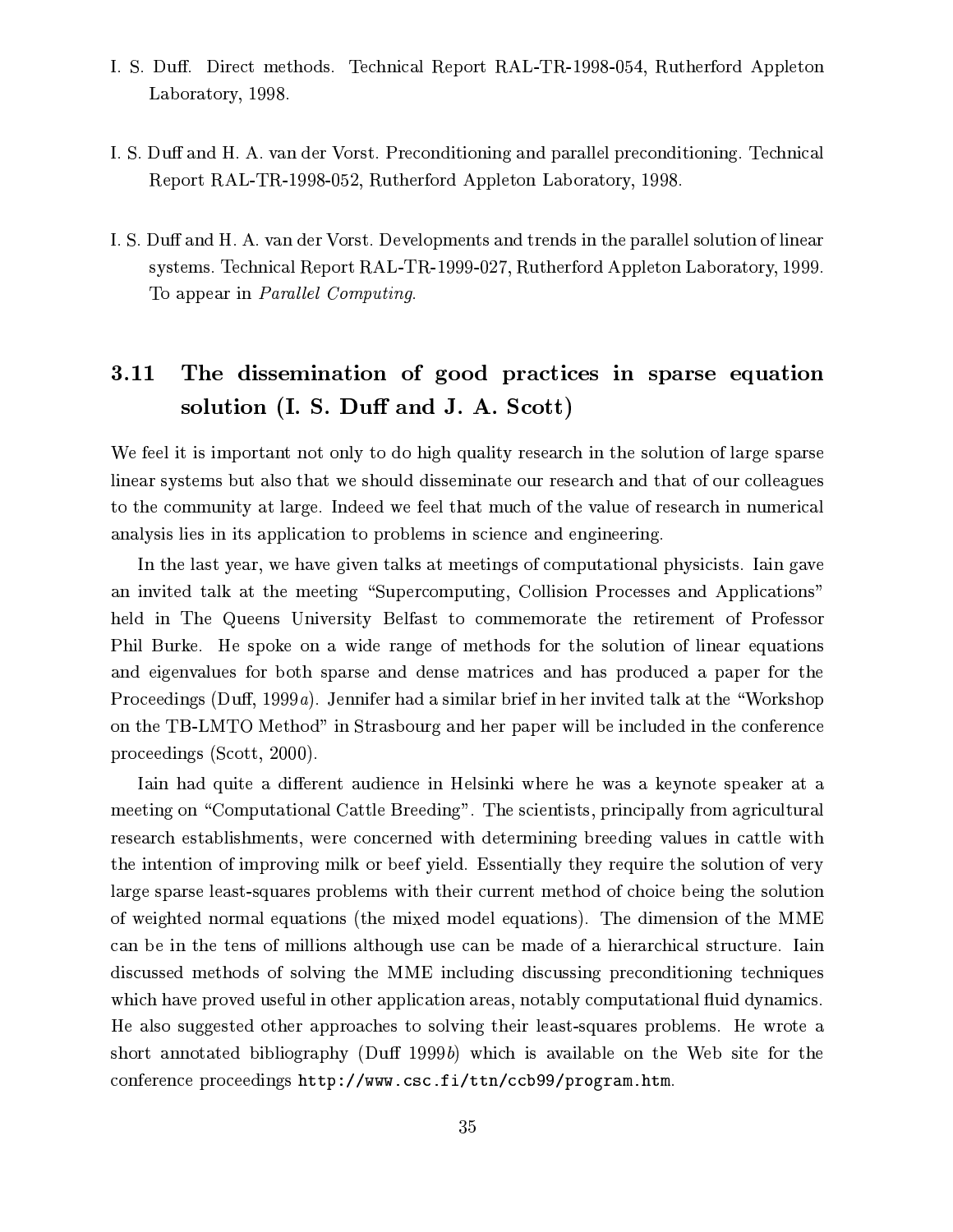# References

- I. S. Duff. Matrix methods. In K. L. Bell, K. A. Berrington, D. S. F. Crothers, A. Hibbert and K. T. Taylor, eds, 'Supercomputing, Collision Processes and Applications', pp. 119-136, Kluwer Academic, New York, 1999a.
- I. S. Duff. A brief bibliography of recent research and software for the parallel solution of large sparse linear equations. In 'Proceedings of the Computational Cattle Breeding '99 Workshop, Tuusula, Finland, March 18-20, 1999', Bulletin No 20, pp. 43-46, International Bull Evaluation Service, Uppsala, Sweden, 1999b.
- J. A. Scott. Sparse direct methods: an introduction. Springer Verlag Lecture Notes in *Physics*, to appear, 2000.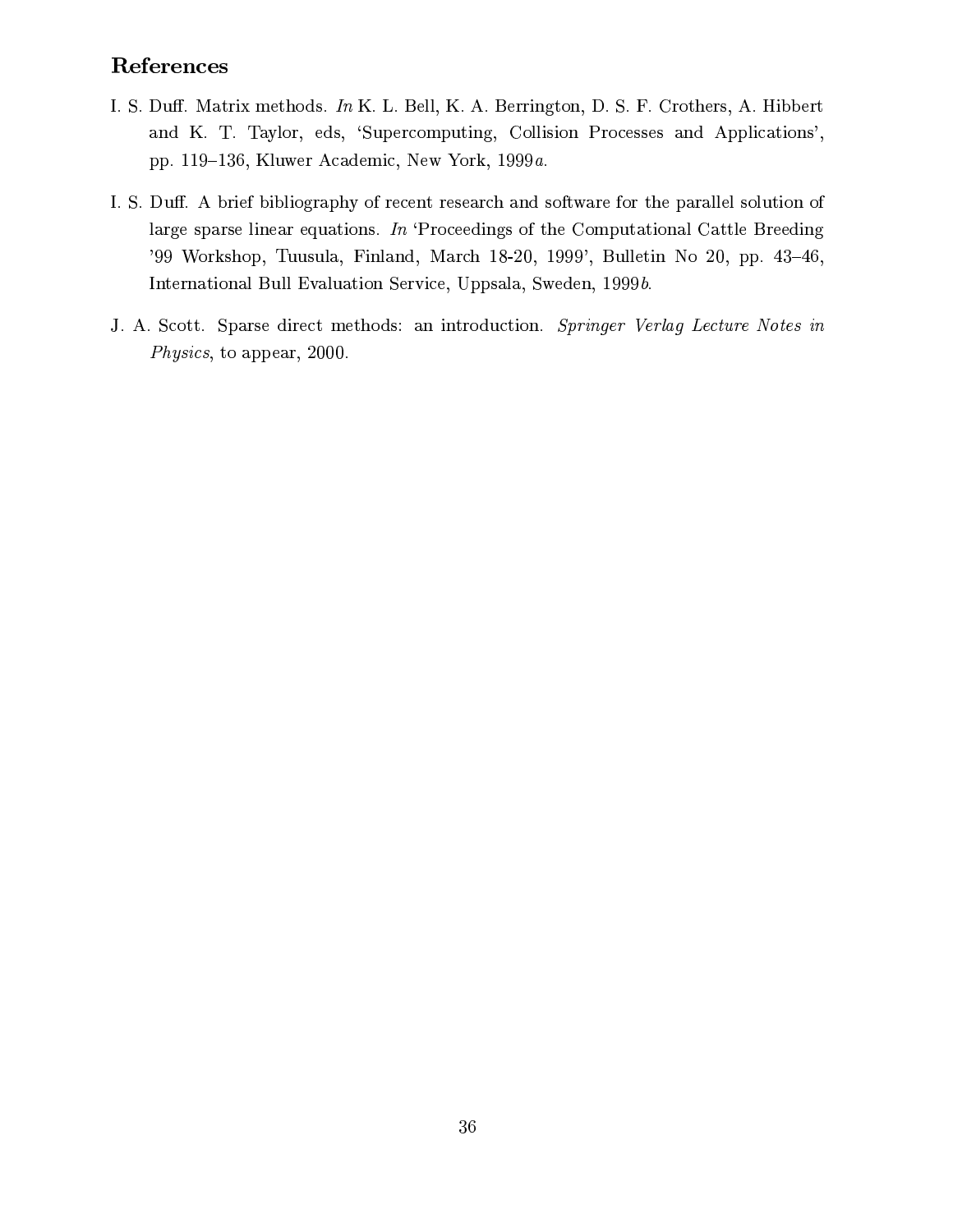#### Optimization  $\boldsymbol{4}$

#### GALAHAD (N. I. M. Gould and Ph. L. Toint) 4.1

We have long recognised that our trusty, well known, large-scale optimization package **LANCELOT** (Conn, Gould and Toint, 1992) is showing its age. Our intention is to produce a successor, GALAHAD, within the next couple of years, but to date we have been primarily concerned with the theoretical issues which will inevitably underpin such an enterprise, and with the development of new, core quadratic programming procedures (see Section 4.3).

LANCELOT is based on the sequential minimization of an augmented Lagrangian function. This has some (particularly linear algebraic) advantages for large problems, but augmented Lagrangian methods are widely believed to be inferior to sequential quadratic programming (SQP) methods at least for small problems. For large problems, good methods for the solution of (nonconvex) quadratic programming problems are not widely available which has presumably been the reason for the limited experience with large-scale SQP methods. However, things have changed over the past few years following Karmarkar's method and the "interior-point" revolution, which has resulted in dramatic improvements in methods for both linear and convex quadratic programming. The ability to handle nonconvex problems, which we believe is essential for a general purpose optimization package, is not without difficulties, but both we (Conn, Gould and Toint, 1996, and Conn, Gould, Orban and Toint, 1999) and others have now proposed interior-point methods for nonconvex quadratic programming. Thus we believe that the main obstacle which has for so long stood in the way of large-scale SQP algorithms has been removed, and intend to experiment with such methods in the near future.

SQP methods themselves come in a variety of flavours. There are three current leading candidates for GALAHAD. Many of the theoretical issues that lie behind these are either well understood, or have recently been explored in our book (Conn, Gould and Toint, 2000) on trust-region methods, although there are still some outstanding difficulties that we hope to address. Of particular significance is the first proof of convergence of an SQP filter method for such problems (see Fletcher, Gould, Leyffer and Toint, 1999). This is particularly important because these new methods have recently been shown to be very effective in practice, and are thus front-runners for GALAHAD.

## References

A. R. Conn, N. I. M. Gould, D. Orban, and Ph. L. Toint. A primal-dual trust-region algorithm for minimizing a non-convex function subject to bound and linear equality constraints. Technical Report RAL-TR-1999-054, Rutherford Appleton Laboratory, 1999.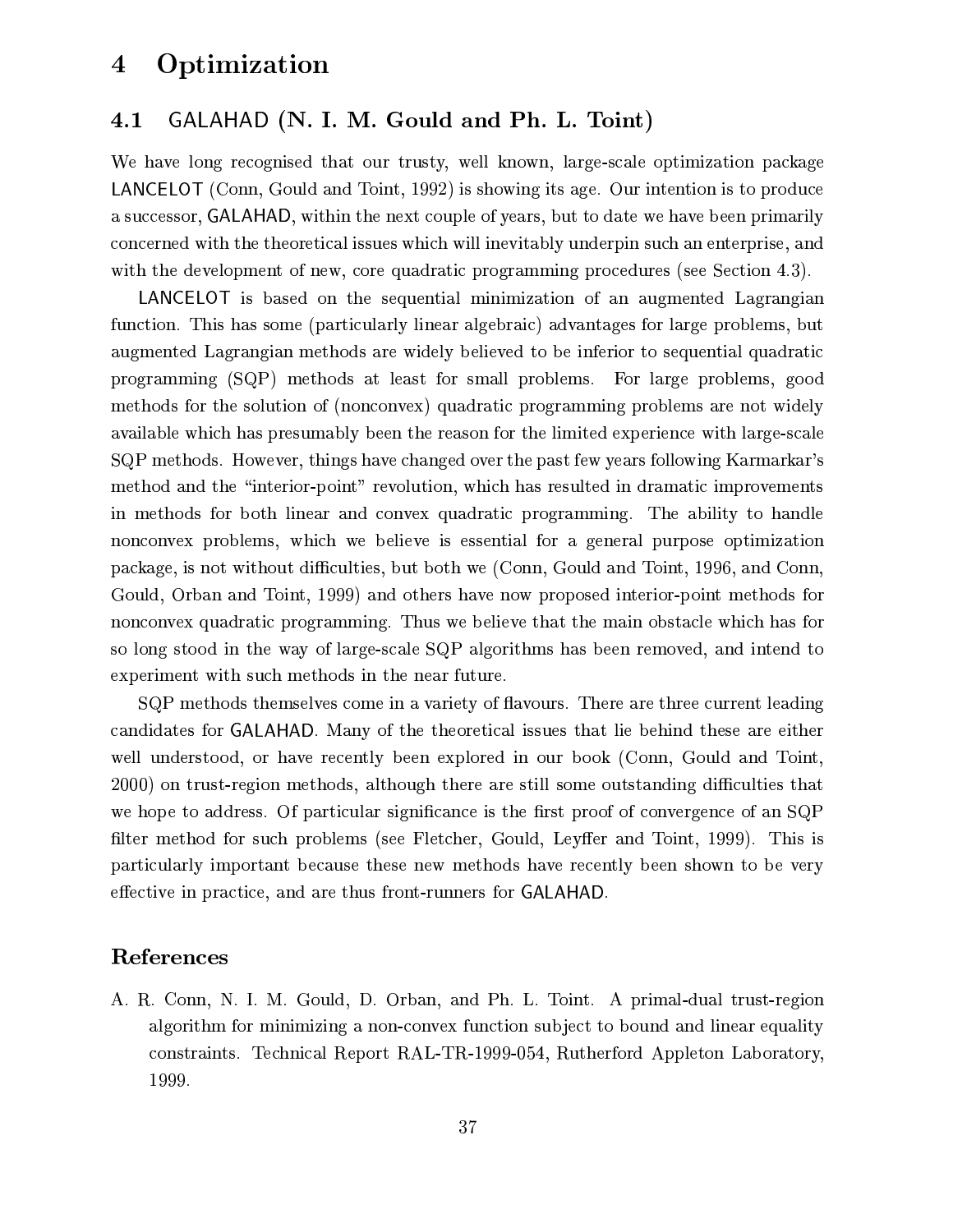- A. R. Conn, N. I. M. Gould, and Ph. L. Toint. LANCELOT: a Fortran package for large-scale nonlinear optimization (Release A). Springer Series in Computational Mathematics. Springer Verlag, Heidelberg, Berlin, New York, 1992.
- A. R. Conn, N. I. M. Gould, and Ph. L. Toint. A primal-dual algorithm for minimizing a non-convex function subject to bound and linear equality constraints. Technical Report RAL-TR-96-096, Rutherford Appleton Laboratory, 1996.
- A. R. Conn, N. I. M. Gould, and Ph. L. Toint. Trust-region methods. 966+xvii pages, to appear. SIAM, Philadelphia, USA, 2000.
- R. Fletcher, N. I. M. Gould, S. Leyffer, and Ph. L. Toint. Global convergence of trust-region SQP-filter algorithms for nonlinear programming. Technical Report RAL-TR-1999-041, Rutherford Appleton Laboratory, 1999.

### Trust-region methods (A. R. Conn, N. I. M. Gould and 4.2 Ph. L. Toint)

Trust-region methods are one of the most popular techniques for solving nonlinear optimization problems. For the past two years, we have been writing a book, whose main aims are to describe and explore trust-region methods in all of their manifestations, to unify many of the hundreds of existing algorithms in this area, and, as a result, to develop a comprehensive theory which is capable of reproducing existing, and of providing exciting new, results. On March 31st 1999, and 966 pages later, our endeavours finally came to an end, as we passed our manuscript (Conn et al., 2000) to our publishers, SIAM Press in Philadelphia. The resulting book is set to appear in time for the Mathematical Programming Society's triennial symposium in August, 2000.

A typical method for nonlinear optimization aims to replace the presumably hard original problem by an easier model of this problem—by easier, we mean a model that is possible to (approximately) solve at reasonable cost. For example, if we wish to find an unconstrained minimizer of a nonlinear function, we might replace it by a locally-accurate quadratic approximation based on a current estimate of the required minimizer. Next we might minimize the quadratic model, and use the minimizer of this as an improved estimate of the required minimizer of the original problem. However, two difficulties might arise. Firstly, the model problem may not have a minimizer. Secondly, even if it does, the minimizer of the model may provide a worse estimate of the solution to the problem than the current estimate.

To avoid these difficulties, a *trust-region* method adds an extra requirement, the trustregion bound, on the model. The trust-region bound is simply that the distance between the current estimate and the minimizer of the resulting model problem should be bounded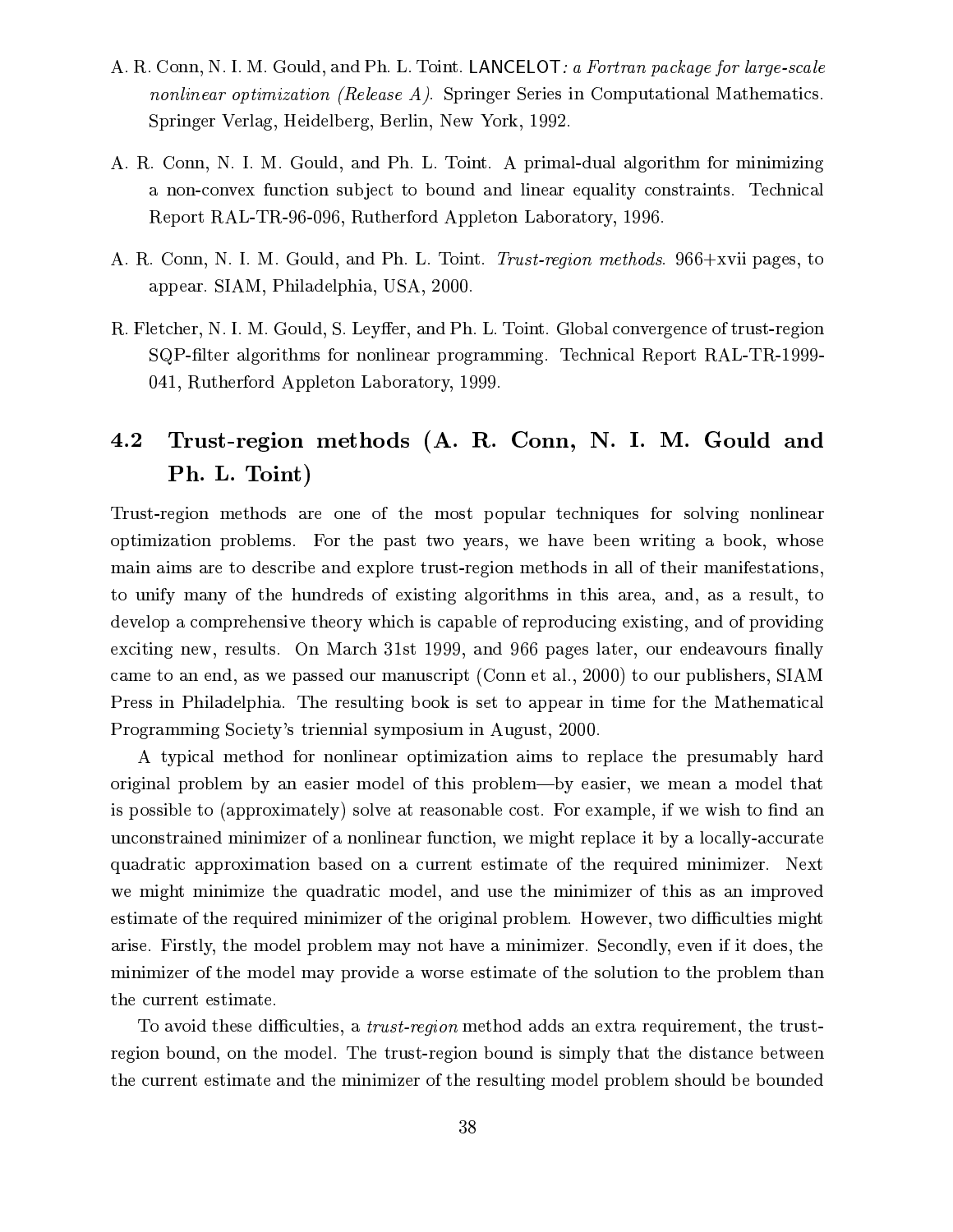by a prescribed positive value, known as the trust-region radius. Since the solution to the model is now required to lie within the trust-region, the model minimizer must exist. Furthermore, the trust-region radius provides a mechanism for discarding a poor predicted estimate of the solution to the original problem. If the predicted value is poor, the radius should simply be reduced and the model problem resolved. On the other hand, if there is good agreement between the model and the original problem, there may be some justification for increasing the radius for the next iteration.

This simple idea is the basis for all of the methods considered in our book. Considerable efficiencies are possible because the conditions actually required of an approximate model minimizer are very weak. Moreover, such conditions are satisfied by most practical methods for approximately minimizing the model. Trust-region methods are particularly appealing since they mix powerful convergence properties in theory with excellent numerical performance in practice. The book is arranged as follows:

#### Part I: Preliminaries.

Chapter 1: Introduction, Chapter 2: Basic Concepts, Chapter 3: Basic Analysis and Optimality Conditions, Chapter 4: Basic Linear Algebra, and Chapter 5: Krylov Subspace Methods.

### Part II: Trust-region Methods for Unconstrained Optimization.

Chapter 6: Global Convergence of the Basic Algorithm, Chapter 7: The Trust-Region Subproblem, Chapter 8: Further Convergence Theory Issues, Chapter 9: Conditional Models, Chapter 10: Algorithmic Extensions, and Chapter 11: Non-Smooth Problems.

Part: III Trust-region Methods for Constrained Optimization with Convex Constraints.

Chapter: 12: Projection Methods for Convex Constraints, and Chapter: 13: Barrier Methods for Inequality Constraints.

# Part: IV: Trust-region Methods for General Constrained Optimization and **Systems of Nonlinear Equations.**

Chapter: 14: Penalty-Function Methods, Chapter: 15: Sequential Quadratic Programming Methods, and Chapter: 16: Nonlinear Equations and Nonlinear Fitting.

### Part V: Final Considerations.

Chapter: 17: Practicalities, Chapter: 18: Afterword, and a comprehensive, annotated bibliography.

## References

A. R. Conn, N. I. M. Gould, and Ph. L. Toint. Trust-region methods. 966+xvii pages, to appear. SIAM, Philadelphia, USA, 2000.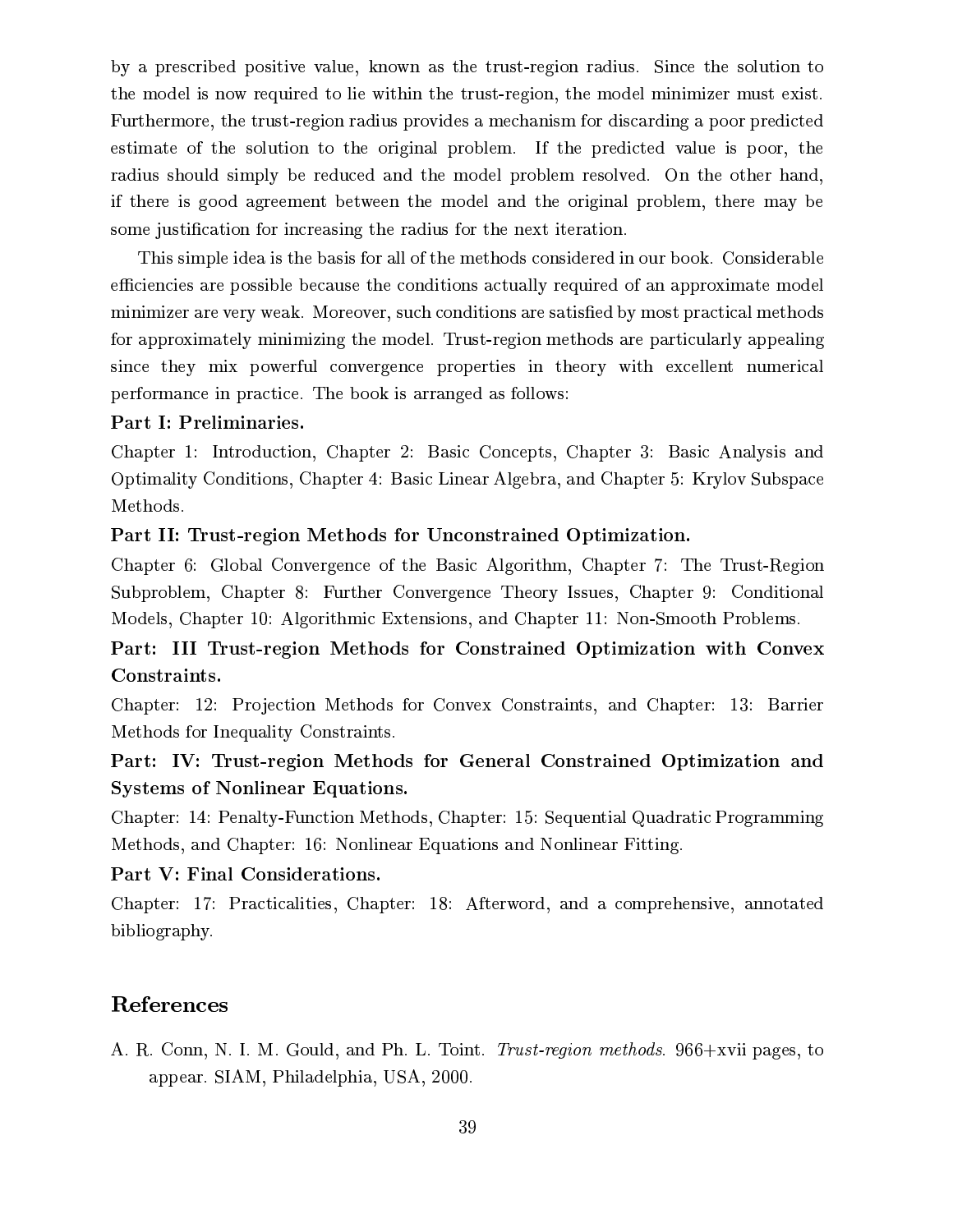#### Quadratic Programming (N. I. M. Gould and Ph. L. Toint)  $\boldsymbol{4.3}$

We have recently been developing two new quadratic programming methods that lie at the heart of our forthcoming nonlinear programming solver GALAHAD. Both algorithms are designed to handle large, sparse, nonconvex problems, the ultimate aim being to solve problems in hundreds of thousands of unknowns.

Our first method is based on a feasible-interior-point trust-region approach. At each outer iteration, an appropriate model of the logarithmic barrier function is minimized within the intersection of linear equality constraints and an appropriately-shaped ellipsoidal The solution to this subproblem is (approximately) solved using a trust-region. preconditioned Lanczos/conjugate gradient-based approach (see Gould et al., 1998 and Gould et al., 1999), in which some attempt is made to move around the boundary of the trust region in an attempt to find a better boundary solution, if such a solution occurs. The preconditioner used aims both to ensure that linear equality constraints remain satisfied, and to mimic any ill-conditioning resulting from the barrier model. This has consequences for both the shape of the trust-region, and for the underlying convergence theory. The theoretical justification of the overall scheme, for problems with general objectives and inequality constraints, is given by Conn et al. (1999). The method has been implemented as a Fortran 90 module HSL\_VE12 in the Harwell Subroutine Library, and we have presented numerical results that suggest that it is indeed able to solve some problems of the size we had been aiming for. Most recently, we have been investigating the ultimate rate of convergence of such schemes, and have shown that, under fairly general conditions, a superlinear rate is achievable both for quadratic and general nonlinear programs (see Gould, Orban, Sartenaer and Toint, 2000).

Our second method (Gould and Toint, 2000) is of the active-set variety, and, although general in scope, is intended within GALAHAD to deal with the case where a good estimate of the optimal active set has been determined (and thus that relatively few iterations will be required). The method is iterative at two levels, one level relating to the selection of the current active set, and the second due to the method used to solve the equality-constrained problem for this active set. A preconditioned conjugate gradient method is used for this inner iteration, once again with the preconditioner chosen especially to ensure feasibility of the iterates. The preconditioner is updated at the conclusion of each outer iteration to ensure that this feasibility requirement persists. The well known equivalence between the conjugate-gradient and Lanczos methods is exploited when finding directions of negative curvature. This work is still ongoing, with the resulting software package HSL\_VE19 planned for  $2000$ .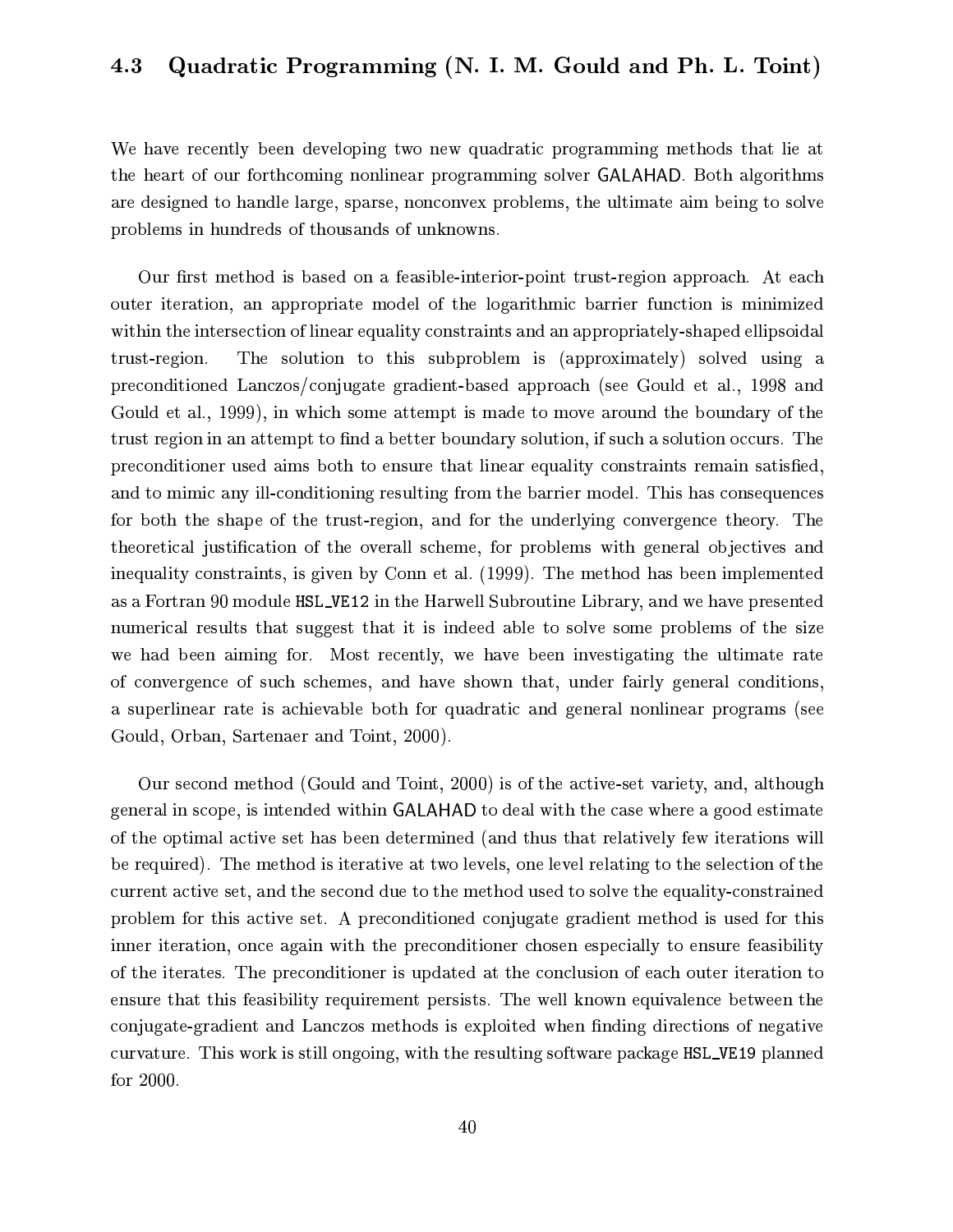# References

- A. R. Conn, N. I. M. Gould, D. Orban, and Ph. L. Toint. A primal-dual trust-region algorithm for minimizing a non-convex function subject to bound and linear equality constraints. Technical Report RAL-TR-1999-054, Rutherford Appleton Laboratory, 1999.
- N. I. M. Gould, M. E. Hribar, and J. Nocedal. On the solution of equality constrained quadratic problems arising in optimization. Technical Report RAL-TR-98-069, Rutherford Appleton Laboratory, 1998.
- N. I. M. Gould, S. Lucidi, M. Roma, and Ph. L. Toint. Solving the trust-region subproblem using the Lanczos method. SIAM Journal on Optimization,  $9(2)$ , 504–525, 1999.
- N. I. M. Gould, D. Orban, A. Sartenaer, and Ph. L. Toint. On the local convergence of a trust-region method primal-dual interior point algorithm for constrained nonlinear programming. Technical Report (in preparation), Rutherford Appleton Laboratory, 2000.
- N. I. M. Gould and Ph. L. Toint. An iterative active-set method for large-scale quadratic programming. Technical Report (in preparation), Rutherford Appleton Laboratory, 2000.

#### 4.4 Steepest-edge simplex code LA04 for linear programming (J. K. Reid)

Work has been completed on the steepest-edge (Goldfarb and Reid, 1977) simplex code LA04 for linear programming. There has been a re-awakening of interest in simplex codes recently with the realization that for really large problems it is worthwhile to exploit sparsity in all the vectors as well as the matrix factors. Also, they are useful in conjunction with interior-point methods for finding final solutions and for following small changes to the data.

LA04 aims for robustness by using the principle that it seeks a solution that is exact for a nearby problem. It has run successfully on all but one of the test examples in the Netlib test set. This an extremely large and extremely degenerate problem and LA04 'stalls', that is, does a huge number of iterations without progress. The problem is recognized as too difficult for most codes.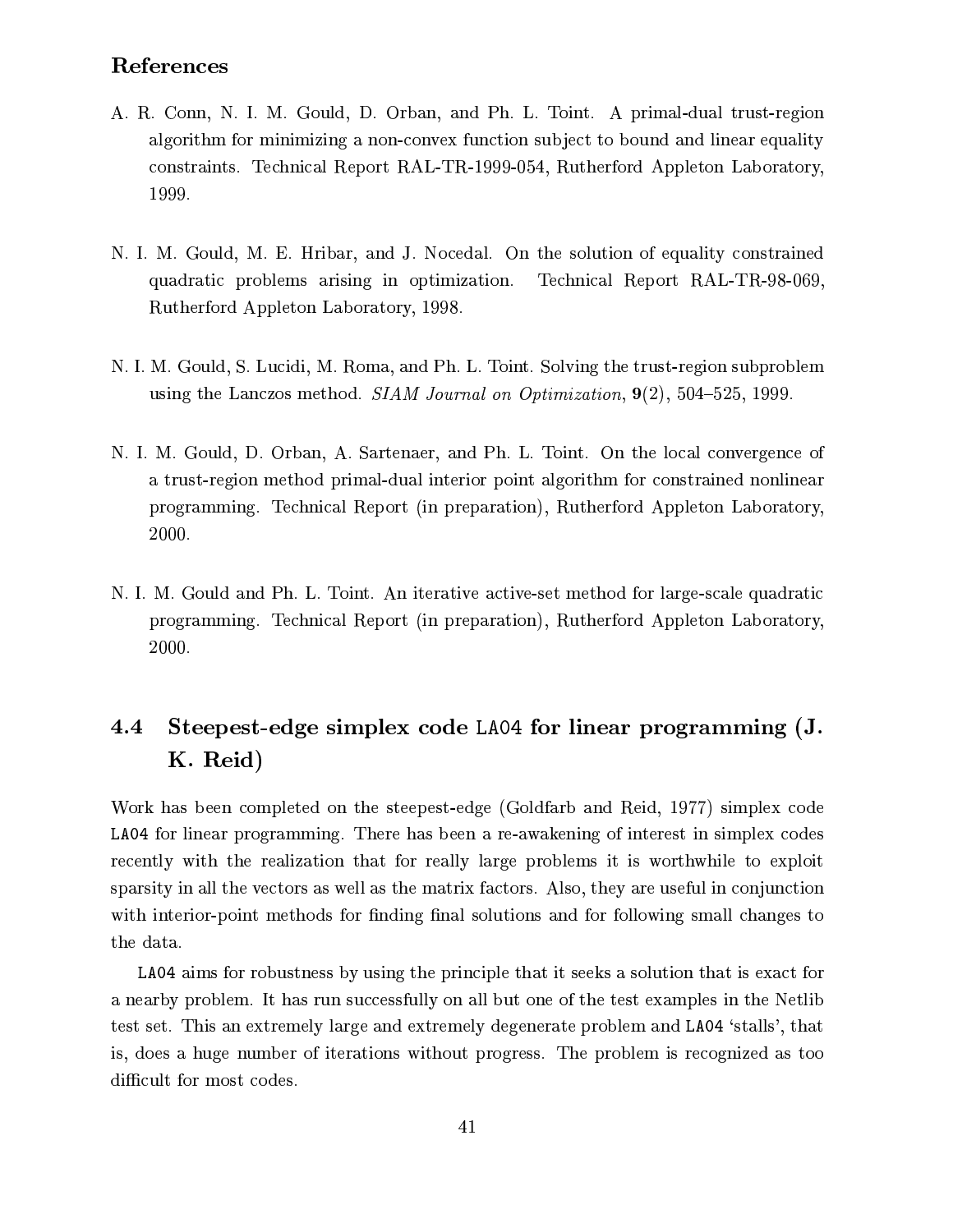# References

D. Goldfarb and J. K. Reid A practical steepest-edge simplex algorithm. Mathematical  $Programming, 12, 361-371, 1977.$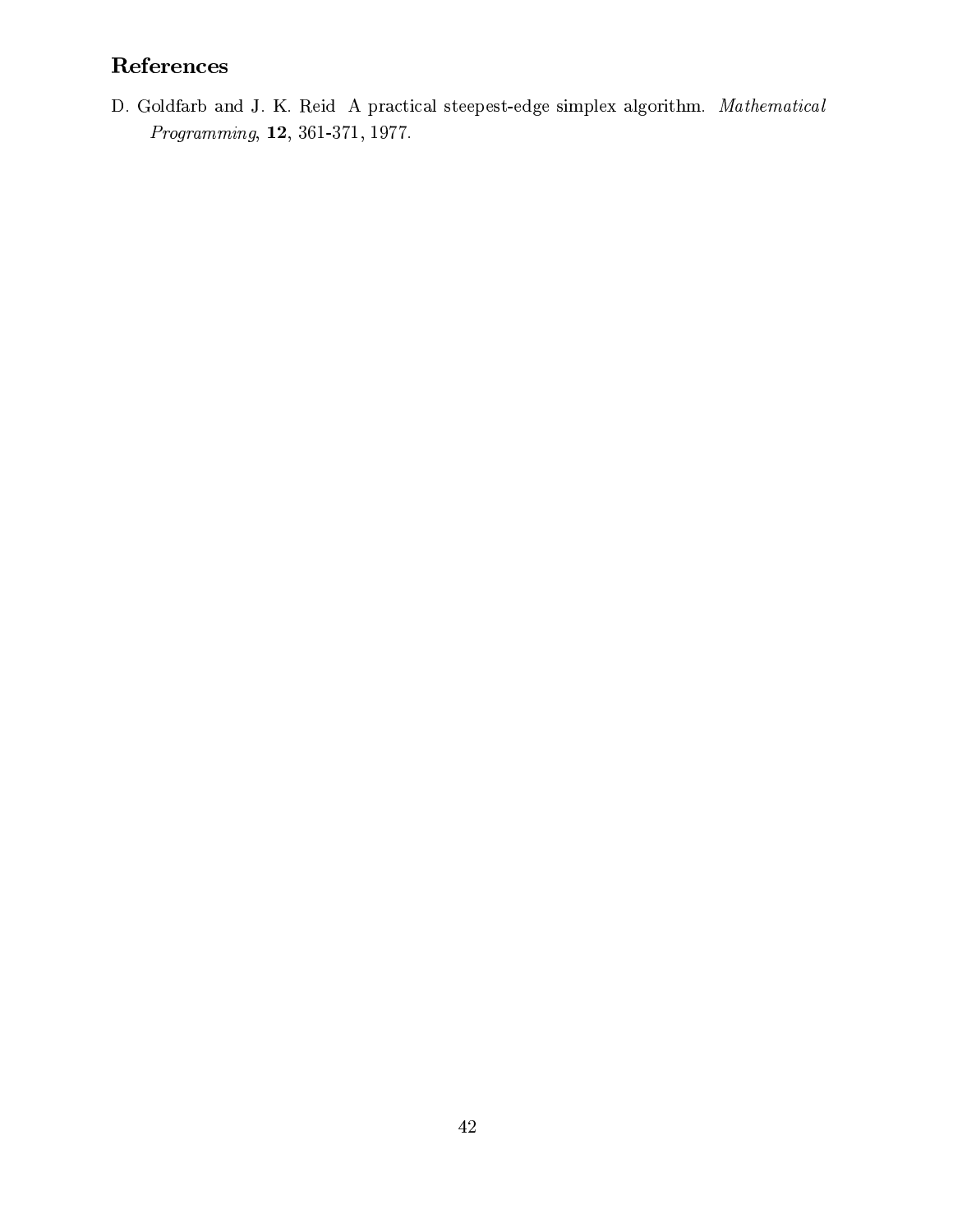#### Fortran  $\bf{5}$

#### Co-Array Fortran, a simple parallel extension to Fortran 90  $5.1$ (R. W. Numrich and J. K. Reid)

John Reid collaborated with Robert Numrich of SGI (formerly Cray Research) in the detailed design (Numrich and Reid, 1998) of an extension to Fortran 90 for parallel programming formerly called  $F^{--}$  and now renamed Co-Array Fortran.

A Co-Array program is interpreted as if it were replicated a number of times and that all copies were executed asynchronously. Each copy has its own set of data objects and is termed an 'image'. A data object is accessible only within its own image unless it is specified with additional dimensions in square brackets. Such an object has the same shape and address on all images and may be accessed from another image with the help of trailing subscripts enclosed in square brackets. Such a 'co-array' may be used in expressions and assignments as if it were an ordinary Fortran array.

References without square brackets are to the local array (or scalar), so that code that can run independently is uncluttered. Only where there are square brackets or there is a procedure call is communication between images involved. The use of array notation to address data on other images provides a very flexible and clear mechanism for parallel programming.

Array pointer components of co-arrays provide a mechanism for cases that require arrays to have different sizes on different images. We would have liked to use allocatable components, but unfortunately these are not part of Fortran 95, though an ISO Technical Report has now been adopted that makes their presence in Fortran 2000 certain. Co-Array Fortran limits the use of pointer components of co-arrays to that of allocatable components.

Very careful consideration has been given to making the extension easy for compiler writers to implement and to ensuring that optimizations that are available to ordinary Fortran programs are still available. For  $I/O$ , we have added an intrinsic called sync\_file to allow each processor to perform its  $I/O$  through its own buffer; calling the intrinsic has the effect of making buffer data available to other images, and will probably involve flushing the buffer before the call and reloading it afterwards. Similar considerations apply to the use of local memory such as cache and we have added an intrinsic called sync\_memory for this purpose.

Cray Research has a subset implementation on the T3E and other vendors are considering implementations.

## References

R. W. Numrich and J. K. Reid. Co-Array Fortran for parallel programming. ACM Fortran Forum,  $17, 2$  (Special Report), 1998.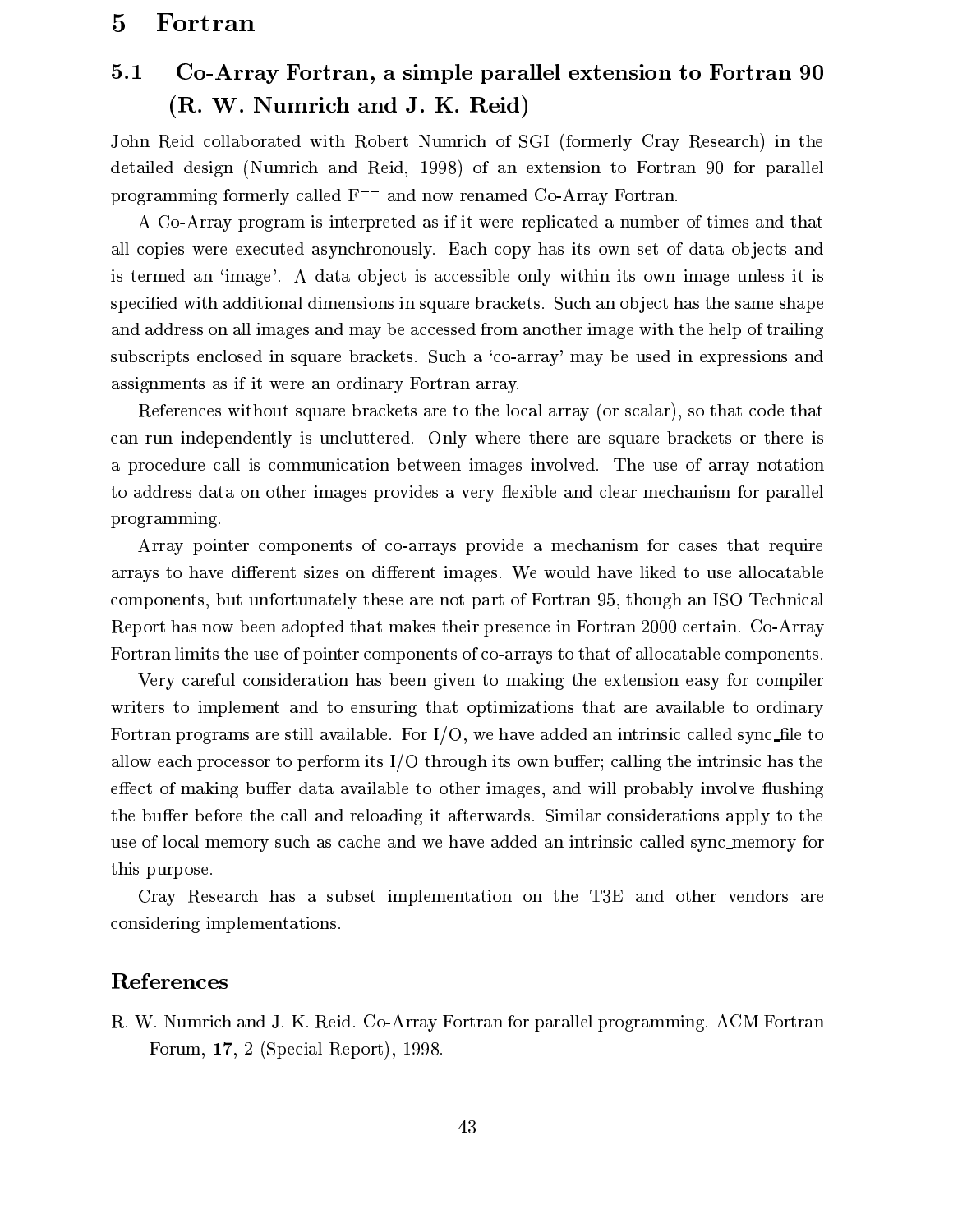#### **Miscellaneous Activities** 6

#### CERFACS (I. S. Duff)  $6.1$

Iain has continued to lead a project at CERFACS on Parallel Algorithms and several of the contributions to this report reflect interactions with that team. A major activity at CERFACS, and indeed in Toulouse, was the hosting of EuroPar'99 by CERFACS and ENSEEIHT-IRIT with the support of many other Laboratories in the Toulouse region. Iain was general chair for this meeting that was held at the beginning of September 1999. There were over four hundred attendees with nearly 200 talks split into 20 topics, making it the largest EuroPar ever. The social events reflected the "other half" of Toulouse and were well appreciated by natives and visitors alike. Details of the meeting can be found on the conference Web page  $http://www.enseeiht.fr/europar99$  and the Proceedings were published by Springer (Amestoy, Berger, Daydé, Duff, Frayssé, Giraud and Ruiz, 1999).

The main areas of research in the Parallel Algorithms Group are the development and tuning of kernels for numerical linear algebra, the solution of sparse systems using direct methods or iterative methods or a combination of the two, heterogeneous computing including the use of PVM and MPI, large eigensystem calculations, optimization, and the reliability of computations. Other activities of the Group include advanced training by both courses and research. Amongst the research closest to the work of the Group at RAL is the use of domain decomposition techniques in solving large systems from partial differential equations and work on preconditioning, both using the techniques described in Section 3.2 and using sparse approximations to precondition dense matrices from electromagnetic applications. In collaboration with a summer student, Laurent Sutra, and later a new PhD student, Christof Voemel from Germany, we have developed a set of codes to implement the sparse BLAS kernels of the BLAS Technical forum (Section 3.1).

The Parallel Algorithms Team was also involved in many European Projects including the PARASOL Project with RAL and others (Section 6.2), PINEAPL (led by NAg Ltd), and ODESIM (on parallel optimization).

During the reporting period, three students completed their PhDs at CERFACS. Iain was a jury member for the thesis defence of one of them, Serge Gratton. He was also on the jury for two habilitation theses by Annick Sartenaer, a senior at CERFACS, and Patrick Amestoy from ENSEEIHT-IRIT, who had been a PhD student of Iain's at CERFACS many years ago.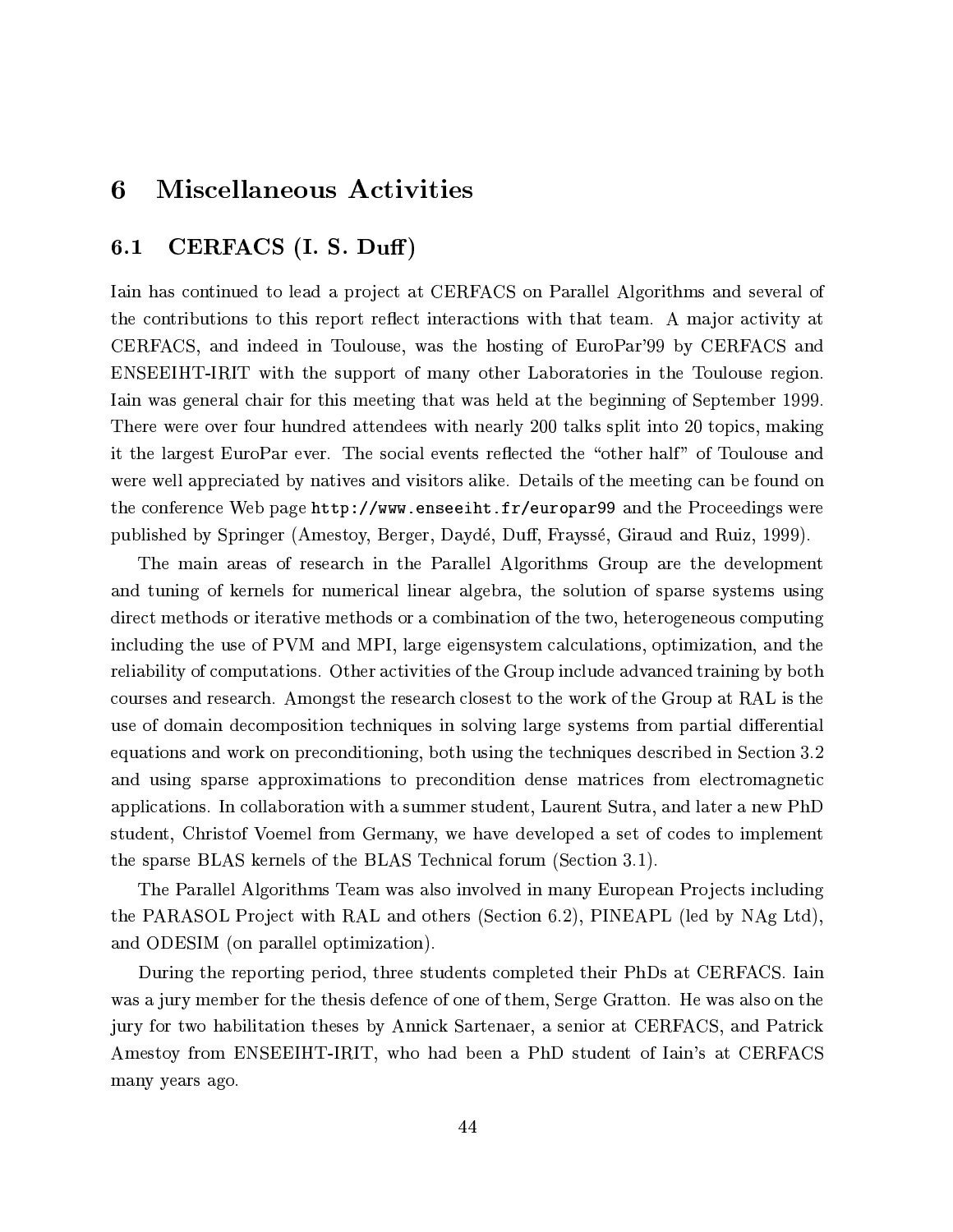Nick visited CERFACS to collaborate with Annick and a PhD student, Dominique Orban, and to work on his book with Philippe Toint, visiting CERFACS from Belgium.

The home page for CERFACS is http://www.cerfacs.fr and current information on the Parallel Algorithms Group can be found on page http://www.cerfacs.fr/algor/. Full details on the activities of the Parallel Algorithms Team can be found in the report CERFACS (1999).

## References

- P. Amestoy, P. Berger, M. Daydé, I. Duff, V. Frayssé, L. Giraud, and D. Ruiz, editors. EuroPar'99 Parallel Processing, Lecture Notes in Computer Science, No. 1685, Springer-Verlag, Berlin, Heidelberg, New York, 1999.
- CERFACS. Activity report of the parallel algorithms project at CERFACS. January 1998 - December 1998. Technical Report TR/PA/99/16, CERFACS, Toulouse, France, 1999.

#### European project PARASOL, an integrated programming  $6.2\,$ **PARAllel** environment  ${\rm for}$ sparse matrix **SOLvers**  $(I. S. Duff)$

PARASOL was a long term research (LTR) ESPRIT IV Project for "An Integrated Environment for Parallel Sparse Matrix Solvers". This Project started on January 1st, 1996 and finished on June 30th, 1999. Its main aim was to develop a parallel scalable library of sparse matrix solvers using Fortran 90 and MPI. The codes from this project are now available in the public domain from the Web site http://www.pallas.de/parasol.

The PARASOL Consortium was managed by PALLAS in Germany and consisted of

- leading European research organizations with a well known experience and trackrecord in the development of parallel solvers (CERFACS, GMD-SCAI, ONERA, RAL, Univ. of Bergen);
- industrial code developers who defined the requirements for PARASOL and used its results (Apex Technologies, Det Norske Veritas (DNV), INPRO, MSC, Polyflow);
- · two leading European HPC software companies who managed the project, disseminated information, and provided programming development tools (GENIAS, PALLAS).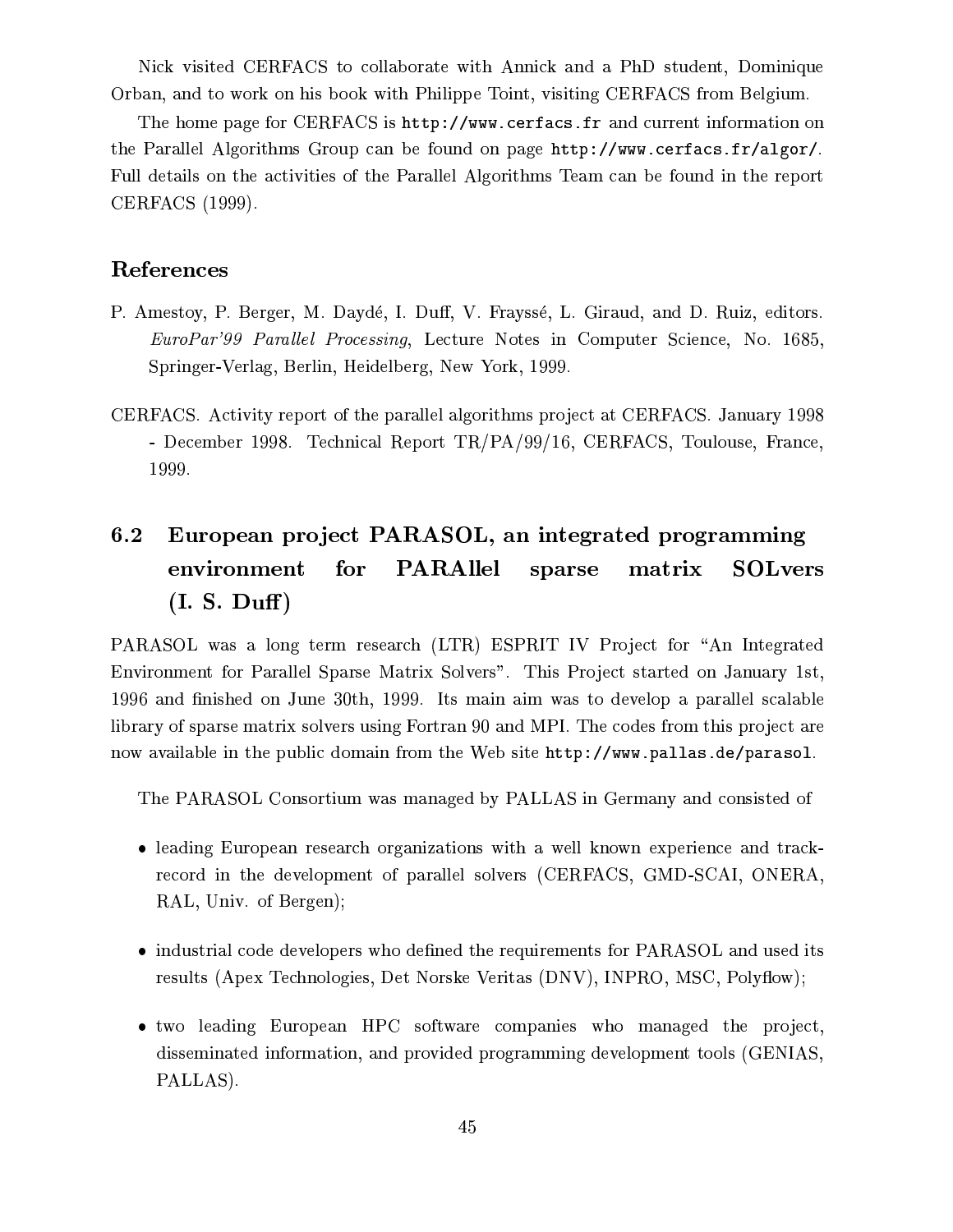The codes in the PARASOL Library include direct methods, domain decomposition techniques, and multigrid approaches. Within this project, RAL was involved in the development of direct solvers and worked in this context in close collaboration with CERFACS and with ENSEEIHT (Toulouse, France) who formally joined the Project as a subcontractor to CERFACS. The ENSEEIHT involvement was managed by Patrick Amestoy. More details on the MUMPS software can be found in Section 2.1.

There have been several researchers who have worked on the PARASOL Project at RAL during the period of this report. Jean-Yves L'Excellent joined the Project at CERFACS in October 1996 and worked on the MUMPS code until July 1999. He worked at RAL for the month of May 1999. Petr Plecha e started at RAL at the beginning of November 1997 and worked on combining graph partitioning with sparse matrix orderings and on the interface between MUMPS and PARASOL. He left the project at the end of August 1998. Jacko Koster joined the PARASOL Team at RAL in February 1998 and stayed until the end of the Project.

There have been a number of meetings of the PARASOL Project over the past two years. At a Project Review meeting at GMD in Bonn in February 1998, the European Commission gave permission for the Project to be extended from December 1998 to June 1999, although with no extra funding. As a condition of this extension, we were subjected to an extra "Health Check" Review at ONERA in Paris in November 1998. The extension was necessary largely because of the slow start to the Project, and it enabled the partners both to spend the EU money and to meet the objectives of the Project. The final Project review took place in Toulouse in August 1999, and we obtained a very good report from the reviewers. Between these meetings, we had three internal meetings of the Project. One in Bonn in December 1998 to finalize the Library interface, one in Munich in March 1999 to agree on test problems and a consistent way of reporting on them, and a third in Bergen in June 1999 to collate our experiences and prepare for the final review meeting.

Information on PARASOL  $can$ be obtained from the **GENIAS or** EU PROSOMA Web pages http://www.genias.de/projects/parasol/details.html or http://www.prosoma.lu, respectively.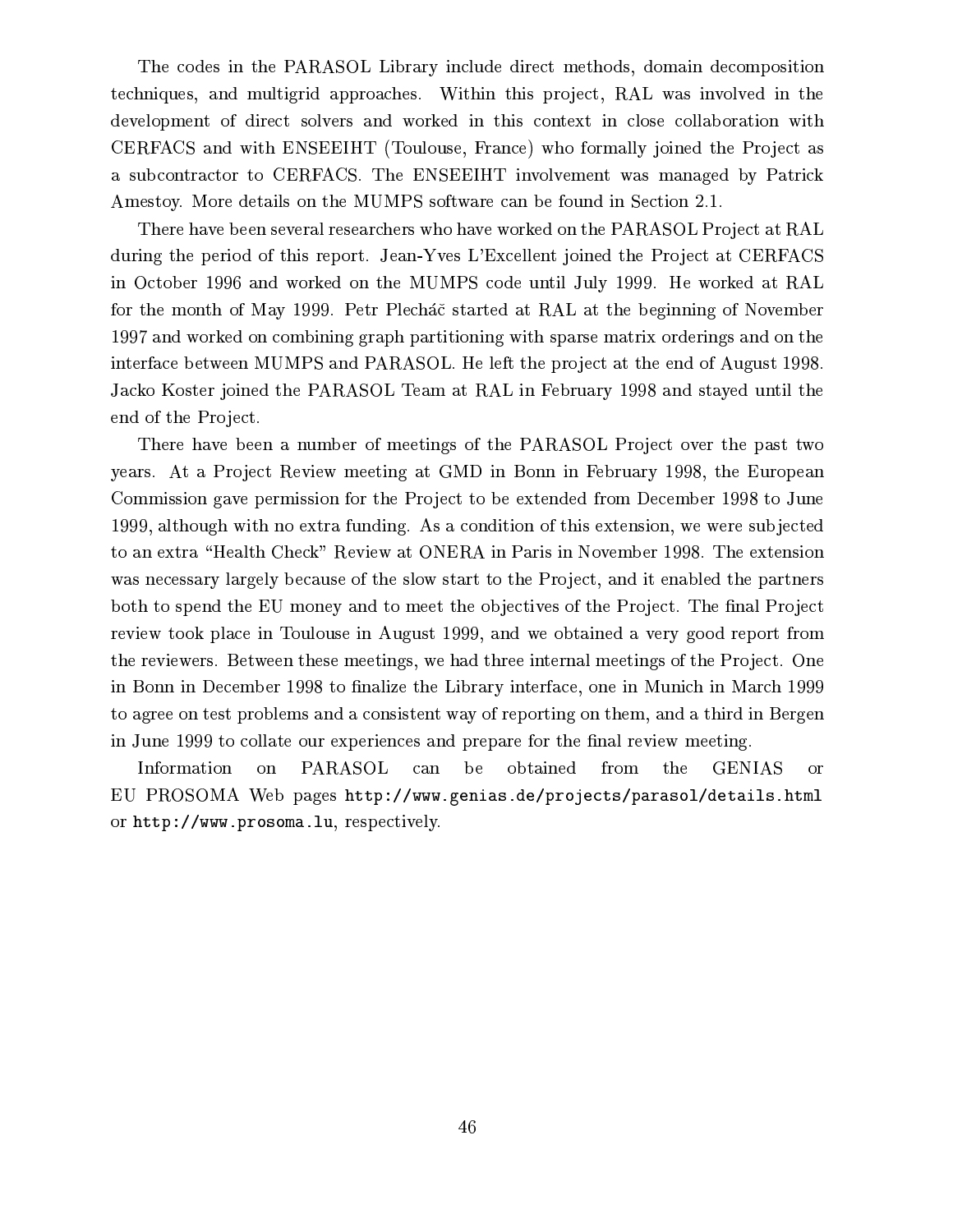#### Computing and mathematical software  $\overline{7}$

#### The computing environment within the Group  $7.1$

Our policy of upgrading the Group's workstations has continued over the past two years. The main change has been that the Group's venerable "high-performance" machine, our IBM Risc Systems/6000 3BT, has been replaced by a considerably faster Compaq Alpha DS20 dual EV6-processor server, with 3.5Gbytes of memory. One of the Group's SUN workstations has also been replaced by an improved performance SUN Ultra Sparc 5, but we are now debating whether to move in future to cheaper, and more powerful, Intel-like machines. In addition, we now have three Dell CPi laptop machines of varying configurations, and have chosen to allow them to dual-boot for both Microsoft (NT) and (RedHat) Linux operating systems. Our productivity has most definitely improved with our ability to compute "on the move". Our previous portable machine, an IBM Thinkpad 701 has been retired.

The responsibility for SUN software support continues to be delegated to other parts of the Laboratory, although group members have still found it more convenient to get their hands dirty for simple tasks—in particular, we maintain our own Linux systems on the laptops. The Group continues to support a series of WWW pages describing its activities, and now use our own, slightly outdated, IBM RS/6000 as a WWW server.

We still benefit from other public RAL machines, in particular the Compaq multiprocessor systems. The Group's files continue to reside on a central UNIX data store, which is backed up daily by the Information Technology Department. We now have access to a number of Fortran 95 compilers, some on our own machines, and are now writing Fortran 95 codes. We have also made use of MPI, and associated parallel language support systems, on both our own machines and on those provided by ITD.

In combination with our Grant application, we obtained computing time on national facilities: namely on Columbus at RAL, and the CSAR machines (SGI Origin 2000 and CRAY T3E) at Manchester.

#### $7.2$ Software packages

The following new packages were developed during the reporting period.

LA04 Sparse linear programming: steepest-edge simplex method (J. K. Reid)

This package uses the simplex method to solve the linear programming problem

minimize  $c^T x = \sum_{i=1}^n c_i x_i$ subject to the constraints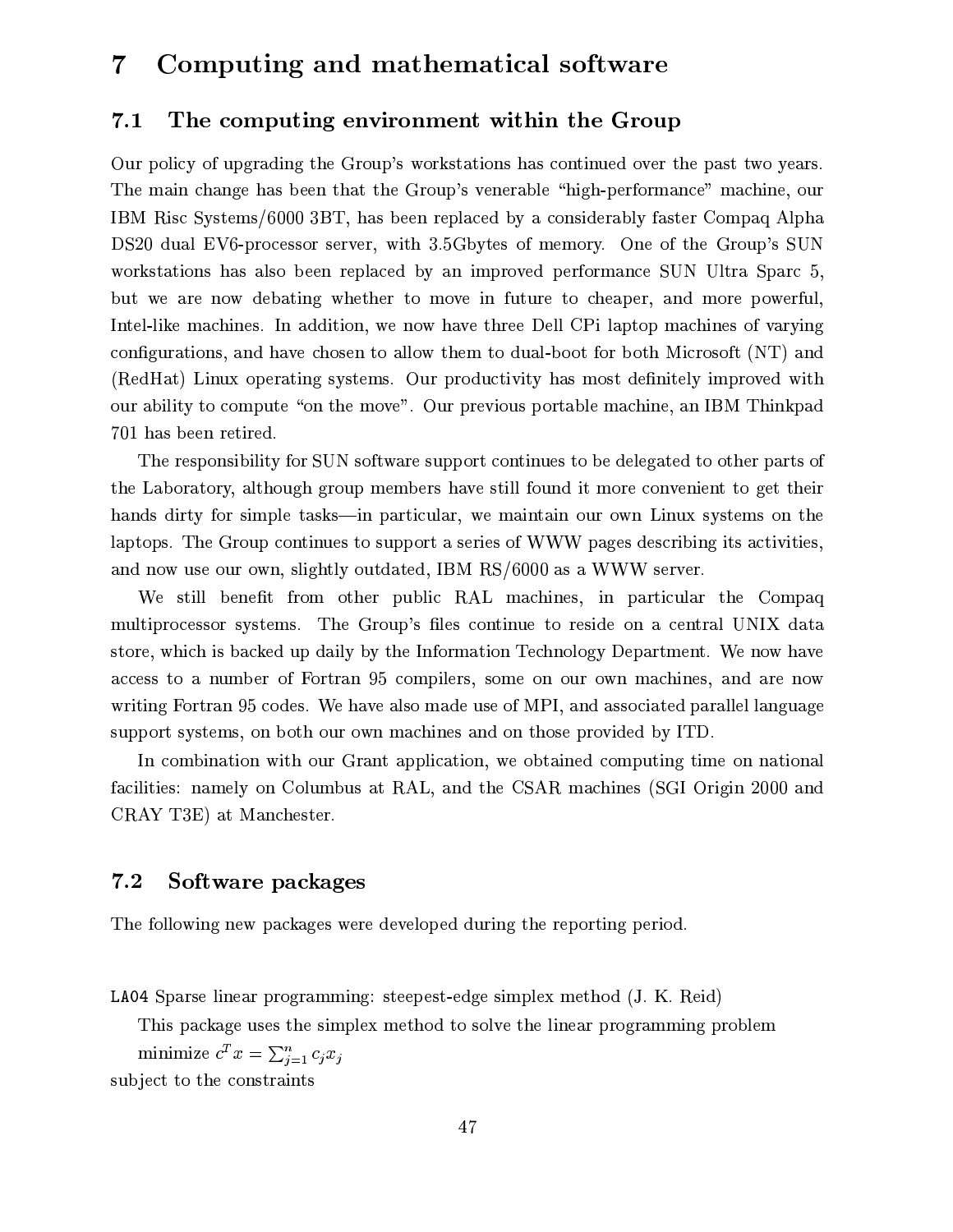$$
Ax = b
$$
  
\n
$$
l_j \le x_j \le u_j, 1 \le j \le k,
$$
  
\n
$$
x_j \ge 0, l \le j \le n.
$$

The variables  $x_j$ ,  $k+1 \le j \le l-1$ , if any, are free (have no bounds). Full advantage is taken of any zero coefficients  $a_{ij}$ . The inequalities  $0 \leq k \leq l \leq n+1$  must hold. Special values  $l_i = -\sigma$  and  $u_i = \sigma$  may be used to remove one or both bounds.

To accommodate roundoff, all variables are permitted to lie slightly outside their bounds.

MA49 Sparse over-determined: least squares by  $QR$  (I. S. Duff)

This subroutine computes an orthogonal factorization of a sparse overdetermined matrix A and optionally solves the least squares problem min $||b - Ax||_2$ . Given a sparse matrix A of order  $m \times n$ ,  $m \ge n$ , of full column rank, this subroutine computes the QR factorization  $A = Q \begin{bmatrix} R \\ 0 \end{bmatrix}$  where Q is an  $m \times n$  orthogonal matrix and R is an  $n \times n$  upper triangular matrix.

Given an *n*-vector  $b$ , this subroutine may also compute the minimum 2-norm solution of the linear system  $A^T x = b$ , by solving  $\left[ R^T 0 \right] z = b$  and performing the multiplication  $x = Qz$ , or, if the Q factor is not stored, by solving  $R^T R z = b$  and performing the multiplication  $x = Az$ .

The subroutine can also solve systems with the coefficient matrix  $\begin{bmatrix} R \\ 0 \end{bmatrix}$  or  $\begin{bmatrix} R^T & 0 \end{bmatrix}$ , or will compute the product of  $Q$  or  $Q<sup>T</sup>$  with a vector.

The method used is based on the multifrontal approach and makes use of Householder transformations. Because an ordering for the columns is chosen using the pattern of the matrix  $A<sup>T</sup>A$ , this code is not designed for matrices with full rows.

Versions exist for globally addressable parallel computers. The parallel versions are machine dependent but only require simple features like starting parallel tasks and locks. In principle, a code can be supplied for any shared memory parallel machine, but the only platforms on which the shared memory code has been tested are the SGI Origin 2000 and the CRAY C98.

HSL\_MA55 Band symmetric positive-definite linear system (J. K. Reid)

This module solves a system of linear equations whose matrix is banded, symmetric and positive definite. It uses block Cholesky factorization, taking advantage of any variation in bandwidth. It has an option for storing the matrix itself as well as its factorization. A secondary entry provides for further systems with the same matrix but different right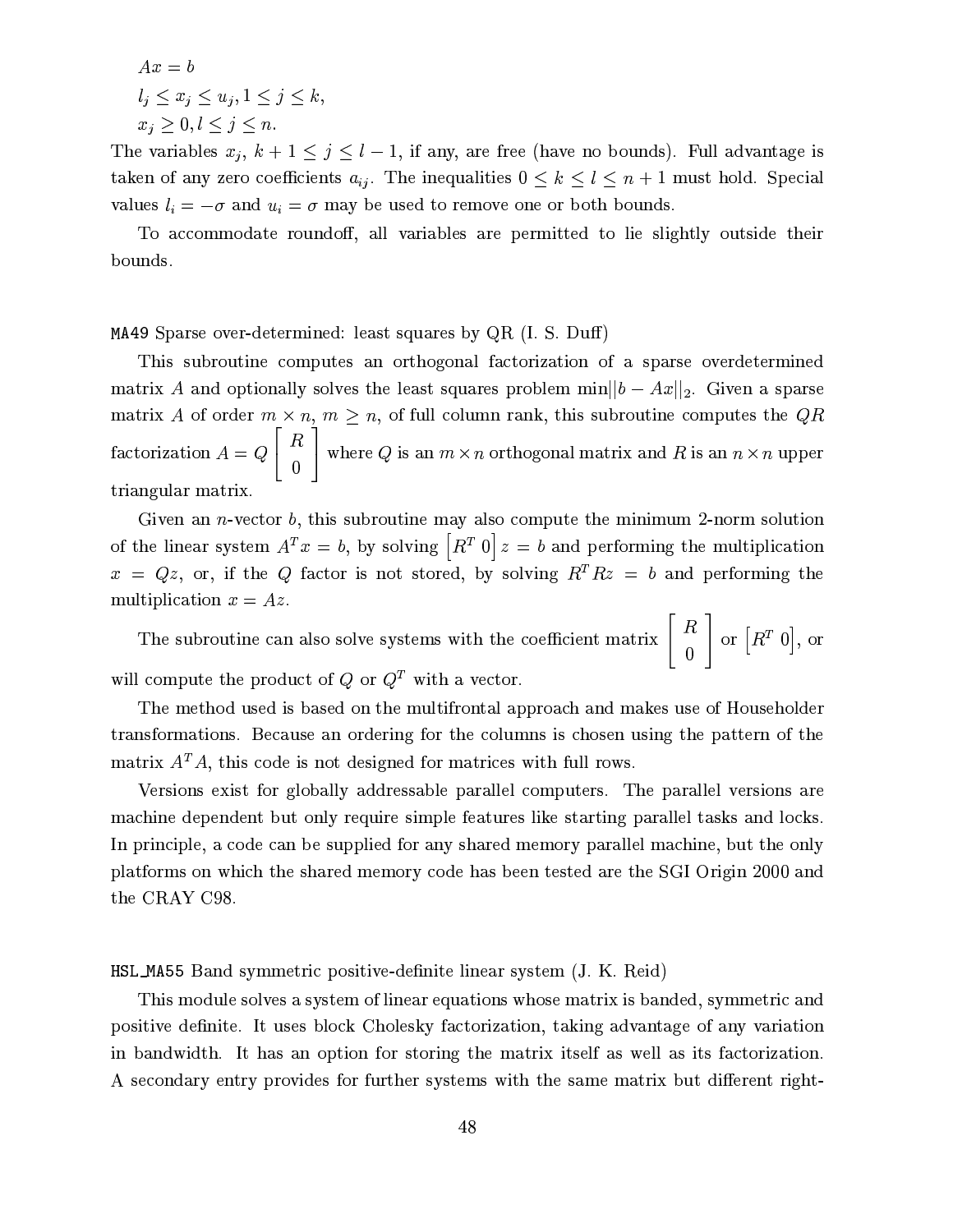hand sides to be solved economically. The secondary entry can also be used to calculate residuals, needed for iterative refinement, provided the matrix itself has been stored. For very large systems or if restart facilities are desired, HSL\_MA55 uses a direct-access file for the factors and a sequential file for the matrix.

The user must first specify all the row lengths. The matrix itself is supplied by blocks of rows using reverse communication. The blocking for input is chosen by the user and is independent of the blocking used for solution.

MC60 may be used to get a good ordering.

MA72 Sparse symmetric finite-element equations: out-of-core multiple front method (J. A. Scott)

This collection of subroutines, when used in conjunction with the MC62 package, solves symmetric positive-definite finite-element equations using a multiple front algorithm. It is assumed that the underlying finite-element mesh has been partitioned into (nonoverlapping) subdomains. In the multiple front algorithm, a frontal method is applied to each subdomain separately.

The application of the frontal method to each subdomain may be done in parallel. Using multiple fronts can also have the advantage of requiring less work than applying the frontal method to the whole domain.

MA72 provides routines for generating lists of interface variables, for preserving the partial factorization of a matrix when the sequence of calls to the frontal solver factorization routine MA62B/BD is incomplete, and for performing forward elimination or backsubstitution on a subdomain.

MA72 uses reverse communication.

MC57 Assemble a set of finite-element matrices (J. A. Scott)

This subroutine assembles a set of element matrices, that is, it forms the summation  $A = \sum_{l} A^{[l]}$ , where each element matrix  $A^{[l]}$  has entries only in the principal submatrix corresponding to the variables in element l. Each  $A^{[l]}$  must be held in packed form as a small full square matrix, together with a list of the variables associated with element  $l$ . The assembled matrix A has a symmetric sparsity pattern but may be unsymmetric. An option exists for assembling only the sparsity pattern of  $A$ . If the variables are not indexed contiguously, absent rows and columns may optionally be removed.

MC62 Generate a row ordering for a row-by-row frontal solver (J. A. Scott)

Given an  $n \times n$  matrix A with an unsymmetric sparsity pattern, this subroutine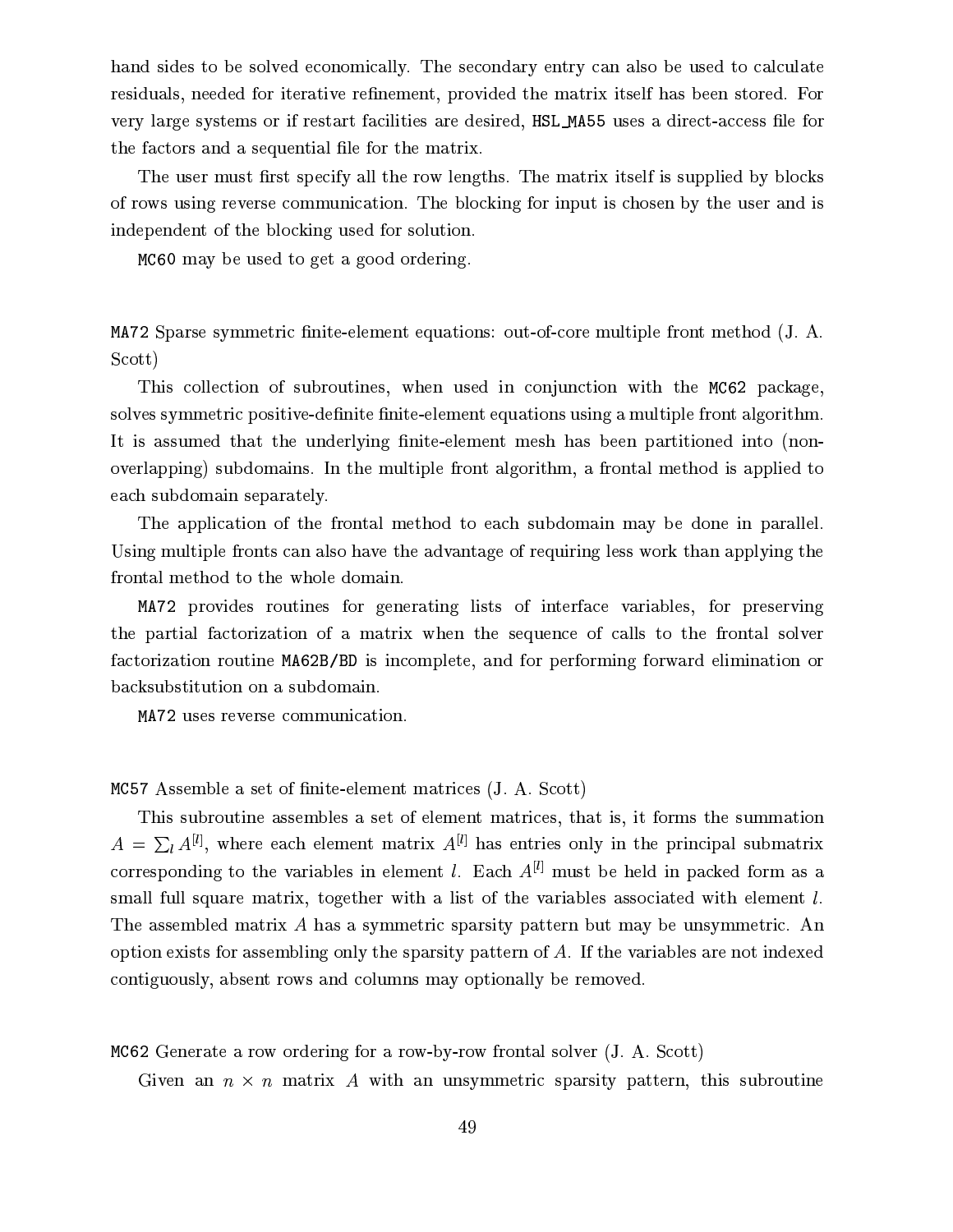generates a row ordering for a row-by-row frontal solver (for example, the HSL packages MA42 and MA43.

MC62 generates a row ordering that is designed to reduce the maximum and mean row and column frontsizes, the maximum and mean frontal matrix size, and the sum of the lifetimes, which in turn reduce storage requirements and operation counts for the frontal solver. Only the pattern of the matrix is used. MC62 is not recommended if A has one or more rows that are full or have a large number of nonzeros.

MC62 offers the option of generating the row graph of an  $m \times n$  matrix A. The nodes of the row graph are the rows of A and two rows i and  $j$   $(i \neq j)$  are defined to be adjacent if and only if there is at least one column k of A for which  $a_{ik}.a_{jk} \neq 0$ .

### MC63 Generate an element assembly ordering for a frontal solver (J. A. Scott)

This subroutine uses a variant of Sloan's algorithm to generate an element assembly ordering that is efficient when subsequently used with a frontal solver (for example, the packages MA42 and MC62). The number of floating-point operations and the storage required by a frontal solver for an unassembled finite-element matrix are dependent upon the order in which the elements are assembled; the variation in the performance of different element orderings can be significant. The assembly ordering obtained by MC63 is designed to reduce the maximum and root-mean-square (r.m.s.) wavefronts and the profile, which in turn reduce storage requirements and computation times for the frontal solver. Only the pattern of the finite elements is used.

MC64 Find permutation that places large entries on the diagonal of a sparse matrix (I. S. Duff and J. Koster)

Given a sparse  $n \times n$  matrix A, this subroutine attempts to find a column permutation vector that makes the permuted matrix have *n* entries on its diagonal. If the matrix is structurally nonsingular, the subroutine optionally returns a column permutation that maximizes the smallest element on the diagonal, maximizes the sum of the diagonal entries, or maximizes the product of the diagonal entries of the permuted matrix. For the latter option, the subroutine also finds scaling factors that may be used to scale the original matrix so that the nonzero diagonal entries of the permuted and scaled matrix are one in absolute value and all the off-diagonal entries are less than or equal to one in absolute value. The natural logarithms of the scaling factors  $u_i$ ,  $i = 1, ..., n$ , for the rows and  $v_i, j = 1, \ldots, n$ , for the columns are returned so that the scaled matrix B has entries  $b_{ij} = a_{ij}e^{(u_i + v_j)}.$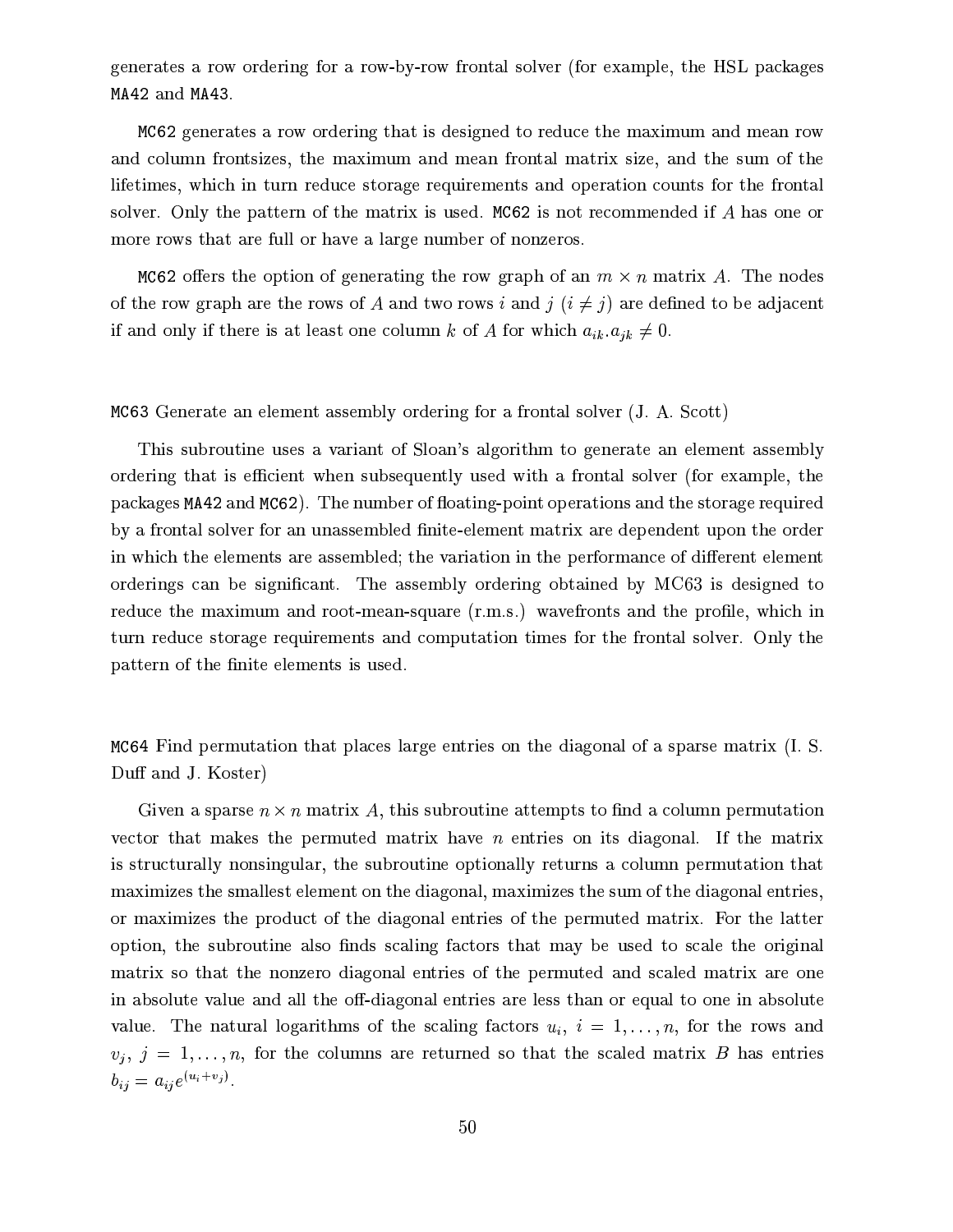ME62 Sparse Hermitian or complex symmetric linear system: multifrontal method (J. A. Scott)

This package solves one or more sets of sparse Hermitian or complex symmetric linear unassembled finite-element equations,  $AX = B$ , by the frontal method, optionally holding the matrix factor out-of-core in direct access files. The package is primarily designed for positive-definite matrices since numerical pivoting is not performed. Use is made of highlevel BLAS kernels. The coefficient matrix A must of the form  $A = \sum_{k=1}^{m} A^{(k)}$ , with  $A^{(k)}$ nonzero only in those rows and columns that correspond to variables in the k-th element.

The frontal method is a variant of Gaussian elimination and involves the factorization  $A = PLD(PL)^T$ , where P is a permutation matrix, D is a diagonal matrix, and L is a unit lower triangular matrix. MC62 stores the reals of the factors and their indices separately. A principal feature of MC62 is that, by holding the factors out-of-core, large problems can be solved using a predetermined and relatively small amount of in-core memory. At an intermediate stage of the solution,  $l$  say, the 'front' contains those variables associated with one or more of  $A^{(k)}$ ,  $k = 1, 2, ..., l$ , which are also present in one or more of  $A^{(k)}$ .  $k = 1, 2, \ldots, m$ . For efficiency, the user should order the  $A^{(k)}$  so that the number of variables in the front (the 'front size') is small. For example, a very rectangular grid should be ordered pagewise parallel to the short side of the rectangle. The elements may be preordered using the Harwell Subroutine Library routine MC63.

HSL\_MP42 Unsymmetric finite-element equations: multiple-front method (J. A. Scott)

The module HSL\_MP42 uses the multiple front method to solve sets of finite-element equations  $AX = B$  that have been divided into non-overlapping subdomains. The routines MA42 and MA52 are used with MPI for message passing.

In the multiple front method, a frontal decomposition is performed on each subdomain separately. Thus, on each subdomain,  $L$  and  $U$  factors are computed. Once all possible eliminations have performed within a subdomain, there remain the interface variables, which are shared by more than one subdomain together with any variables that are not eliminated because of stability or efficiency considerations. If  $F_i$  is the remaining frontal matrix for subdomain i, and  $C_i$  is the corresponding right-hand side matrix, then the remaining problem is  $FY = C$ , where  $\sum_i F_i$  and  $C = \sum_i C_i$ . By treating each  $F_i$  as an element matrix, the interface problem  $(3)$  is also solved by the frontal method. Once  $(3)$ has been solved, backsubstitution on the subdomains completes the solution.

The element data and/or the matrix factors are optionally held in direct-access files.

**HSL\_MP62** Symmetric finite-element equations: multiple-front method (J. A. Scott)

The module HSL\_MP62 uses the multiple front method to solve sets of symmetric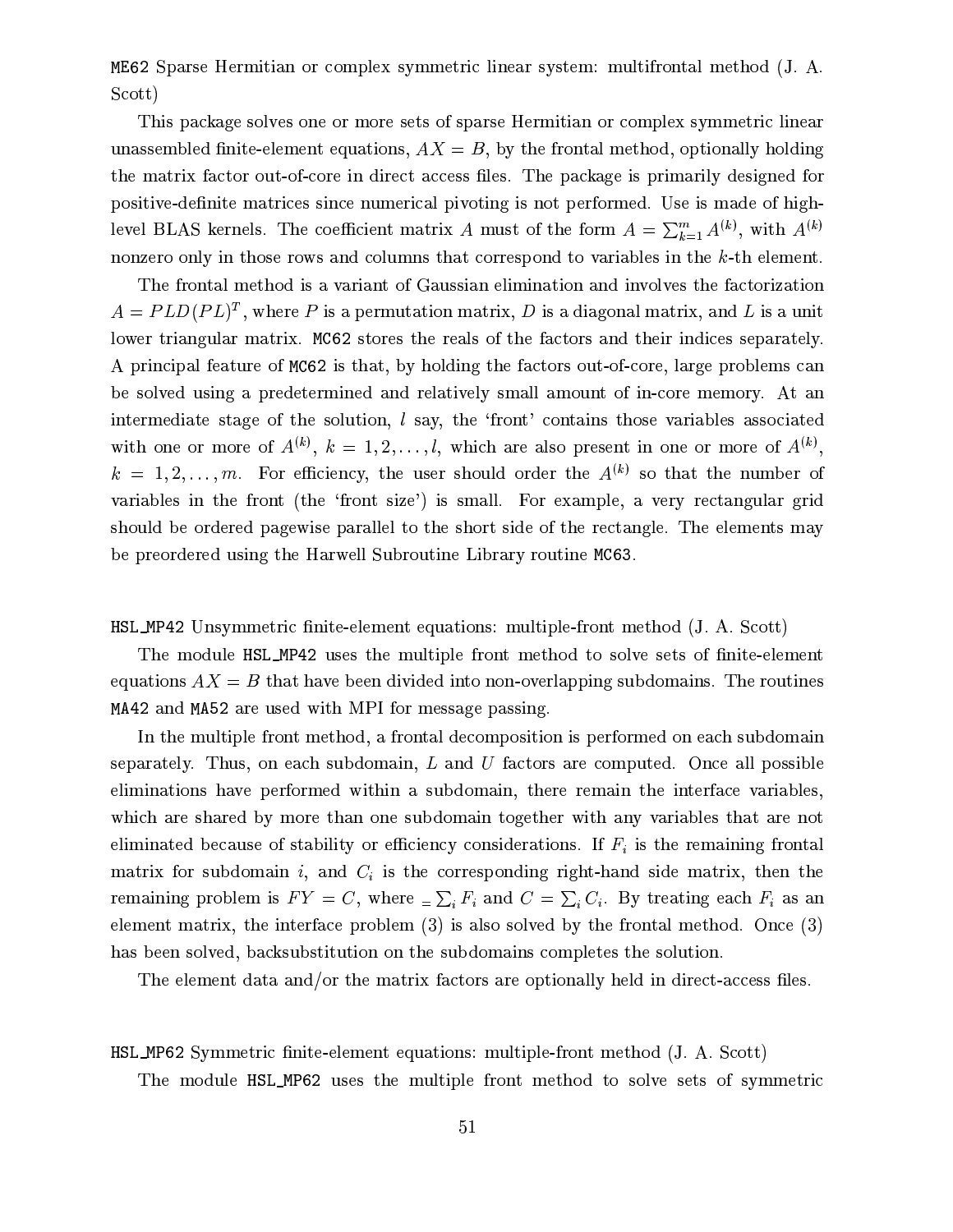positive-definite finite-element equations  $AX = B$  that have been divided into nonoverlapping subdomains. The Harwell Subroutine Library routines MA62 and MA72 are used with MPI for message passing.

In the multiple front method, a frontal decomposition is performed on each subdomain separately. Thus, on each subdomain, L and U factors are computed. Once all possible eliminations have performed within a subdomain, there remain the interface variables, which are shared by more than one subdomain. If  $F_i$  is the remaining frontal matrix for subdomain i, and  $C_i$  is the corresponding right-hand side matrix, then the remaining problem is  $FY = C$ , where  $\sum_i F_i$  and  $C = \sum_i C_i$ . By treating each  $F_i$  as an element matrix, the interface problem  $(3)$  is also solved by the frontal method. Once  $(3)$  has been solved, backsubstitution on the subdomains completes the solution.

The element data and/or the matrix factors are optionally held in direct-access files.

**HSL\_VE12** Quadratic programming problem: interior-point trust-region method (N. I. M. Gould)

This package uses a primal-dual interior-point trust-region method to solve the quadratic programming problem

minimize  $\frac{1}{2}x^T H x + g^T x$ 

subject to the general linear constraints

 $c_i^l \leq a_i^T x \leq c_i^u, i = 1, 2, \ldots, m$ 

and the simple bound constraints

 $x_j^l \leq x_j \leq x_j^u, j = 1, 2, \ldots, n$ 

where the  $n \times n$  symmetric matrix H and the vectors g,  $a_i$ ,  $x^l$ ,  $x^u$ ,  $c^l$ , and  $c^u$  are given. Full advantage is taken of any zero coefficients in the matrix  $H$  or the vectors  $a_i$ . Any of the constraint bounds  $x_i^l, x_i^u, c_i^l$  and  $c_i^u$  may be infinite.

If the matrix  $H$  is positive semi-definite, a global solution is found. However, if  $H$  is indefinite, the procedure may find a local solution which is not the global solution to the problem.

HSL\_VE13 Constrained least distance problem: interior-point trust-region method (N. I. M. Gould)

This package uses an primal-dual interior-point trust-region method to solve the constrained least distance problem

minimize  $\sqrt{\sum_{i=1}^n w_i^2 (x_i - x_i^0)^2}$ subject to the general linear constraints

 $c_i^l \leq a_i^T x \leq c_i^u, i = 1, 2, \ldots, m$ 

and the simple bound constraints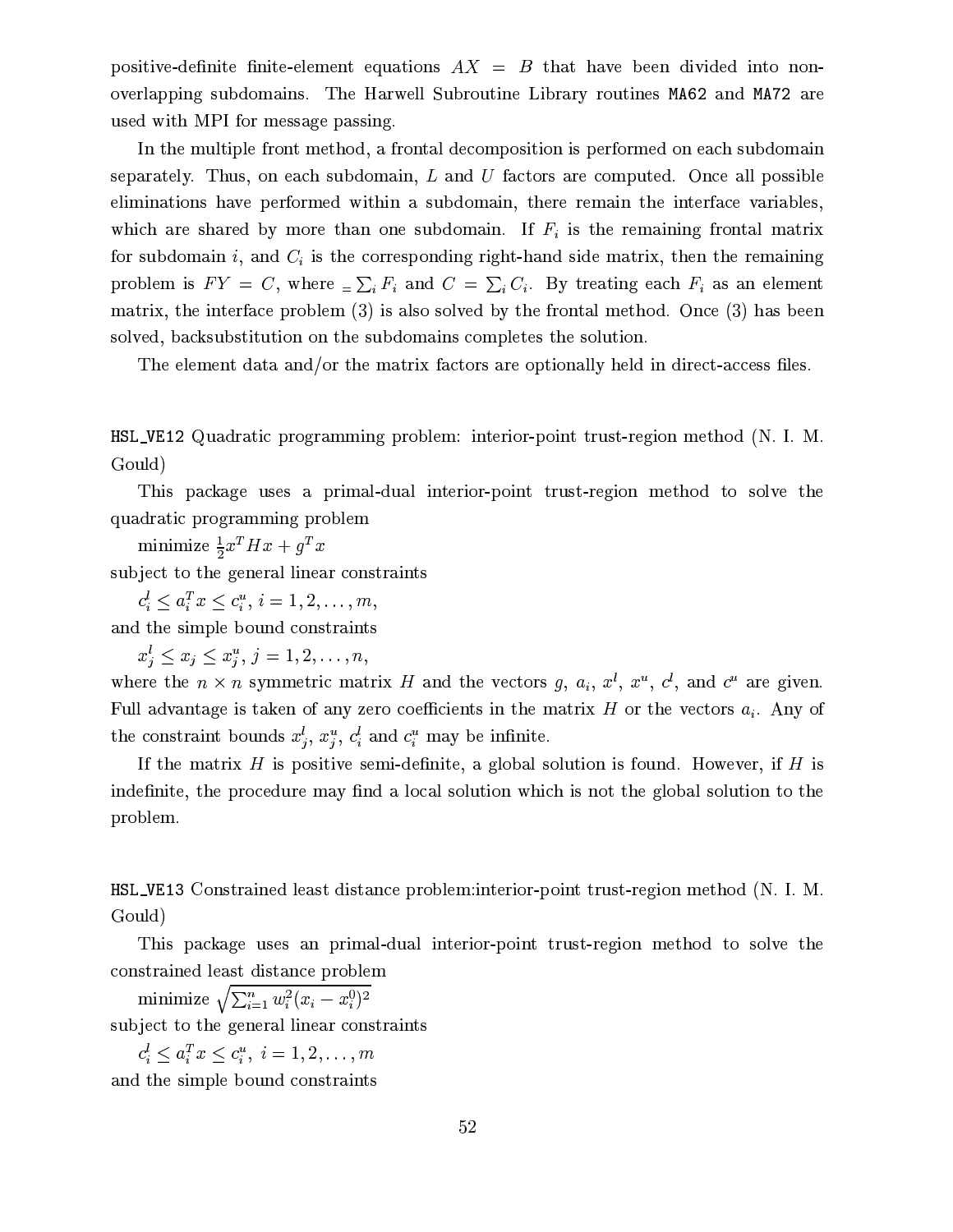$x_i^l \leq x_i \leq x_i^u, \ j = 1, 2, \ldots, n$ 

where the vectors  $w, x^0, a_i, x^l, x^u, c^l$ , and  $c^u$  are given.

Full advantage is taken of any zero coefficients in the vectors  $a_i$ . Any of the constraint bounds  $x_j^l$ ,  $x_j^u$ ,  $c_i^l$  and  $c_i^u$  may be infinite. In the special case where  $w = 0$ , the so-called analytic centre of the feasible set will be found.

**HSL\_VE15** Quadratic programming: reorder the problem (N. I. M. Gould)

This package reorders to a standard form the variables and constraints for the quadratic programming problem

minimize  $\frac{1}{2}x^T H x + g^T x$ subject to the general linear constraints

 $c_i^l \leq a_i^T x \leq c_i^u, i = 1, 2, \ldots, m$ and the simple bound constraints

 $x_j^l \leq x_j \leq x_j^u, \ j = 1, 2, \ldots, n,$ 

where the  $n \times n$  symmetric matrix H and the vectors g,  $a_i$ ,  $x^l$ ,  $x^u$ ,  $c^l$ , and  $c^u$  are given. Full advantage is taken of any zero coefficients in the matrix H and the vectors  $a_i$ . Any of the constraint bounds  $x_i^l, x_i^u, c_i^l$  and  $c_i^u$  may be infinite.

The variables are reordered so that any free variables (i.e., those without bounds) occur first, followed respectively by non-negativities (i.e., those for which the only bounds are that  $x_j \geq 0$ ), lower-bounded variables (i.e., those for which the only bounds are that  $x_j \geq x_j^l \neq$ 0), range-bounded variables (i.e., those for which the bounds satisfy  $-\infty < x_j^l < x_j^u < \infty$ ) upper-bounded variables (i.e., those for which the only bounds are that  $x_i \leq x_i^u \neq 0$ ), and finally non-positivities (i.e., those for which the only bounds are that  $x_j \leq 0$ ). Fixed variables will be removed. Within each of the above categories, the variables are further ordered so that those with non-zero diagonal Hessian entries occur before the remainder.

The constraints are reordered so that equality constraints (i.e., those for which  $c_i^l = c_i^u$ ) occur first, followed respectively by those which are lower-bounded (i.e., those for which the only bounds are that  $a_i^T x \geq c_i^l$ , those which have ranges (i.e., those for which the bounds satisfy  $-\infty < c_j^l < c_j^u < \infty$ , and finally those which are upper-bounded (i.e., those for which the only bounds are that  $a_i^T x \leq c_i^u$ . Free constraints, that is those for which  $c_i^l = -\infty$  and  $c_i^u = \infty$ ), are removed.

Procedures are provided to determine the required ordering, to reorder the problem to standard form, and to recover the problem, or perhaps just the values of the original variables, once it has been converted to standard form.

It is anticipated that this module will principally be used as a pre- and post-processing tool for other HSL packages.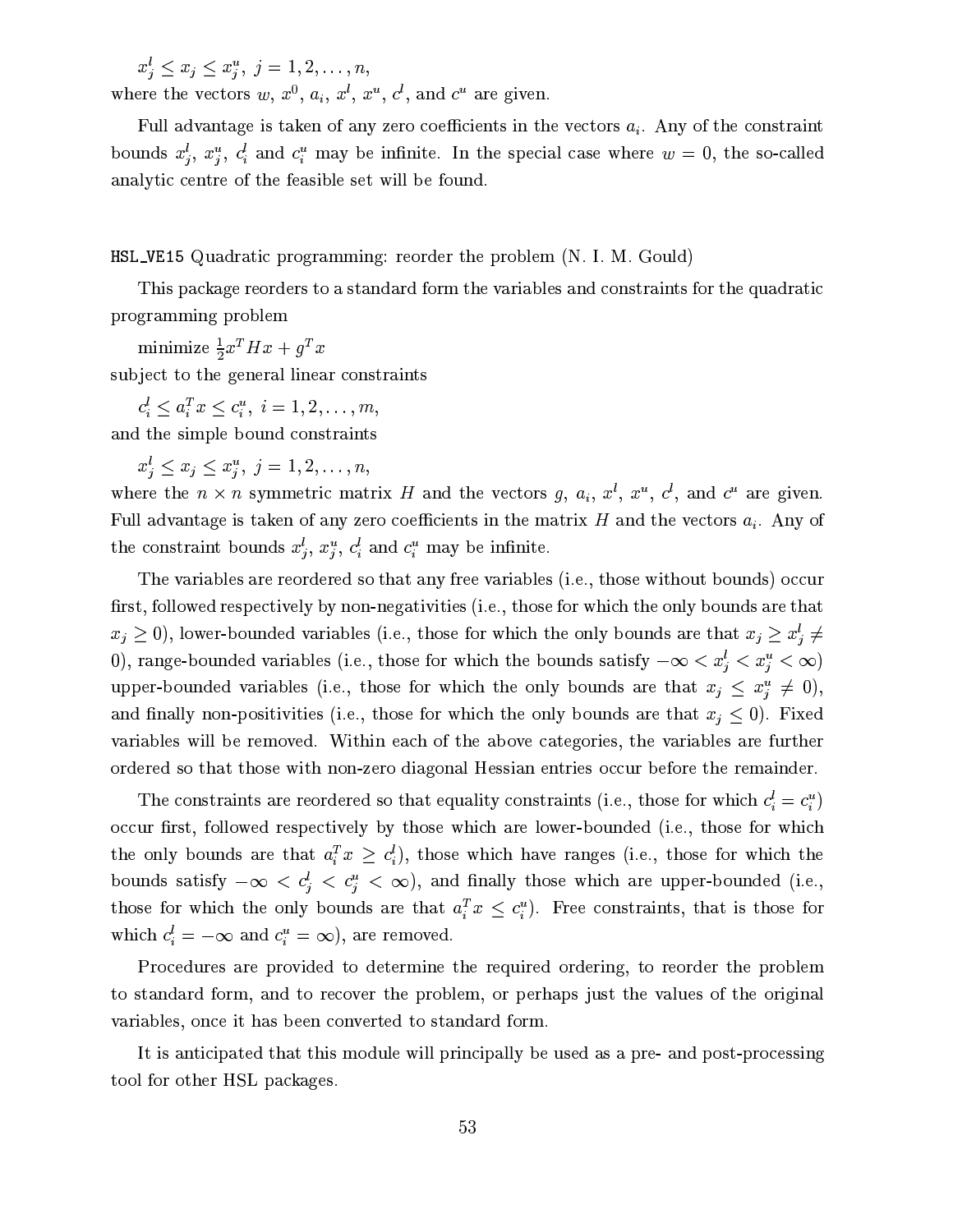HSL\_VF06 Global minimization of sparse quadratic function with norm constraint (N. I. M. Gould)

Given a real  $n \times n$  symmetric matrix H, a real n vector c and a positive radius  $\Delta$ , this package finds a global minimizer of the quadratic objective function  $\frac{1}{2}x^T H x + c^T x$ , where the vector x is required to satisfy the constraint  $||x||_M \leq \Delta$ , and where the M-norm of x is  $||x||_M = \sqrt{x^T M x}$ . The symmetric positive-definite matrix M is constructed from an appropriate factorization of  $H$ , and is chosen so that the problem is easy to solve. Such problems commonly occurs as a trust-region subproblems in nonlinear optimization calculations, and it is envisaged that this will be the primary use for this package.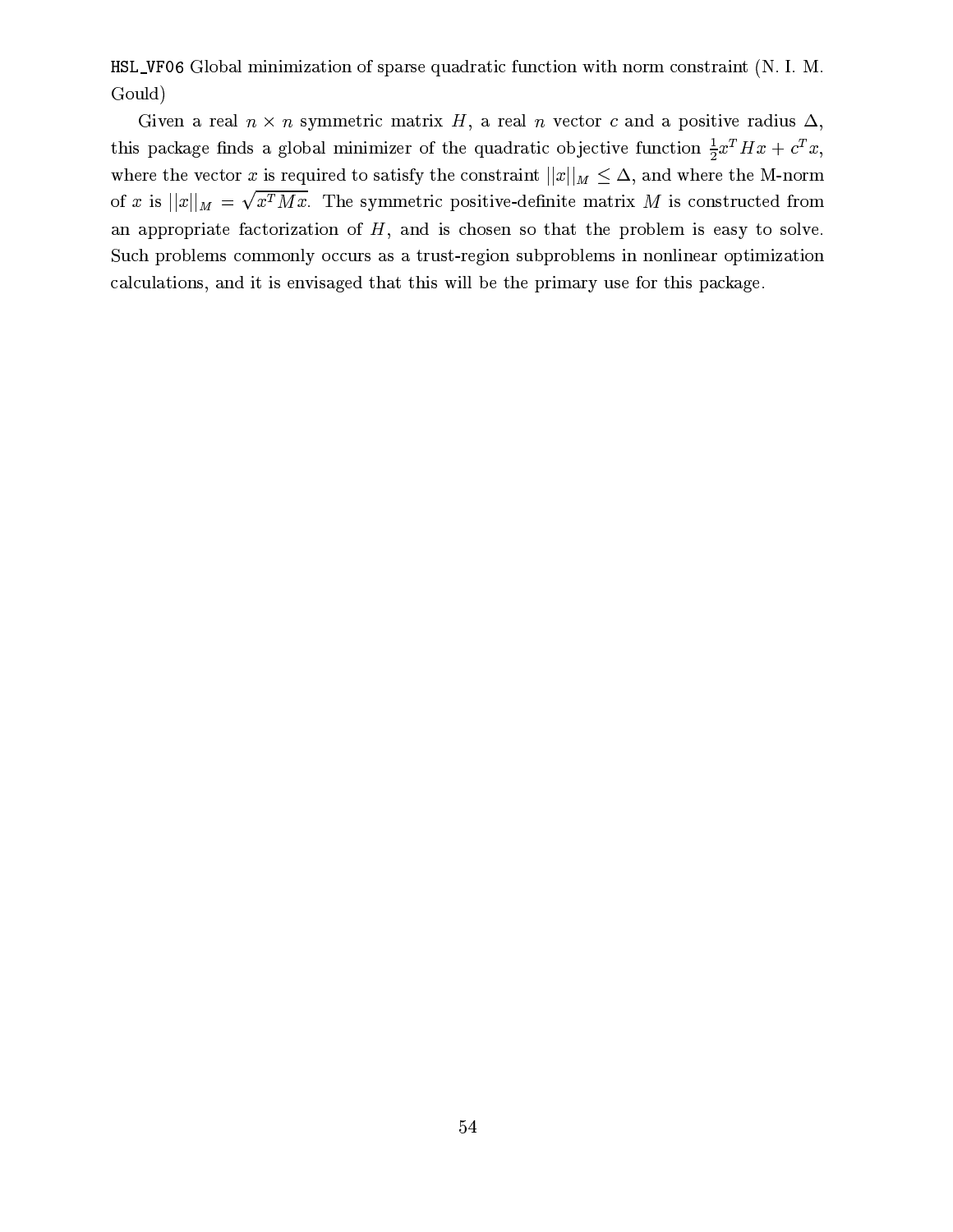#### Seminars 8

| 19 February 1998 | Professor N. Nichols (Reading) Uncertain systems and<br>data<br>assimilation: the problem of weather prediction.                                                                           |  |  |  |  |  |
|------------------|--------------------------------------------------------------------------------------------------------------------------------------------------------------------------------------------|--|--|--|--|--|
| 5 March 1998     | Dr R. Fletcher (Dundee) Recent progress with filter methods for<br>nonlinear programming.                                                                                                  |  |  |  |  |  |
| 17 March 1998    | Dr M. van Gijzen (Utrecht, The Netherlands) GMRES-like methods<br>on distributed memory computers.                                                                                         |  |  |  |  |  |
| 7 May 1998       | Dr K.D. Andersen (Dash Associates Ltd) The parallelization of the<br>XPRESS interior point optimizer for a shared-memory multiprocessor<br>using an OpenMP (like) programming environment. |  |  |  |  |  |
| 15 October 1998  | Dr A.R. Krommer (NAg Ltd) Parallel sparse matrix computations in<br>the PINEAPL Library.                                                                                                   |  |  |  |  |  |
| 26 November 1998 | Dr P. Knight (Strathclyde) k-SAT and Markov chains.                                                                                                                                        |  |  |  |  |  |
| 4 February 1999  | Dr A. Trefethen (NAg Ltd) Developing numerical software for today's<br>computing environments.                                                                                             |  |  |  |  |  |
| 19 February 1999 | Mr F. Magoulès (ONERA, France) Two-level domain decomposition<br>methods with Lagrange multipliers for the fast iterative solution of<br>acoustic problems.                                |  |  |  |  |  |
| 23 February 1999 | Dr Y. Hu (Daresbury Laboratory) Problems and algorithms for<br>dynamic load balancing and unsymmetric matrix ordering in parallel<br>computation.                                          |  |  |  |  |  |
| 27 May 1999      | Dr J. Gondzio (Edinburgh) Exploiting structure in the linear algebra<br>of interior point methods.                                                                                         |  |  |  |  |  |
| 3 November 1999  | Dr D. Ryan (Auckland, New Zealand) Real operations research in<br>practice.                                                                                                                |  |  |  |  |  |
| 25 November 1999 | Dr J. Hall (Edinburgh) Exploiting hypersparsity in the revised simplex<br>method.                                                                                                          |  |  |  |  |  |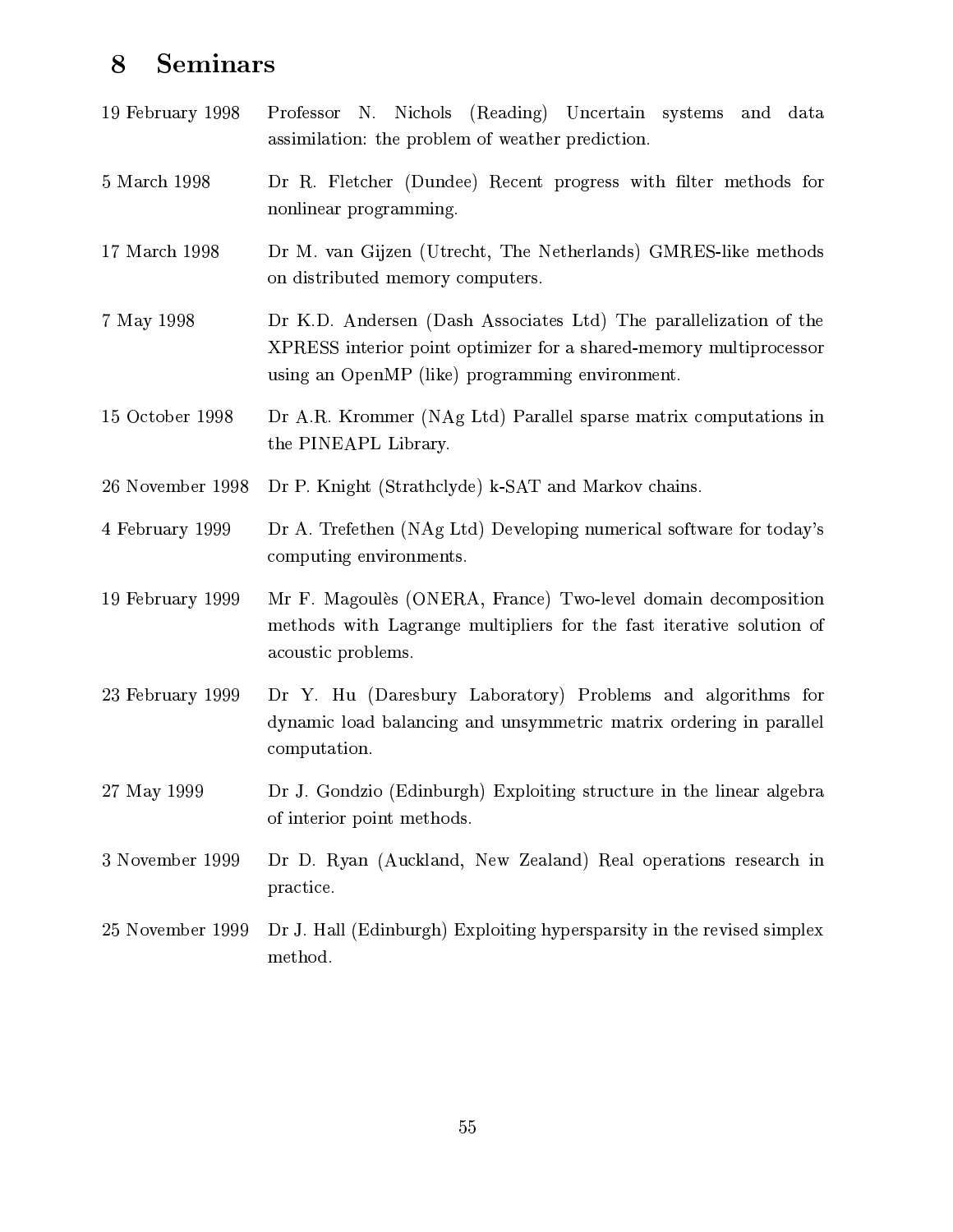#### Reports issued in 1998-1999  $9$

We give a full listing of Rutherford Technical Reports issued during the period of this Progress Report. The other report listings, from organizations with which we collaborate, only include reports not already included as RAL reports. All of our current technical reports are publicly accessible via the internet from

http://www.numerical.rl.ac.uk/reports/reports.html.

# **Rutherford Reports**

| RAL-TR-98-003   | A linesearch algorithm with memory for unconstrained            |
|-----------------|-----------------------------------------------------------------|
|                 | optimization. N. I. M. Gould, S. Lucidi, M. Roma, and           |
|                 | Ph. L. Toint.                                                   |
| RAL-TR-98-005   | Subspace-by-Subspace preconditioners for structured linear      |
|                 | systems. M. J. Daydé, J. Décamps, and N. I. M. Gould.           |
| RAL-TR-98-016   | Ordering symmetric sparse matrices for small profile and        |
|                 | wavefront. J. K. Reid and J. A. Scott.                          |
| RAL-TR-98-027   | Implicit scaling of linear least squares problems. J. K. Reid.  |
| RAL-TR-98-028   | Numerical Analysis Group Progress Report. January 1996 -        |
|                 | December 1997. I. S. Duff (Editor).                             |
| RAL-TR-98-031   | On ordering elements for a frontal solver. J. A. Scott.         |
| RAL-TR-98-039   | PARASOL An Integrated Programming Environment for               |
|                 | Parallel Sparse Matrix Solvers. P. Amestoy, I. Duff,            |
|                 | J.-Y. L'Excellent, and P. Plecháč.                              |
| RAL-TR-1998-051 | Multifrontal Parallel Distributed Symmetric and Unsymmetric     |
|                 | Solvers. P. Amestoy, I. Duff, and J.-Y. L'Excellent.            |
| RAL-TR-1998-052 | Preconditioning and Parallel Preconditioning. I. S. Duff and H. |
|                 | A. van der Vorst.                                               |
| RAL-TR-1998-054 | Direct Methods. I. S. Duff.                                     |
| RAL-TR-1998-056 | A new row ordering strategy for frontal solvers. J. A. Scott.   |
| RAL-TR-1998-057 | AD01, A Fortran 90 code for automatic differentiation. J. D.    |
|                 | Pryce and J. K. Reid.                                           |
| RAL-TR-1998-060 | Co-Array Fortran for parallel programming. R. W. Numrich        |
|                 | and J. K. Reid.                                                 |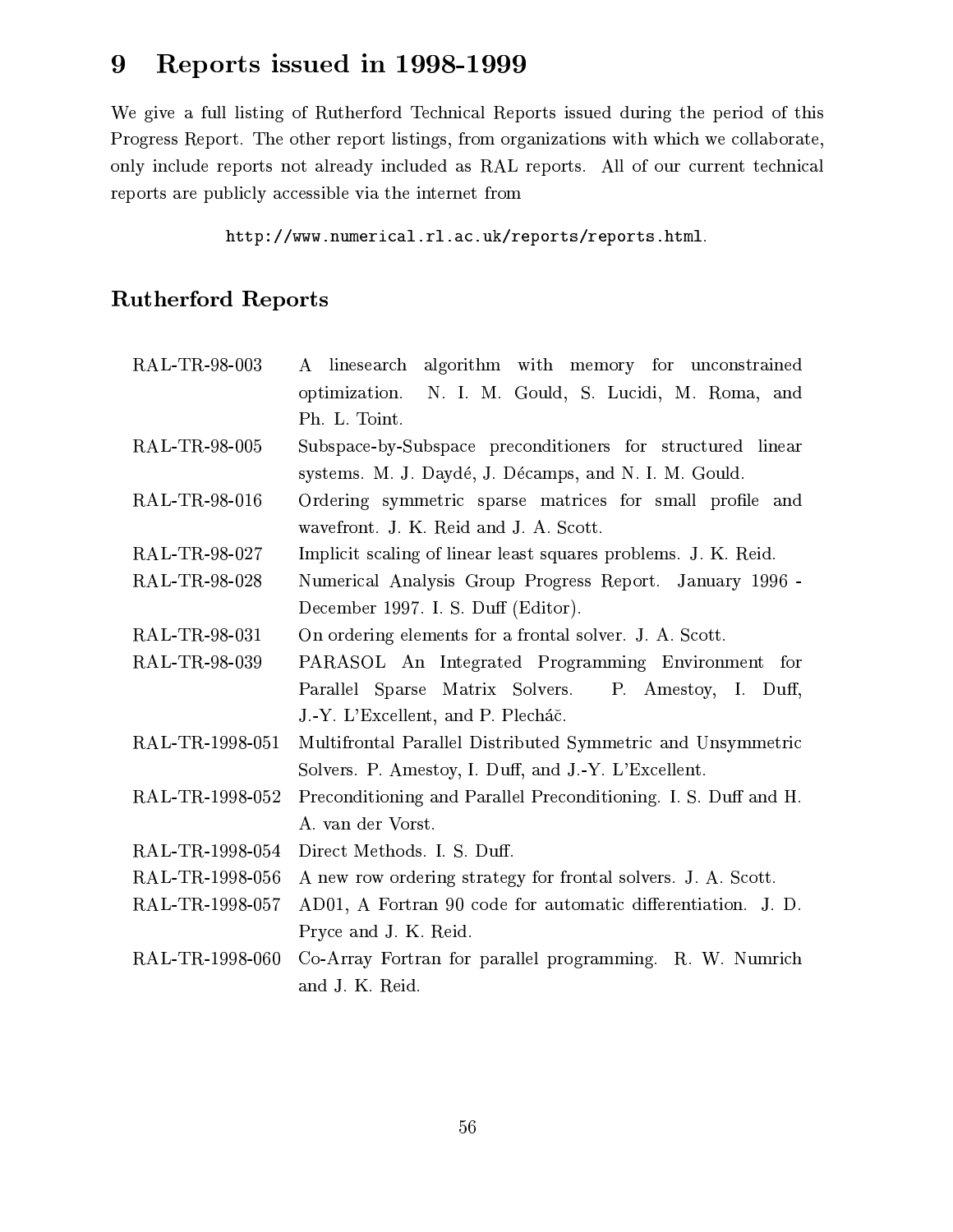- RAL-TR-1998-069 On the solution of equality constrained quadratic programming problems arising in optimization. N. I. M. Gould, M. E. Hribar, and J. Nocedal.
- RAL-TR-1998-076 Matrix methods. I. S. Duff.
- RAL-TR-1999-011 Locking and restarting quadratic eigenvalue solvers. K. Meerbergen.
- RAL-TR-1999-016 Constraint preconditioning for indefinite linear systems. C. Keller, N. I. M. Gould and A. J. Wathen.
- RAL-TR-1999-025 The rational Lanczos method for the Hermitian eigenvalue problem. K. Meerbergen.
- RAL-TR-1999-027 Developments and trends in the parallel solution of linear systems. I. S. Duff and H. A. van der Vorst.
- RAL-TR-1999-030 On algorithms for permuting large entries to the diagonal of a sparse matrix. I. S. Duff and J. Koster.
- RAL-TR-1999-035 Row ordering for frontal solvers in chemical process engineering. J. A. Scott.
- RAL-TR-1999-037 Reversing the row order for the row-by-row frontal method. J. K. Reid and J. A. Scott.
- RAL-TR-1999-039 Application of a domain decomposition method with Lagrange multipliers to acoustic problems arising from the automotive industry. F. Magoulès, K. Meerbergen and J.-P. Coyette.
- Global convergence of trust-region SQP-filter algorithms for RAL-TR-1999-041 general nonlinear programming. R. Fletcher, N. I. M. Gould, S. Leyffer and Ph. L. Toint.
- RAL-TR-1999-045 A class of incomplete orthogonal factorization methods I: methods and theories. Z.-Z. Bai, I. S. Duff, and A. J. Wathen.
- RAL-TR-1999-054 A primal-dual trust-region algorithm for minimizing a nonconvex function subject to general inequality and linear equality constraints. A. R. Conn, N. I. M. Gould, D. Orban and Ph. L. Toint.
- RAL-TR-1999-055 SQP methods for large-scale nonlinear programming. N. I. M. Gould and Ph. L. Toint.
- RAL-TR-1999-059 A fully asynchronous multifrontal solver using distributed dynamic scheduling. P. R. Amestoy, I. S. Duff, J.-Y. L'Excellent, and J. Koster.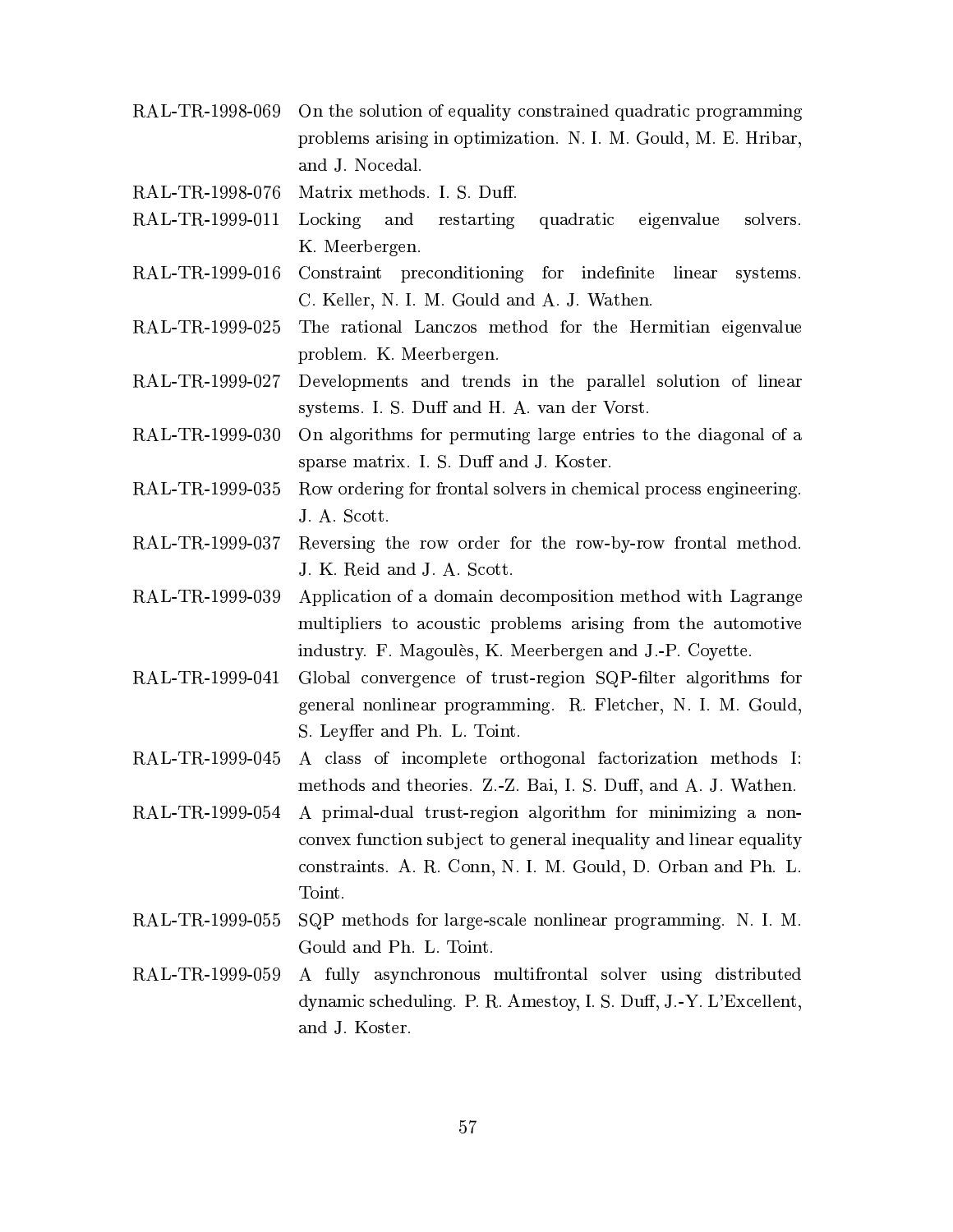RAL-TR-1999-072 The impact of high performance computing in the solution of linear systems: trends and problems. I. S. Duff. RAL-TR-1999-075 The design of a parallel frontal solver. J. A. Scott.

# **CERFACS Reports**

- TR/PA/98/02 MUMPS MUltifrontal Massively Parallel Solver. Version 2.0. P. R. Amestoy, I. S. Duff, and J-Y L'Excellent.
- $TR/PA/99/12$  A brief bibliography of recent research and software for the parallel solution of large sparse linear equations. I. S. Duff.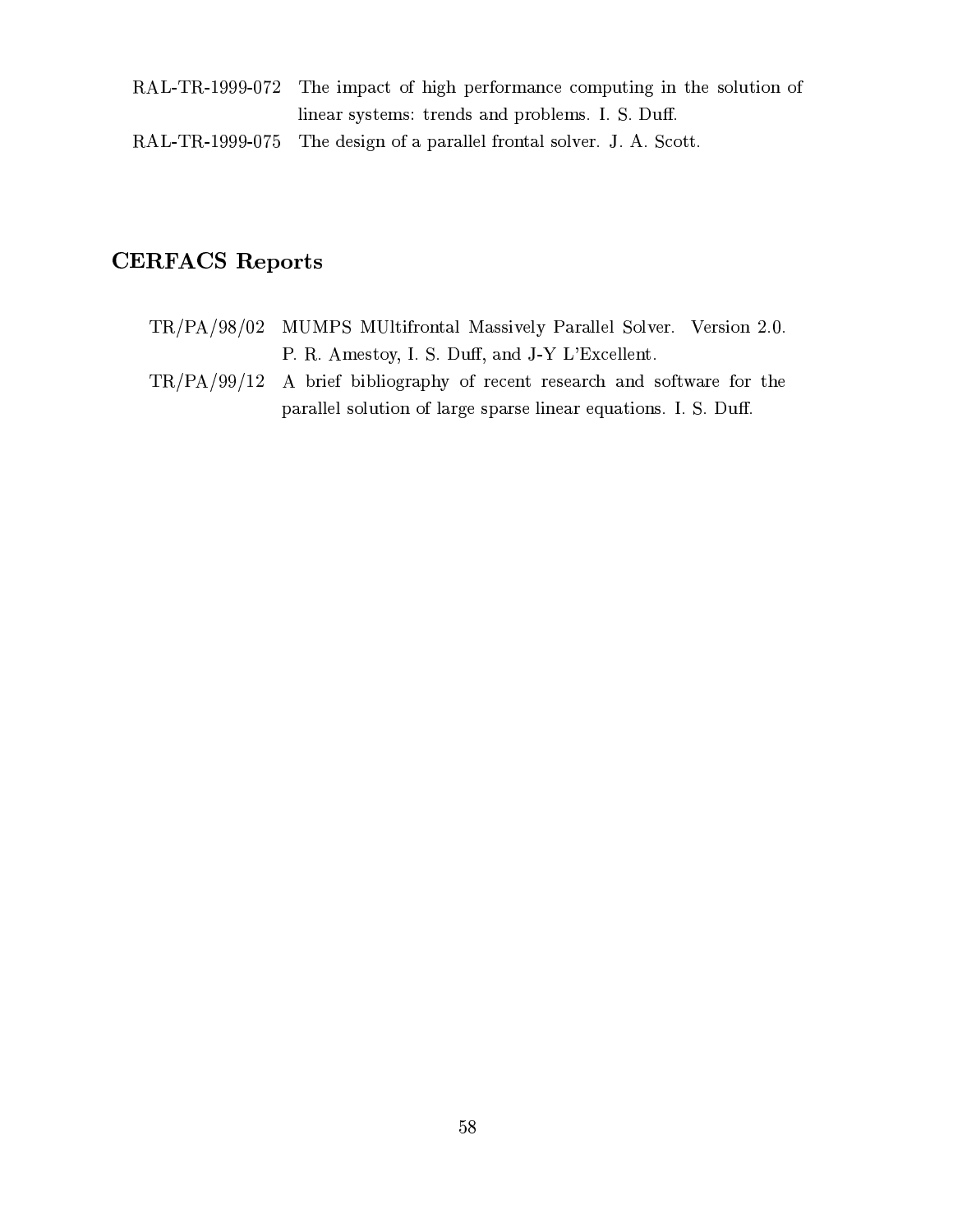#### **External Publications in 1998-1999 10**

# References

- P. Amestoy, P. Berger, M. Daydé, I. Duff, V. Frayssé, L. Giraud, and D. Ruiz, editors. EuroPar'99 Parallel Processing, Lecture Notes in Computer Science, No. 1685, Springer-Verlag, Berlin, Heidelberg, New York, 1999.
- P. R. Amestoy, I. S. Duff, and J. -Y. L'Excellent. Multifrontal solvers within the PARASOL environment. In B. Kågström, J. Dongarra, E. Elmroth and J. Waśniewski, eds, 'Applied Parallel Computing, PARA'98', Lecture Notes in Computer Science, No. 1541, Springer-Verlag, Berlin, pp. 7–11, 1998.
- P. R. Amestoy, I. S. Duff, and J. -Y. L'Excellent. Parallélisation de la factorisation lu de matrices creuses non-symmétriques pour des architectures à mémoire distribuée. Calculateurs Parallèles Réseaux et sytèmes répartis,  $10(5)$ , 509–520, 1998.
- P. R. Amestoy, I. S. Duff, and J. -Y. L'Excellent. Multifrontal parallel distributed symmetric and unsymmetric solvers. Comput. Methods in Appl. Mech. Enq., (to appear), 2000.
- P. R. Amestoy, I. S. Duff, J. -Y. L'Excellent, and P. Plecháč. PARASOL. An integrated programming environment for parallel sparse matrix solvers. In R. J. Allan, M. F. Guest, A. D. Simpson, D. S. Henty and D. A. Nicole, eds, 'High-Performance Computing', Kluwer Academic/Plenum Publishers, New York, pp. 79–90, 1999.
- J. Cardenal, I. S. Duff, and J. M. Jiménez. Solution of sparse quasi-square rectangular systems by Gaussian elimination. *IMA J. Numerical Analysis*,  $18(2)$ ,  $165-177$ , 1998.
- C. Cartensen and P. Plecháč. Adaptive algorithms for scalar non-convex variational problems. Appl. Numer. Math.,  $26(1-2)$ , 203-216, 1998.
- K. A. Cliffe, I. S. Duff, and J. A. Scott. Performance issues for frontal schemes on a cache-based high performance computer. Int. J. Numerical Methods in Engineering,  $42, 127-143, 1998.$
- A. R. Conn, N. I. M. Gould, and Ph. L. Toint. A primal-dual algorithm for minimizing a nonconvex function subject to bound and linear equality constraints. In G. Di Pillo and F. Gianessi, eds. 'Nonlinear Optimization and Applications 2', pp. 15–50, Kluwer Academic Publishers, Dordrecht, The Netherlands, 1999.
- A. R. Conn, N. I. M. Gould, and Ph. L. Toint. Trust-region methods. SIAM, Philadelphia, USA, (to appear),  $966+$ xvii pages, 2000.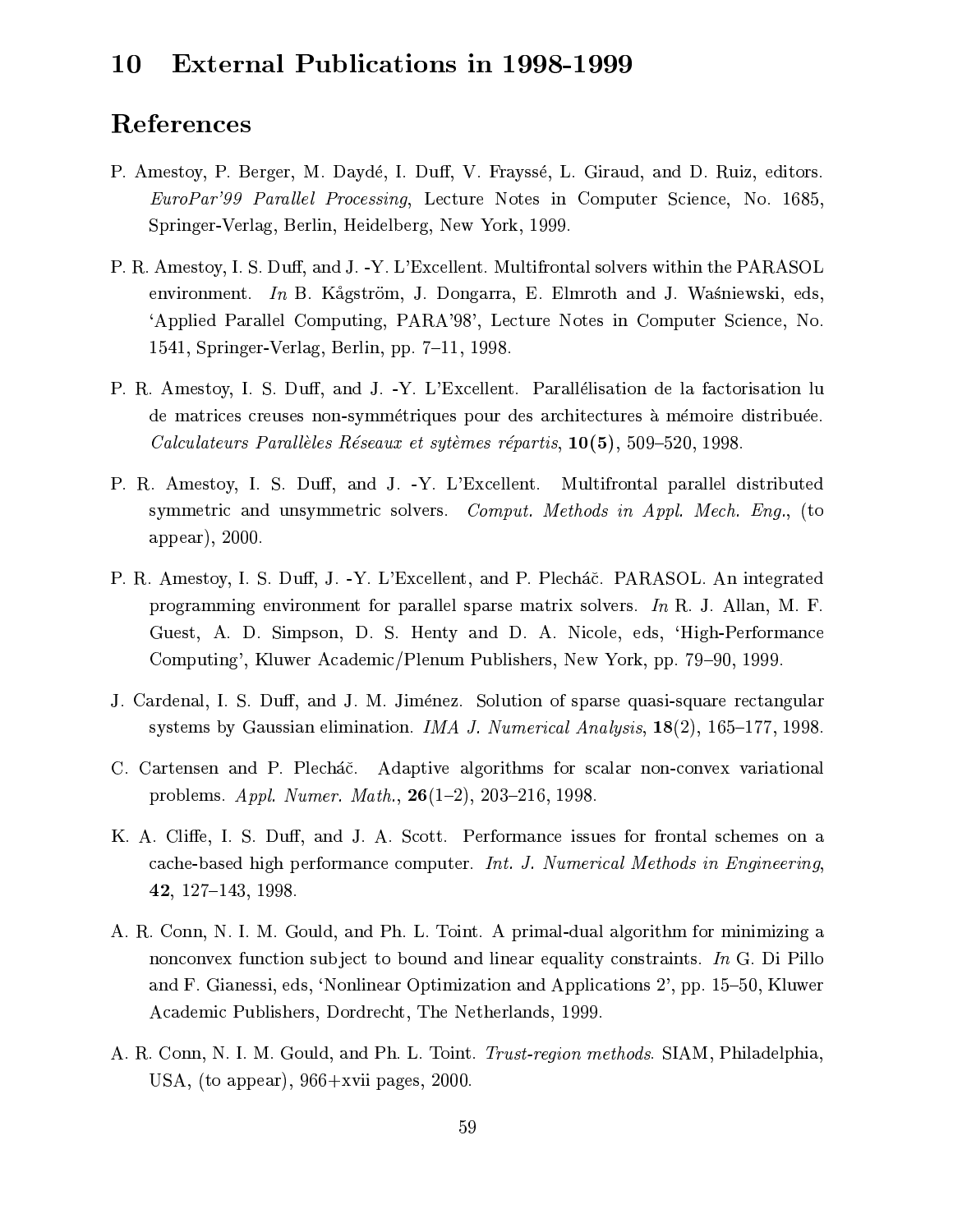- A. C. Damhaug, A. Bergseth, and J. K. Reid. The impact of an efficient linear solver on finite-element analyses. Computer and Structures 72, 595–604, 1999.
- M. J. Daydé, J. P. Décamps, and N. I. M. Gould. On the use of block stretching for solving unassembled linear systems. Calculateurs Paralléles, Réseaux et Systémes Répartis,  $10(4)$ , 391–399, 1999.
- M. J. Daydé, J. P. Décamps, and N. I. M. Gould. Subspace-by-subspace preconditioners for structured linear systems. Numerical Linear Algebra, 6, 213-234, 1999.
- T. A. Davis and I. S. Duff. A combined unifrontal/multifrontal method for unsymmetric sparse matrices. ACM Trans. Math. Softw.,  $25(1)$ , 1-20, 1999.
- J. J. Dongarra, I. S. Duff, D. C. Sorensen, and H. A. van der Vorst. Numerical Linear Algebra for High-Performance Computers. SIAM Press, Philadelphia, 1998.
- I. S. Duff. A brief bibliography of recent research and software for the parallel solution of large sparse linear equations. In 'Proceedings of the Computational Cattle Breeding '99 Workshop, Tuusula, Finland, March 18-20, 1999', Bulletin No 20, International Bull Evaluation Service, Uppsala, Sweden, pp. 43–46, 1999.
- I. S. Duff. Matrix methods. In K. L. Bell, K. A. Berrington, D. S. F. Crothers, A. Hibbert and K. T. Taylor, eds, 'Supercomputing, Collision Processes and Applications', Kluwer Academic, New York, pp. 119-136, 1999.
- I. S. Duff and J. Koster. The design and use of algorithms for permuting large entries to the diagonal of sparse matrices. *SIAM J. Matrix Analysis and Applications*,  $20(4)$ , 889– 901, 1999.
- I. S. Duff and J. A. Scott. A comparison of frontal software with other Harwell Subroutine Library sparse direct solvers. In P. Arbenz, M. Paprzycki, A. Sameh and V. Sarin, eds, 'High Performance Algorithms for Structured Matrix Problems', NOVA Science Publishers, Inc., Commack, NY, pp. 1-25, 1998.
- I. S. Duff and J. A. Scott. A frontal code for the solution of sparse positive-definite symmetric systems arising from finite-element applications. ACM Trans. Math. Softw.,  $($ to appear $), 2000.$
- I. S. Duff and J. A. Scott. MA62 a frontal code for sparse positive-definite symmetric systems from finite element applications. In M. Papadrakakis and B. Topping, eds, 'Innovative Computational Methods for Structural Mechanics', Saxe-Coburg Publications, Edinburgh, pp. 1–25, 1999.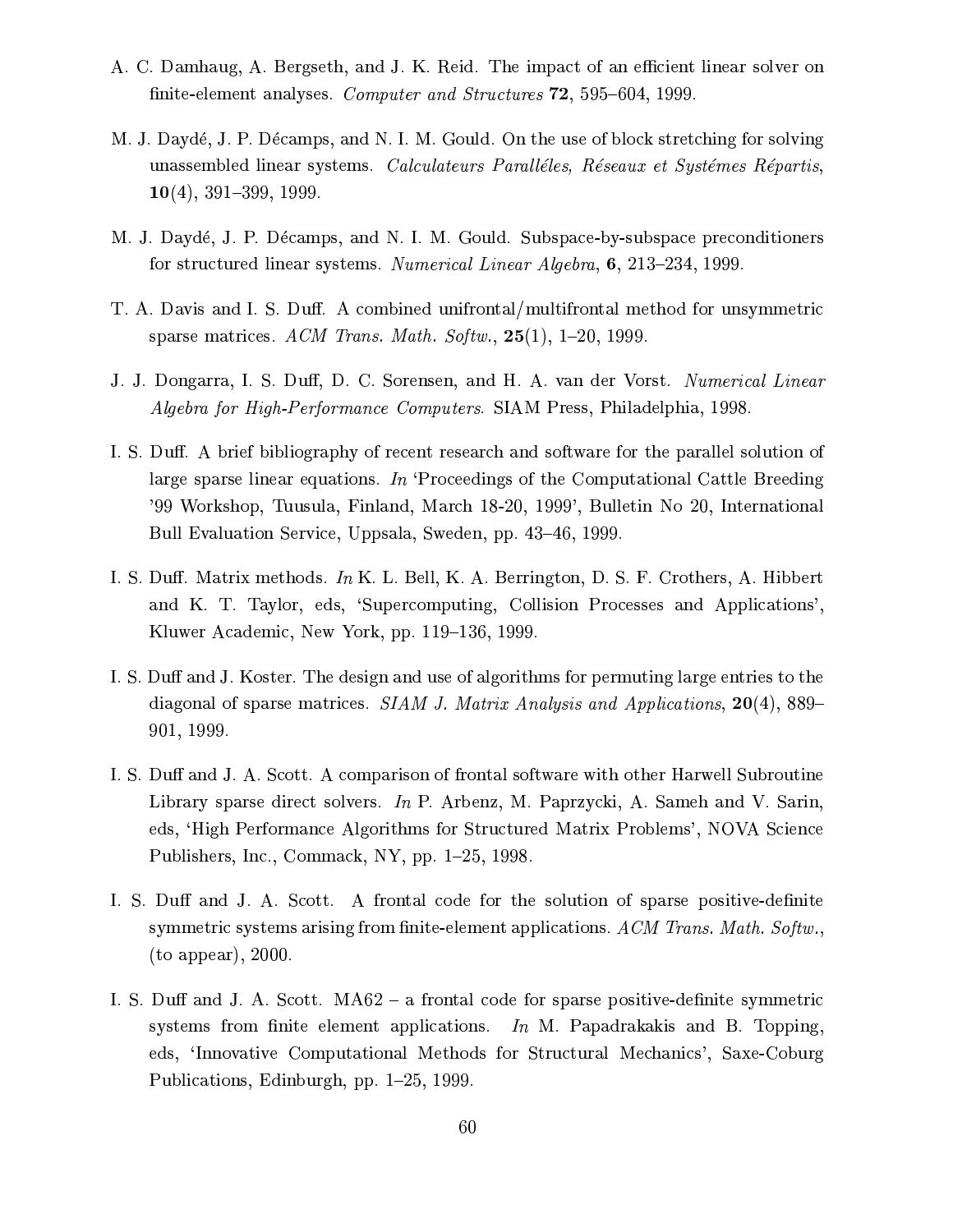- N. I. M. Gould. Iterative methods for ill-conditioned linear systems from optimization. In G. Di Pillo and F. Gianessi, eds, 'Nonlinear Optimization and Applications 2', Kluwer Academic Publishers, Dordrecht, The Netherlands, pp. 123–142, 1999.
- On modified factorizations for large-scale, linearly-constrained N. I. M. Gould. optimization. SIAM Journal on Optimization,  $9(4)$ , 1041-1063, 1999.
- N. I. M. Gould, S. Lucidi, M. Roma, and Ph. L. Toint. Solving the trust-region subproblem using the Lanczos method. SIAM Journal on Optimization,  $9(2)$ , 504-525, 1999.
- N. I. M. Gould, S. Lucidi, M. Roma, and Ph. L. Toint. A linesearch algorithm with memory for unconstrained optimization. In R. D. Leone, A. Murli, P. M. Pardalos and G. Toraldo, eds, 'High Performance Algorithms and Software in Nonlinear Optimization', Kluwer Academic Publishers, Dordrecht, The Netherlands, pp. 207– 223, 1998.
- N. I. M. Gould and J. Nocedal. The modified absolute-value factorization norm for trustregion minimization. In R. D. Leone, A. Murli, P. M. Pardalos and G. Toraldo, eds, 'High Performance Algorithms and Software in Nonlinear Optimization', Kluwer Academic Publishers, Dordrecht, The Netherlands, pp. 225-241, 1998.
- N. I. M. Gould and J. A. Scott. Sparse approximate-inverse preconditioners using normminimization techniques. SIAM Journal on Scientific Computing,  $19(2)$ , 605-625, 1998.
- N. I. M. Gould and Ph. L. Toint. A note on the second-order convergence of optimization algorithms using barrier functions. *Mathematical Programming*,  $85(2)$ ,  $433-438$ , 1999.
- N. I. M. Gould and Ph. L. Toint. SQP methods for large-scale nonlinear programming. In M. J. D. Powell and S. Scholtes, eds, 'Proceedings of the IFIP TC7 Conference on System Modelling and Optimization, Cambridge, 1999', Kluwer Academic Publishers, Dordrecht, The Netherlands, (to appear), 2000.
- D. A. Johnston and P. Plecháč. Equivalence of ferromagnetic spin models on trees and random graphs. *J. Phys. A-Math. Gen.*,  $31(2)$ ,  $475-482$ , 1998.
- C. Keller, N. I. M. Gould, and A. J. Wathen. Constraint preconditioning for indefinite linear systems. SIAM J. Matrix Analysis and Applications, (to appear), 2000.
- R. Lehoucq and K. Meerbergen. Using generalized Cayley transformations within an inexact rational Krylov sequence method. SIAM J. Matrix Anal. Applic.  $20(1)$ , 131– 148, 1998.